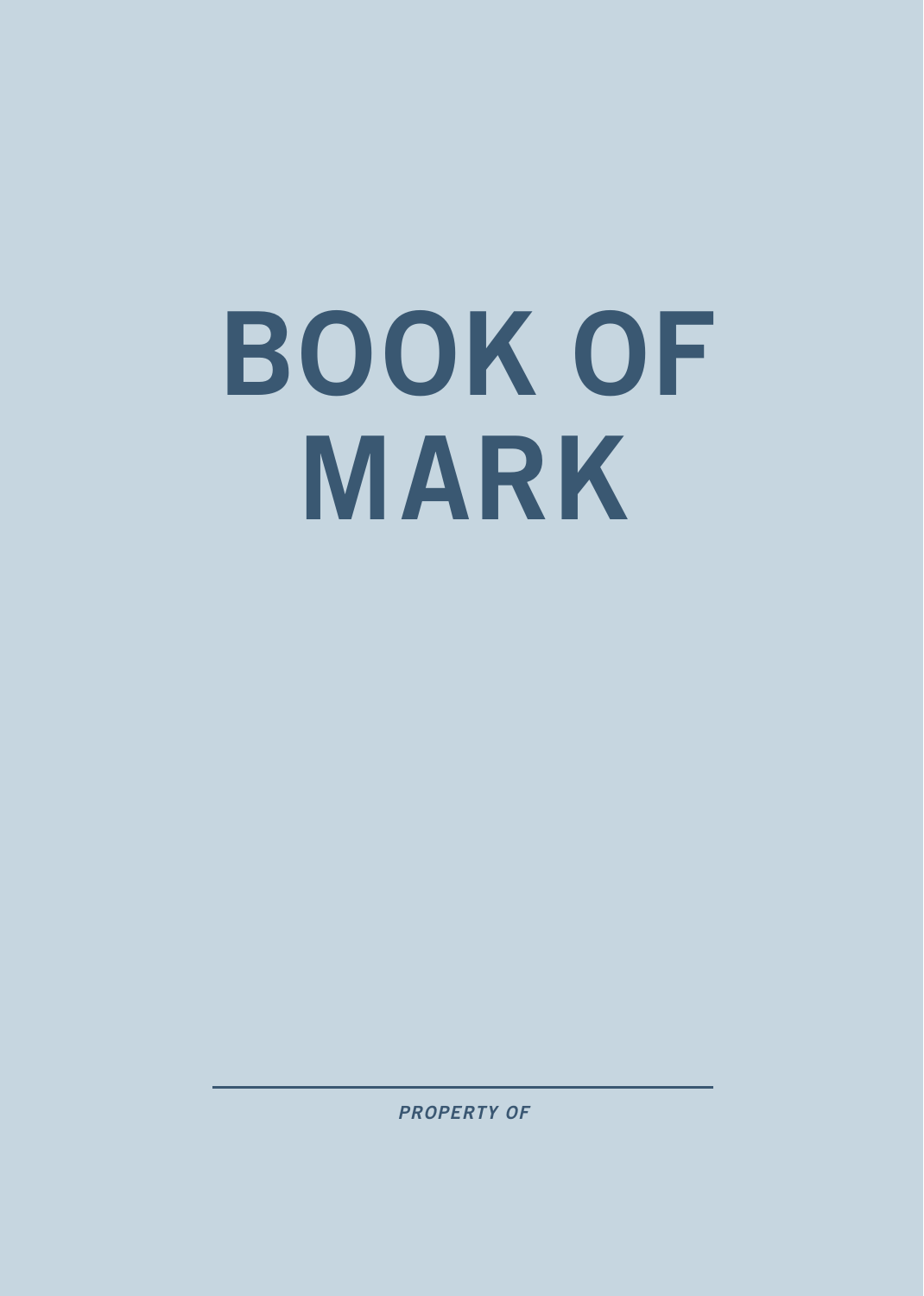## HOW TO READ

1. Be consistent. The readings are Monday - Friday. On the weekends, catch up if you get behind or read a Psalm.

2. Forget what you already know. Read what's actually in the text, approaching it with humility and with as few preconceptions as possible.

3. Read slowly and carefully. Each day's reading is very short. Savor it.

4. Mark up the text. Look for connections, contradictions, conundrums. What questions does it raise? Circle, underline, highlight, and annotate. Write it down in your own words.

5. Don't be afraid of difficulty or mystery. God's Word is sometimes built around surprising paradoxes. An important part of reading the Bible is noticing unexpected twists in the text and deeply pondering their meaning. God is a God of surprises.

6. Be prepared to be challenged. When believers approach Bible study, they are encountering a living Word, not analyzing a dead fish. Students of God's living Word need to be open to the fact that the Word challenges our cultural assumptions in surprising ways.

7. Allow the Holy Spirit to nudge you. Get quiet and let God show you insights about who He is and what He wants to show you through this passage. Is He nudging you to think about an issue or do something in response to the passage? Sit with that idea and talk with God about it.

## TAKE TIME FOR REFLECTION WITH YOUR FAMILY OR SMALL GROUP

The Bible is meant for community. We can all learn from each other and grow closer as God speaks to our hearts.

Take time to read the daily readings as a family, in your small groups, or participate online. Ask, "Who can tell me what happened in our reading?"

Use "Today's Takeaways" to highlight some of the key points of the reading in case the answer missed them.

Pose the "Talking Topic" to the whole family or group and have everyone answer (including you!). These are broad questions that everyone should be able to answer on their own level and will hopefully lead to deeper discussion.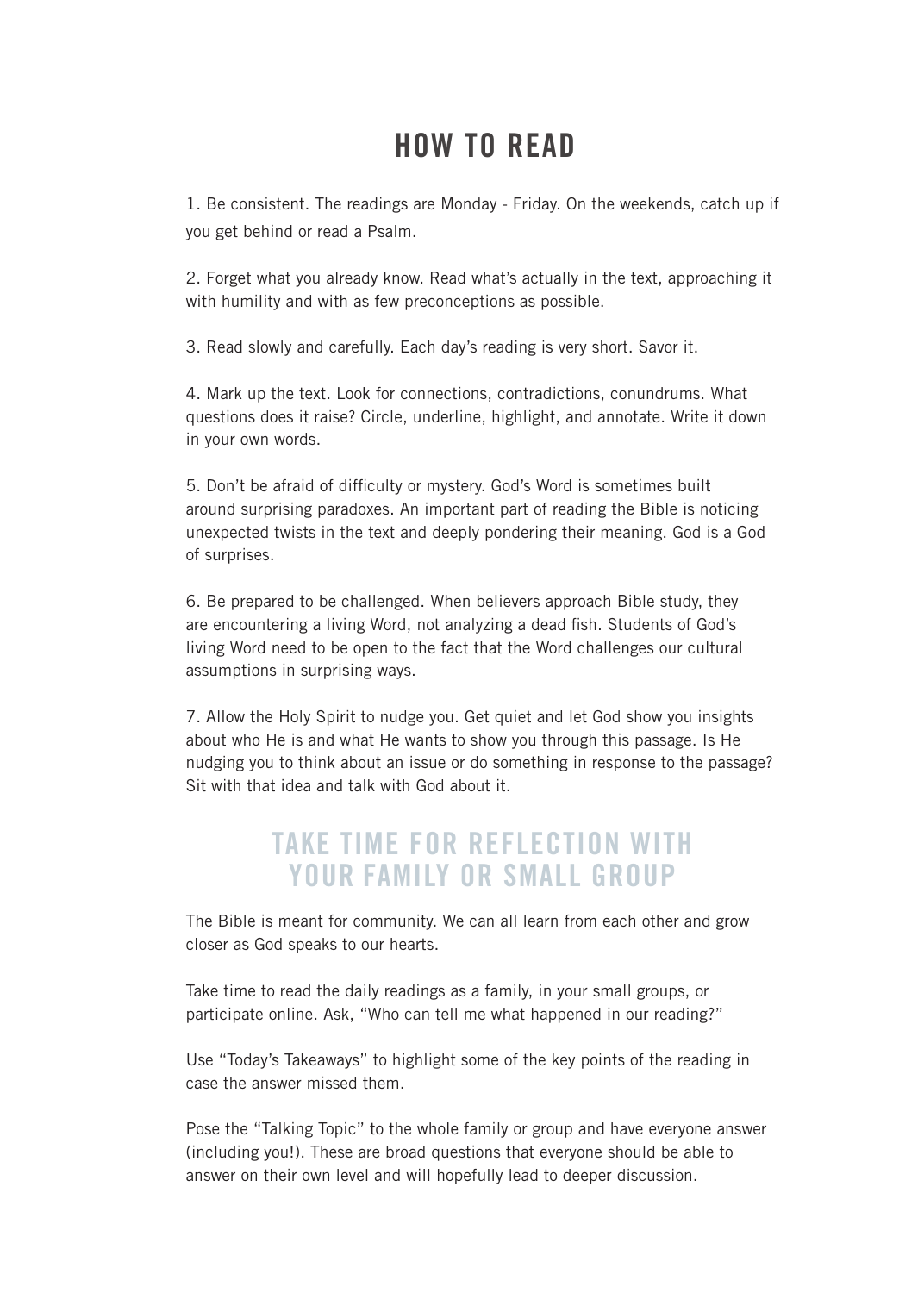#### **Friends**

Sometimes someone says something that plays a role in how history unfolds. You're holding a book that contains words that have changed the world.

*The Gospel of Mark* is the first written account we have of the life of Jesus of Nazareth. Jesus, undoubtedly the most infuential person to have ever lived, is known, admired, and even worshiped by billions of people in every nation around the world, even 2,000 years after His death.

Jesus' life was remarkable. This book, an account of Jesus' life, is a remarkable book. Stick with this book and you'll track the life of Jesus from the frst moments of His ministry through the last moments of His earthly life, and beyond. You'll meet people, hear stories, and read some of the most compelling words to have ever been written

For centuries God has used *The Gospel of Mark* to encourage, challenge, and even transform people. I don't know why you picked up this book, but I hope that you'll read it. All of it. I don't know what you'll find here, but many people have found exactly what they were looking for.

This little book played a role in changing the world. Could it be that this little book will play a role in changing your life? At Highland Park United Methodist Church, we believe that God can use the Bible to transform ordinary people into deeply devoted followers of Jesus. Please join me and the rest of our church family in reading through *The Gospel of Mark* together!

In Christ,

Matt Tuggle

**P.S. Read together!** I encourage you to make this a family activity or share with friends in your Bible study, small group, or online. We've included prompts for discussion after each daily gospel reading. You will find a deeper connection to the text and each other as you share in community.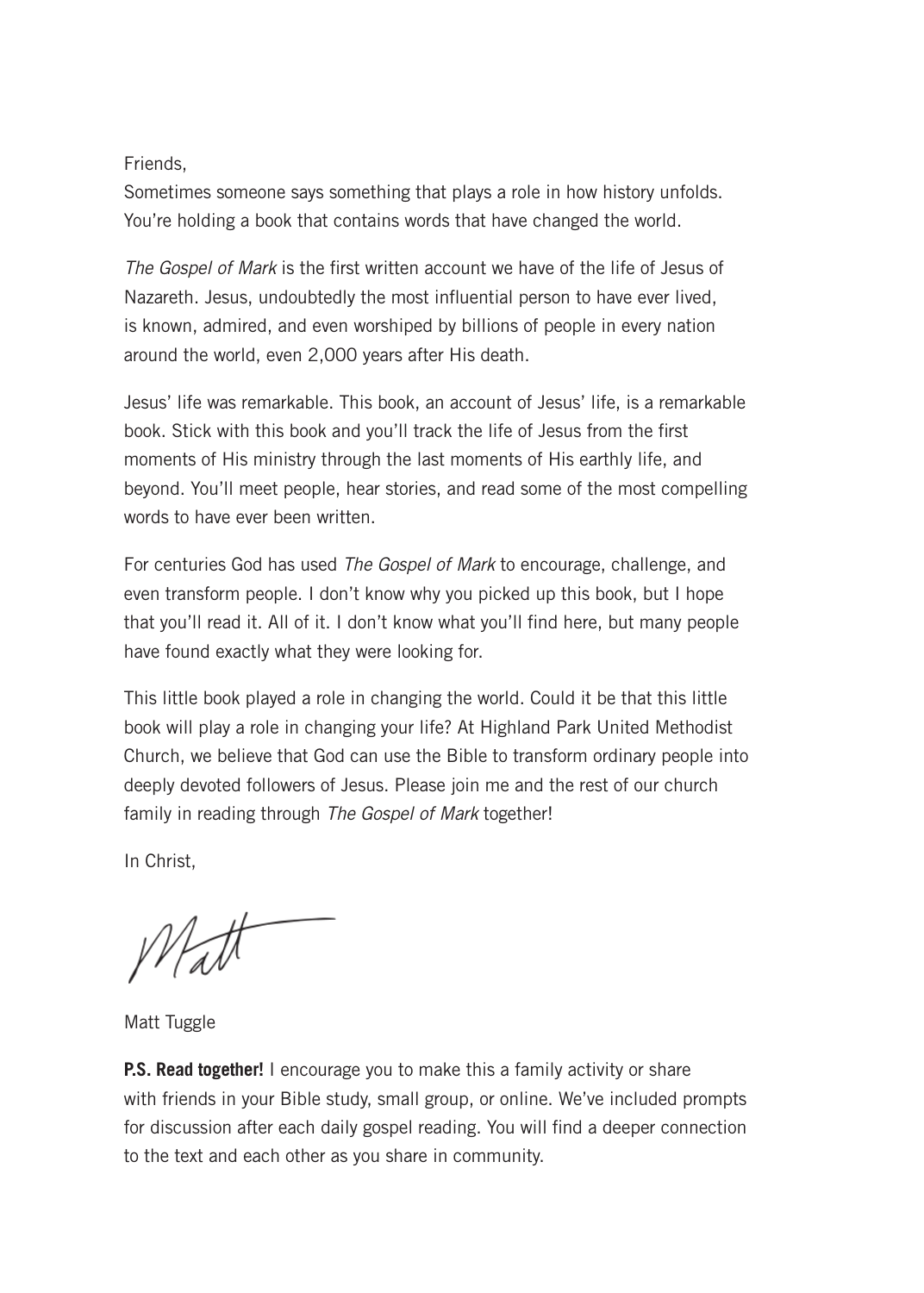# JERUSALEM AT THE TIME OF JESUS

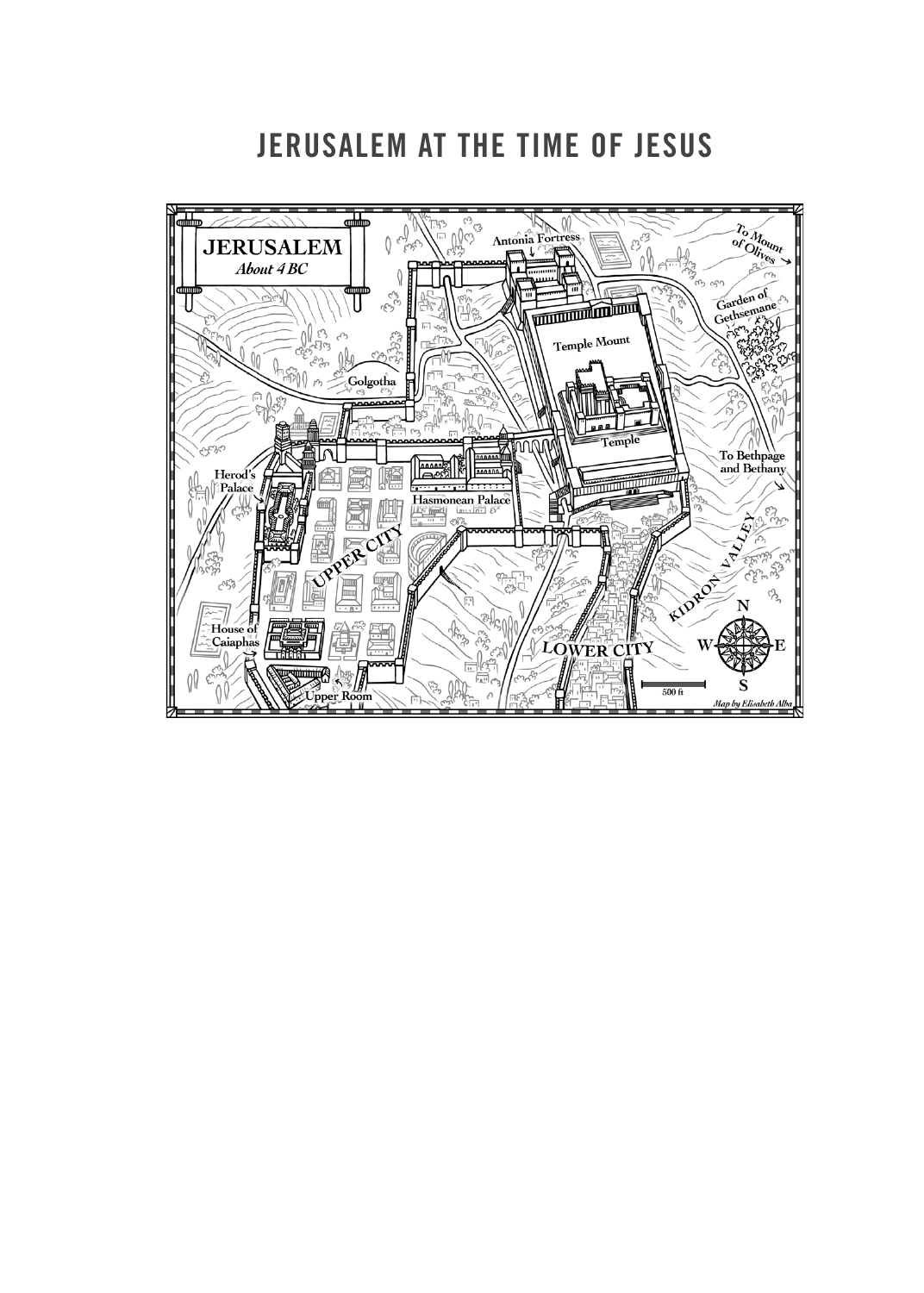ISRAEL AT THE TIME OF JESUS

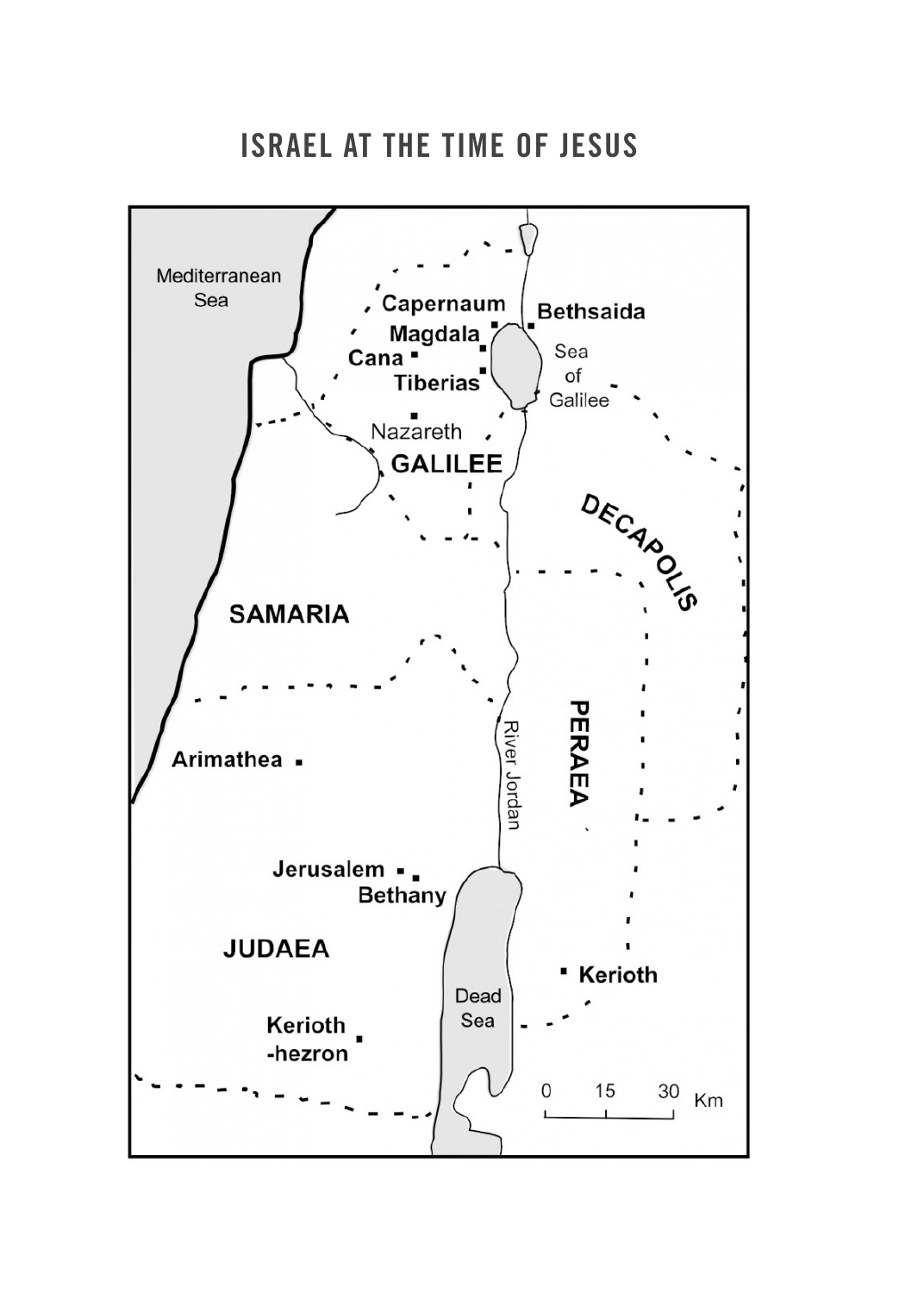## MONDAY, SEPTEMBER 9

*John the Baptist Prepares the Way*

<sup>1</sup>The beginning of the good news about Jesus the Messiah, the Son of God, 2as it is written in Isaiah the prophet:

"I will send my messenger ahead of you, who will prepare your way"— <sup>3"</sup> a voice of one calling in the wilderness, 'Prepare the way for the Lord, make straight paths for him.'"

4And so John the Baptist appeared in the wilderness, preaching a baptism of repentance for the forgiveness of sins. 5The whole Judean countryside and all the people of Jerusalem went out to him. Confessing their sins, they were baptized by him in the Jordan River. <sup>6</sup>John wore clothing made of camel's hair, with a leather belt around his waist, and he ate locusts and wild honey. 7And this was his message: "After me comes the one more powerful than I, the straps of whose sandals I am not worthy to stoop down and untie. 8I baptize you with water, but he will baptize you with the Holy Spirit."

## *The Baptism and Testing of Jesus*

9At that time Jesus came from Nazareth in Galilee and was baptized by John in the Jordan. <sup>10</sup>Just as Jesus was coming up out of the water, he saw heaven being torn open and the Spirit descending on him like a dove. 11And a voice came from heaven: "You are my Son, whom I love; with you I am well pleased."

 $12$ At once the Spirit sent him out into the wilderness,  $13$  and he was in the wilderness forty days, being tempted by Satan. He was with the wild animals, and angels attended him.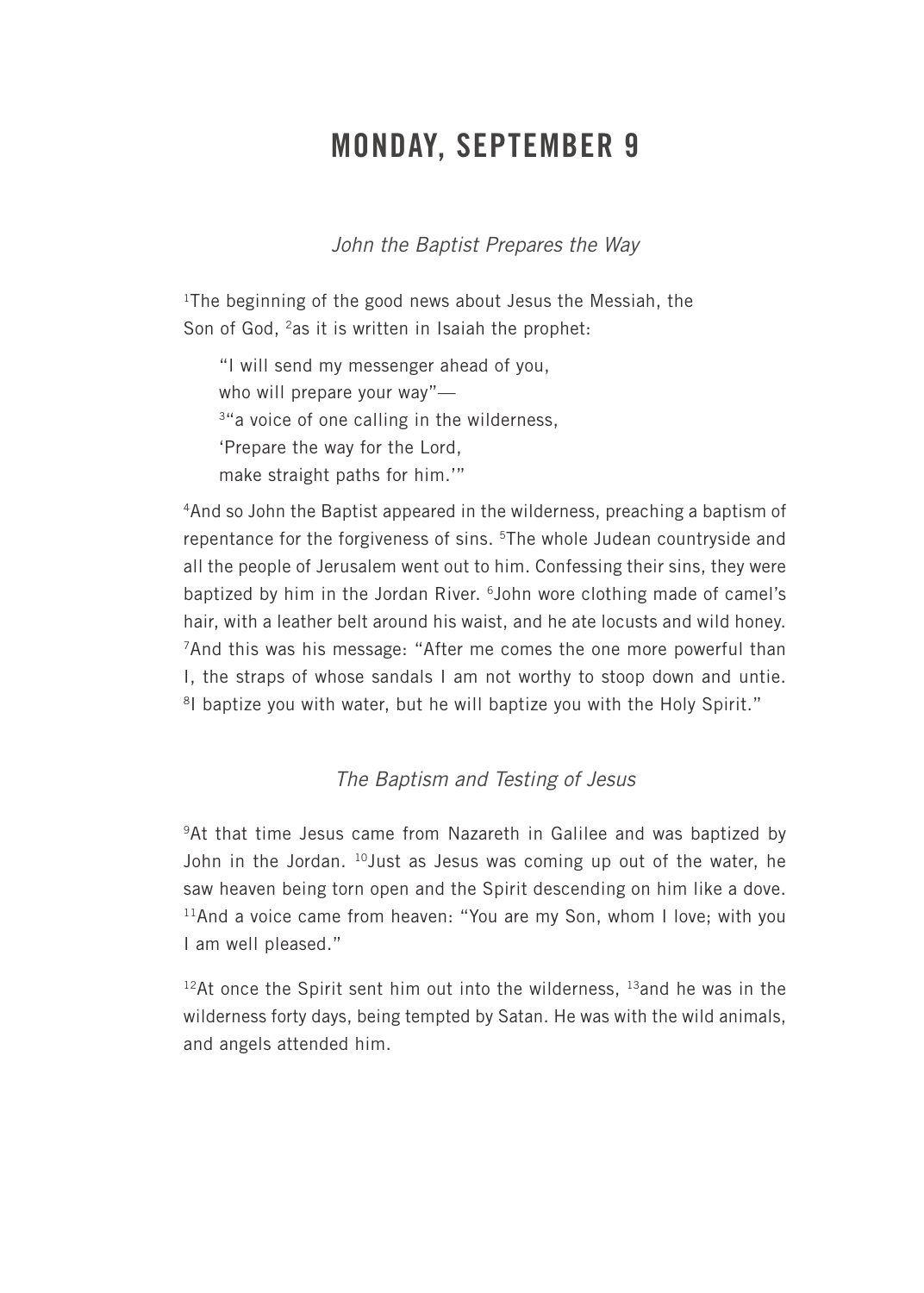# MARK 1:1-13

## *Takeaways*

- 1. John the Baptist was sent to prepare the way for Jesus.
- 2. Jesus started His ministry by being baptized and tested.

## *Talking Topics*

John the Baptist told people they needed to repent, or turn away from their sins, so they could be forgiven. Why do you think it's important to ask for forgiveness for our sins?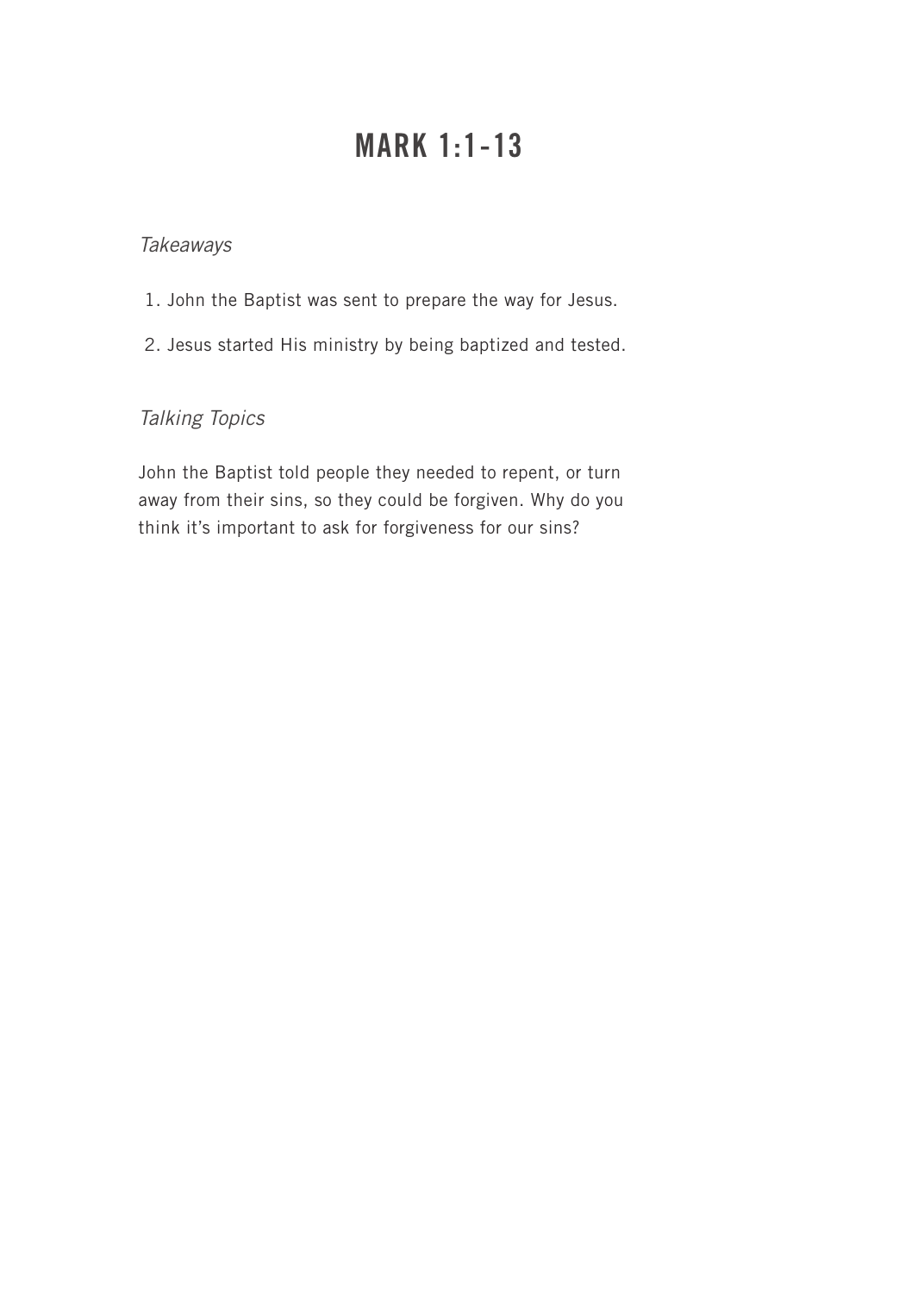# TUESDAY, SEPTEMBER 10

#### *Jesus Announces the Good News*

<sup>14</sup>After John was put in prison, Jesus went into Galilee, proclaiming the good news of God. 15"The time has come," he said. "The kingdom of God has come near. Repent and believe the good news!"

#### *Jesus Calls His First Disciples*

<sup>16</sup>As Jesus walked beside the Sea of Galilee, he saw Simon and his brother Andrew casting a net into the lake, for they were fishermen. 17"Come, follow me," Jesus said, "and I will send you out to fish for people." <sup>18</sup>At once they left their nets and followed him.

19When he had gone a little farther, he saw James son of Zebedee and his brother John in a boat, preparing their nets. <sup>20</sup>Without delay he called them, and they left their father Zebedee in the boat with the hired men and followed him.

#### *Jesus Drives Out an Impure Spirit*

 $21$ They went to Capernaum, and when the Sabbath came, Jesus went into the synagogue and began to teach.  $^{22}$ The people were amazed at his teaching, because he taught them as one who had authority, not as the teachers of the law. 23Just then a man in their synagogue who was possessed by an impure spirit cried out, 24"What do you want with us, Jesus of Nazareth? Have you come to destroy us? I know who you are—the Holy One of God!"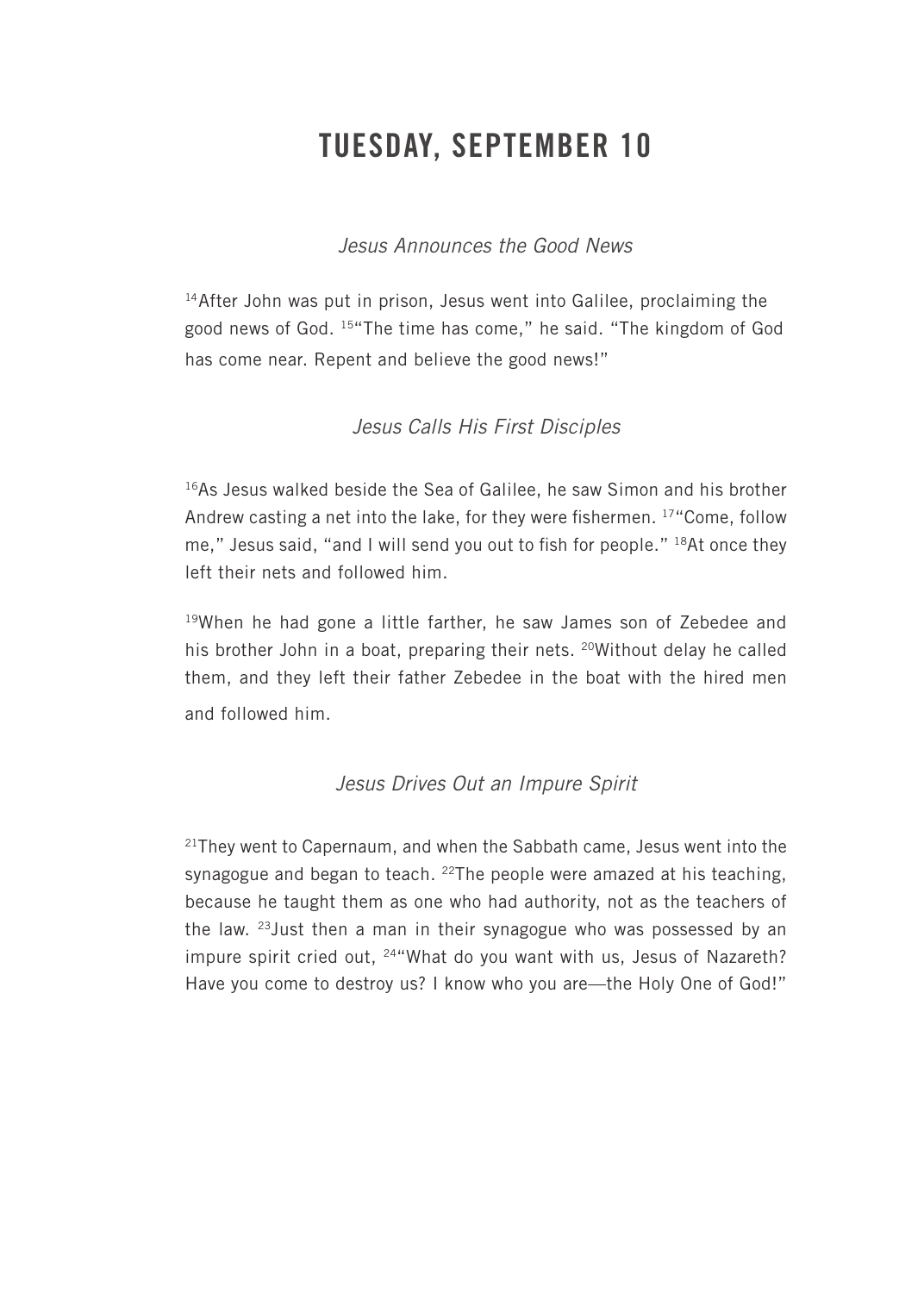# TUESDAY, SEPTEMBER 10

<sup>25</sup>"Be quiet!" said Jesus sternly. "Come out of him!" <sup>26</sup>The impure spirit shook the man violently and came out of him with a shriek.

 $27$ The people were all so amazed that they asked each other, "What is this? A new teaching—and with authority! He even gives orders to impure spirits and they obey him." 28News about him spread quickly over the whole region of Galilee.

## MARK 1:14-28

#### *Takeaways*

- 1. When Jesus started His ministry, He invited others to join Him.
- 2. Jesus cast out evil spirits and people started hearing about it.

## *Talking Topics*

How do you think you would have reacted if Jesus showed up to your school/work and asked you to drop everything and follow Him?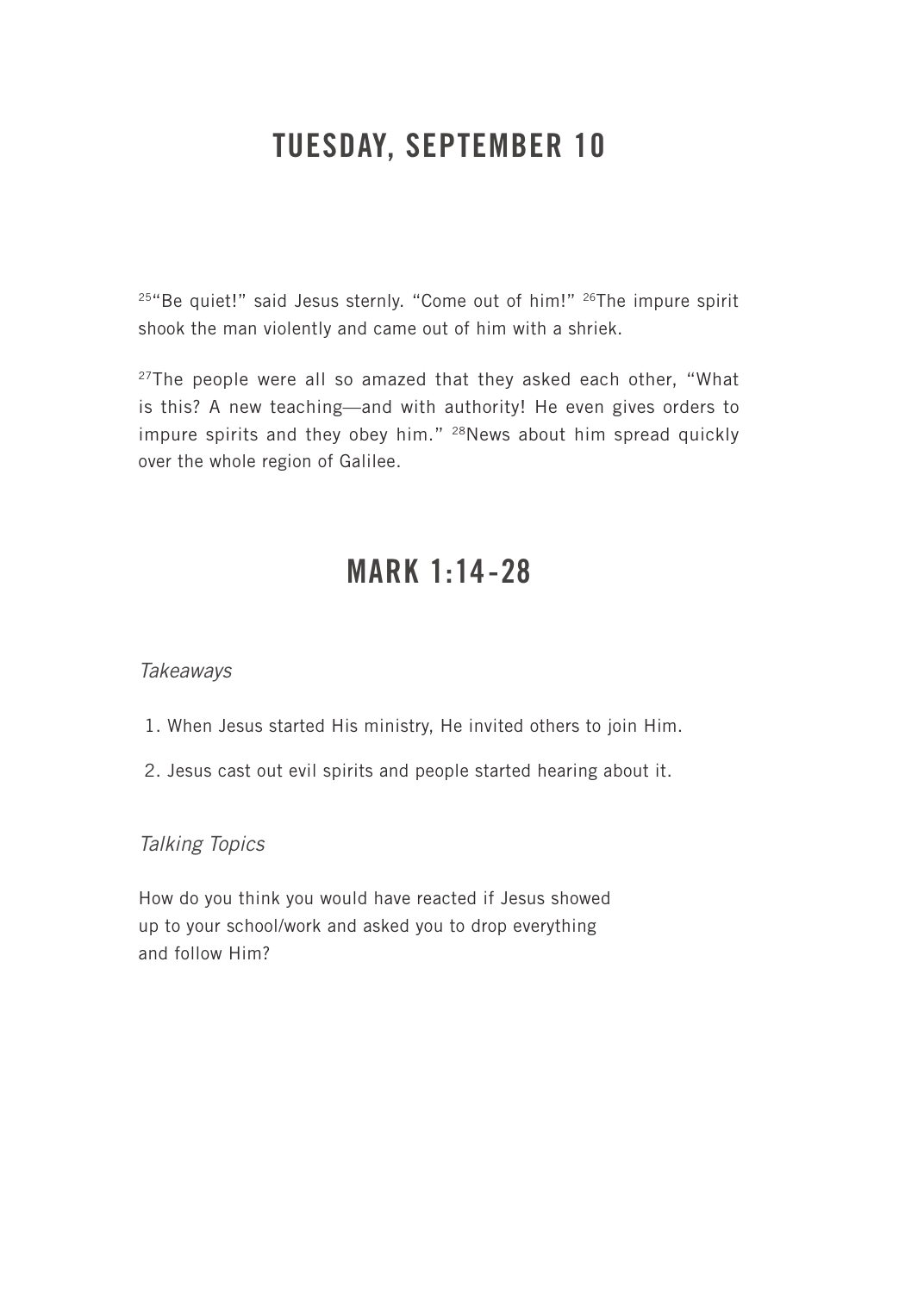## WEDNESDAY, SEPTEMBER 11

#### *Jesus Heals Many*

 29As soon as they left the synagogue, they went with James and John to the home of Simon and Andrew. <sup>30</sup>Simon's mother-in-law was in bed with a fever, and they immediately told Jesus about her. 31So he went to her. took her hand and helped her up. The fever left her and she began to wait on them.

 $32$ That evening after sunset the people brought to Jesus all the sick and demon-possessed. 33The whole town gathered at the door, 34and Jesus healed many who had various diseases. He also drove out many demons, but he would not let the demons speak because they knew who he was.

## *Jesus Prays in a Solitary Place*

35Very early in the morning, while it was still dark, Jesus got up, left the house and went off to a solitary place, where he prayed. 36Simon and his companions went to look for him, <sup>37</sup>and when they found him, they exclaimed: "Everyone is looking for you!"

38 Jesus replied, "Let us go somewhere else—to the nearby villages—so I can preach there also. That is why I have come." <sup>39</sup>So he traveled throughout Galilee, preaching in their synagogues and driving out demons.

#### *Jesus Heals a Man With Leprosy*

40A man with leprosy came to him and begged him on his knees, "If you are willing, you can make me clean."

 $41$  Jesus was indignant. He reached out his hand and touched the man. "I am willing." he said. "Be clean!" <sup>42</sup>Immediately the leprosy left him and he was cleansed.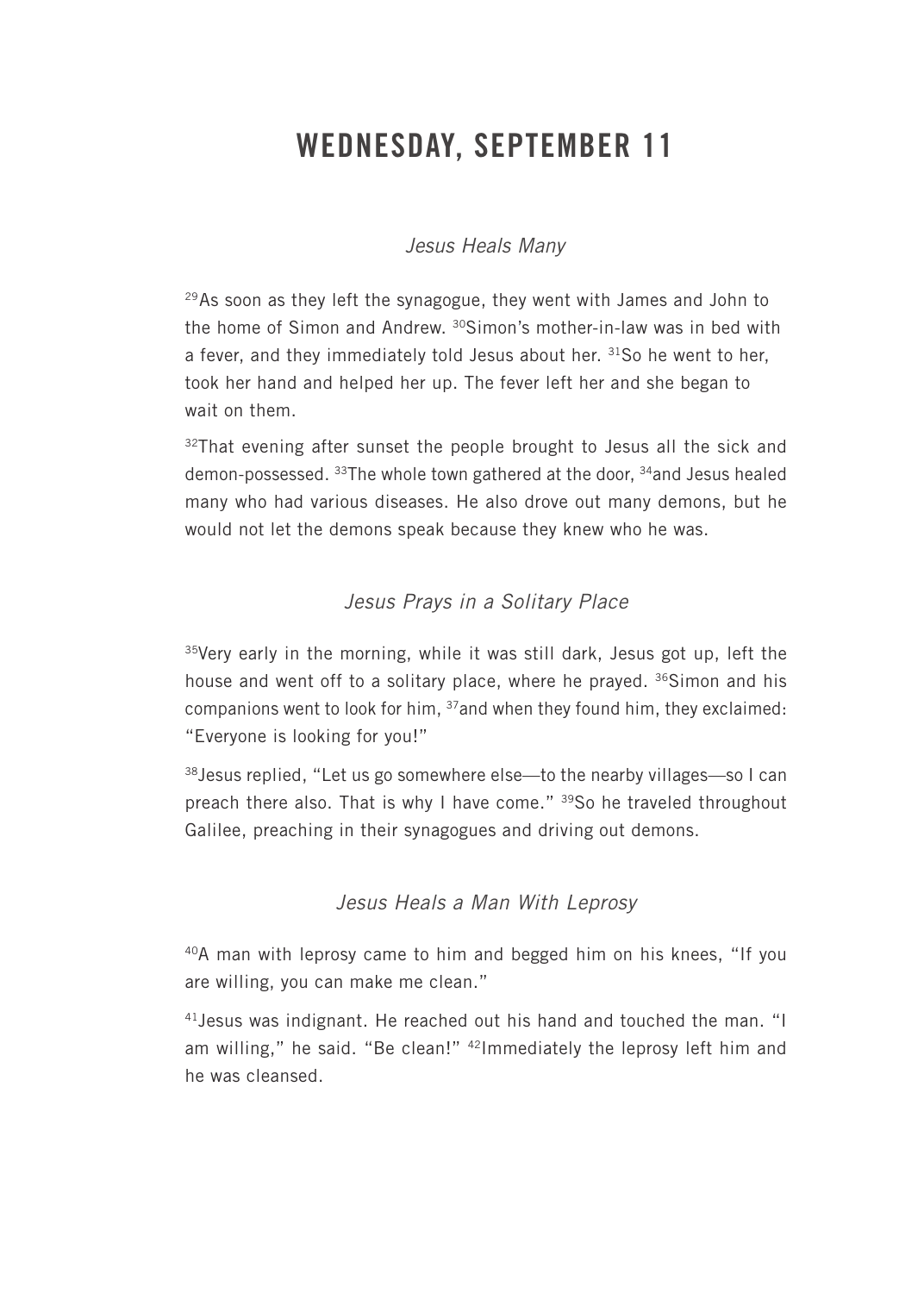# WEDNESDAY, SEPTEMBER 11

43Jesus sent him away at once with a strong warning: 44"See that you don't tell this to anyone. But go, show yourself to the priest and offer the sacrifces that Moses commanded for your cleansing, as a testimony to them." 45Instead he went out and began to talk freely, spreading the news. As a result, Jesus could no longer enter a town openly but stayed outside in lonely places. Yet the people still came to him from everywhere.

## MARK 1:29-45

#### *Takeaways*

- 1. Jesus healed many people.
- 2. Jesus took time alone to pray.

## *Talking Topics*

Jesus was often surrounded by crowds, but when He wanted or needed to pray, He went somewhere alone. How do you like to pray?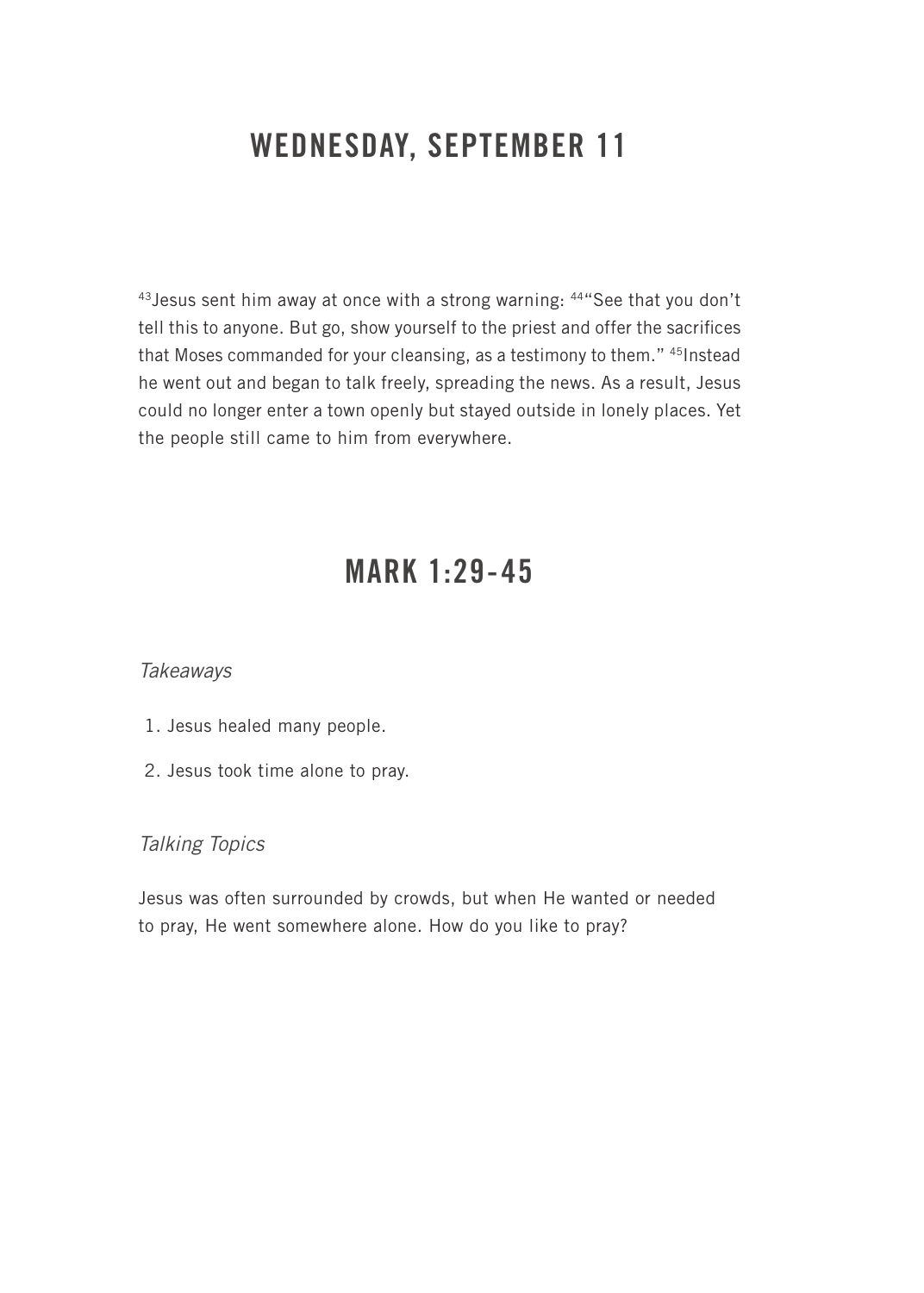## THURSDAY, SEPTEMBER 12

#### *Jesus Forgives and Heals a Paralyzed Man*

<sup>1</sup> few days later, when Jesus again entered Capternaum, the people heard that he had come home. <sup>2</sup>They gathered in such large numbers that there was no room left, not even outside the door, and he preached the word to them. <sup>3</sup>Some men came, bringing to him a paralyzed man, carried by four of them. 4Since they could not get him to Jesus because of the crowd, they made an opening in the roof above Jesus by digging through it and then lowered the mat the man was lying on. <sup>5</sup>When Jesus saw their faith, he said to the paralyzed man, "Son, your sins are forgiven."

<sup>6</sup>Now some teachers of the law were sitting there, thinking to themselves, 7"Why does this fellow talk like that? He's blaspheming! Who can forgive sins but God alone?"

8Immediately Jesus knew in his spirit that this was what they were thinking in their hearts, and he said to them, "Why are you thinking these things? 9Which is easier: to say to this paralyzed man, 'Your sins are forgiven,' or to say, 'Get up, take your mat and walk'? <sup>10</sup>But I want you to know that the Son of Man has authority on earth to forgive sins." So he said to the man,  $11^{\circ}$ I tell you, get up, take your mat and go home." <sup>12</sup>He got up, took his mat and walked out in full view of them all. This amazed everyone and they praised God, saying, "We have never seen anything like this!"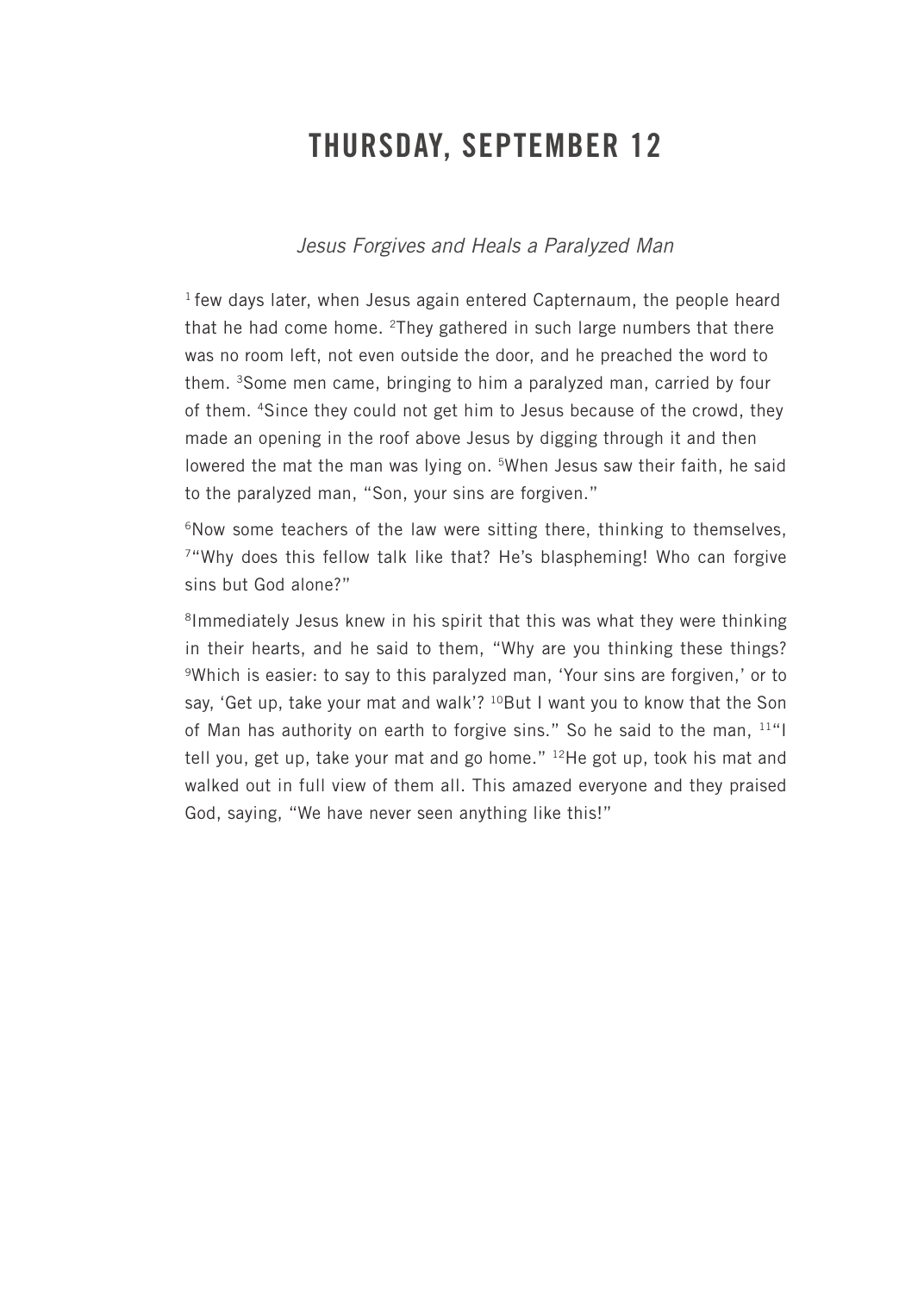# MARK 2:1-12

## *Takeaways*

1. Jesus healed the man to prove He truly was capable of forgiving sins.

## *Talking Topics*

The paralyzed man had such great friends! They were willing to do anything to get their friend to Jesus so He could heal them. Which of your friends would do something similar for you?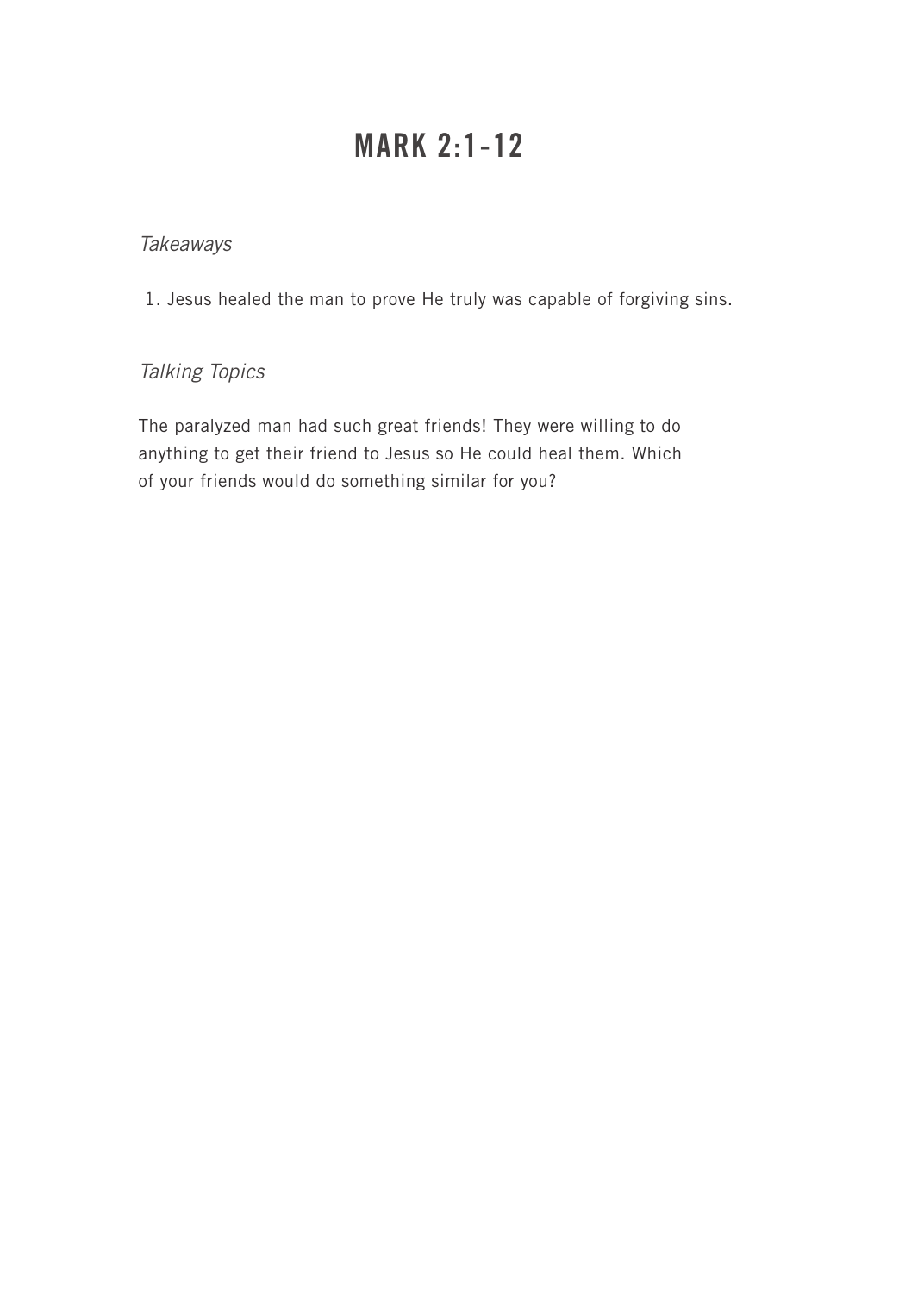# FRIDAY, SEPTEMBER 13

#### *Jesus Calls Levi and Eats With Sinners*

<sup>13</sup> Once again Jesus went out beside the lake. A large crowd came to him, and he began to teach them. <sup>14</sup>As he walked along, he saw Levi son of Alphaeus sitting at the tax collector's booth. "Follow me," Jesus told him, and Levi got up and followed him.

<sup>15</sup>While Jesus was having dinner at Levi's house, many tax collectors and sinners were eating with him and his disciples, for there were many who followed him. 16When the teachers of the law who were Pharisees saw him eating with the sinners and tax collectors, they asked his disciples: "Why does he eat with tax collectors and sinners?"

17On hearing this, Jesus said to them, "It is not the healthy who need a doctor, but the sick. I have not come to call the righteous, but sinners."

## *Jesus Questioned About Fasting*

18Now John's disciples and the Pharisees were fasting. Some people came and asked Jesus, "How is it that John's disciples and the disciples of the Pharisees are fasting, but yours are not?"

<sup>19</sup> Jesus answered, "How can the guests of the bridegroom fast while he is with them? They cannot, so long as they have him with them. <sup>20</sup>But the time will come when the bridegroom will be taken from them, and on that day they will fast.

 $21<sup>41</sup>$ No one sews a patch of unshrunk cloth on an old garment. Otherwise, the new piece will pull away from the old, making the tear worse.  $22$ And no one pours new wine into old wineskins. Otherwise, the wine will burst the skins, and both the wine and the wineskins will be ruined. No, they pour new wine into new wineskins."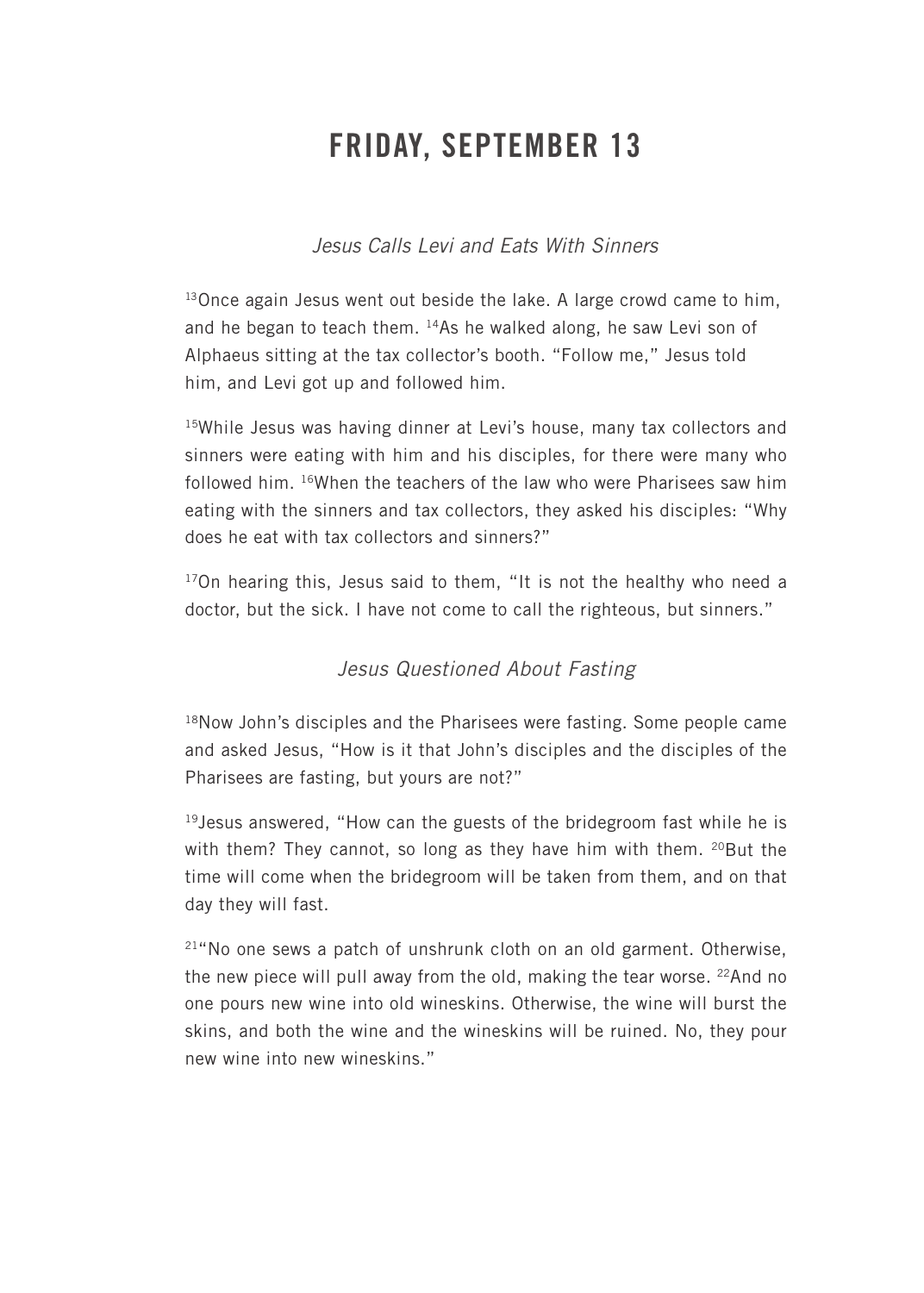# MARK 2:13-22

#### *Takeaways*

- 1. Jesus worked with and was friends with people who others thought were the wrong kind of people.
- 2. Jesus cared about the rules, but realized that following Him trumped the rules if the two didn't line up.

## *Talking Topics*

Jesus made friends with people who most people wouldn't befriend. How can you befriend someone who is otherwise excluded?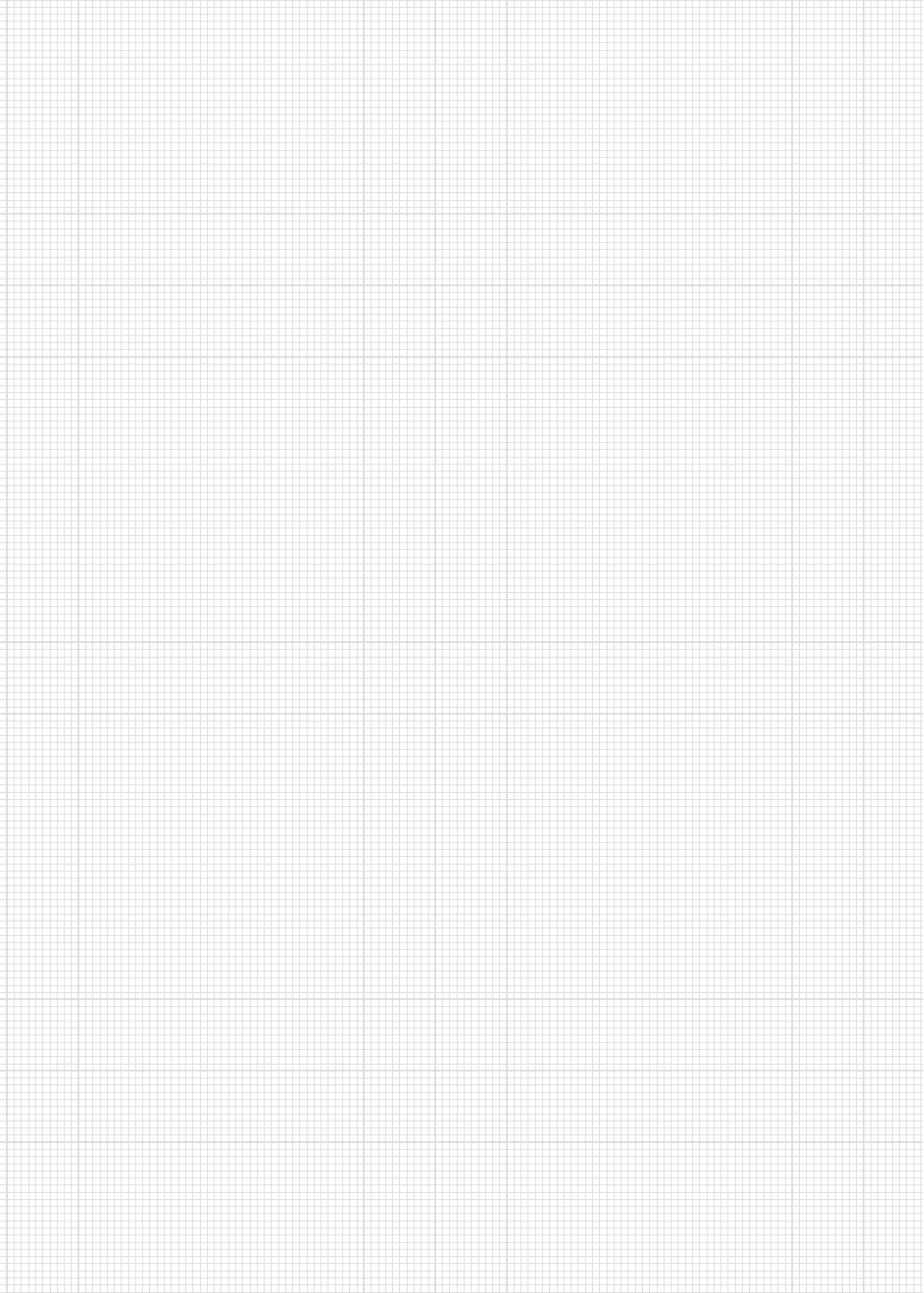## MONDAY, SEPTEMBER 16

<sup>23</sup> One Sabbath Jesus was going through the grainfields, and as his disciples walked along, they began to pick some heads of grain. 24The Pharisees said to him, "Look, why are they doing what is unlawful on the Sabbath?"

25He answered, "Have you never read what David did when he and his companions were hungry and in need? <sup>26</sup>In the days of Abiathar the high priest, he entered the house of God and ate the consecrated bread, which is lawful only for priests to eat. And he also gave some to his companions."

<sup>27</sup>Then he said to them, "The Sabbath was made for man, not man for the Sabbath. 28So the Son of Man is Lord even of the Sabbath."

## MARK 2:23-28

#### *Takeaways*

- 1. The Sabbath is the day we set aside to focus on God instead of our regular lives.
- 2. Jesus knew resting on the Sabbath was meant to bless people, not harm them.

#### *Talking Topics*

Other than going to church, what's one way we can make our Sundays more about resting and focusing on God?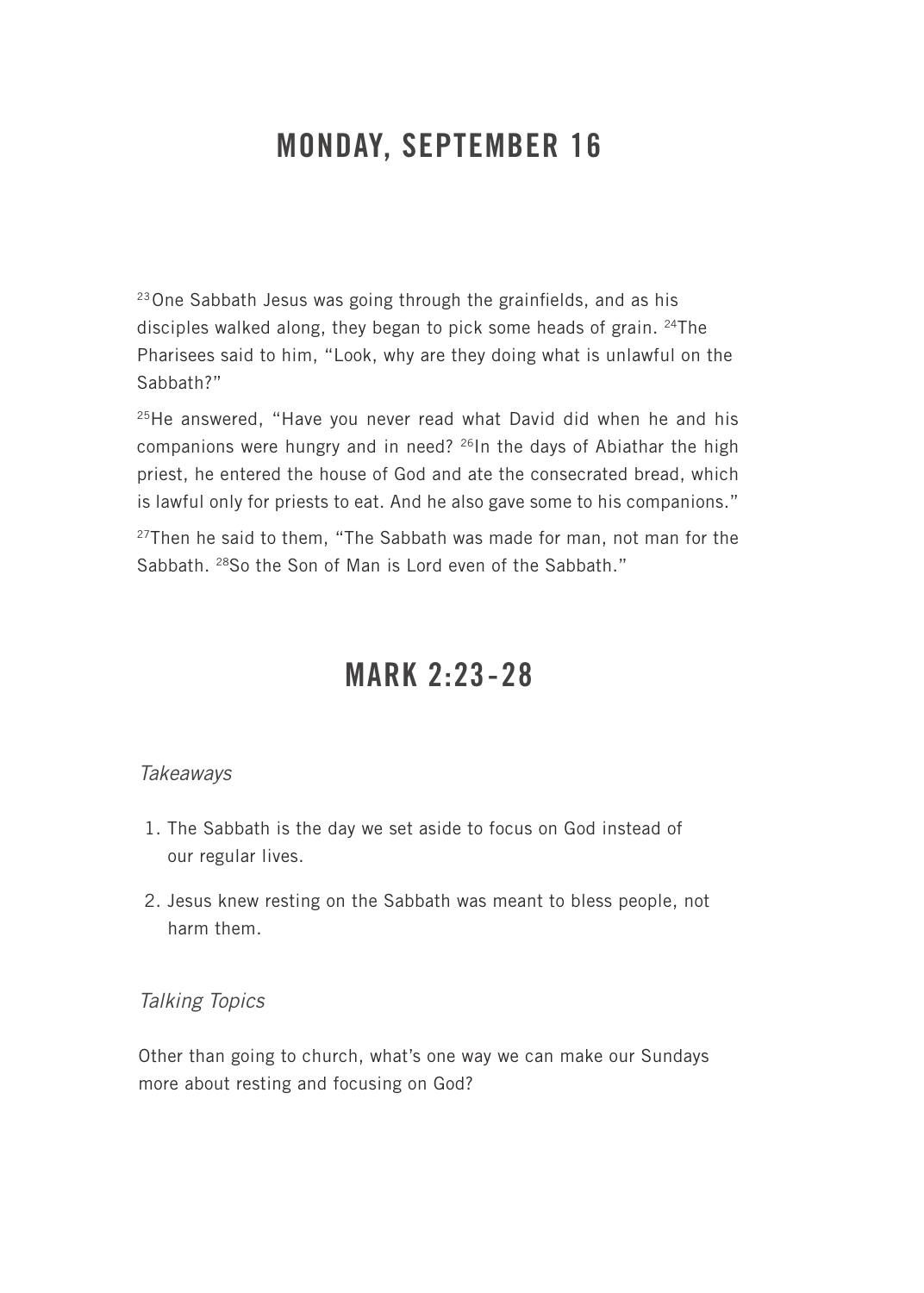# TUESDAY, SEPTEMBER 17

#### *Jesus Heals on the Sabbath*

<sup>1</sup> Another time Jesus went into the synagogue, and a man with a shriveled hand was there. <sup>2</sup>Some of them were looking for a reason to accuse Jesus, so they watched him closely to see if he would heal him on the Sabbath. <sup>3</sup> Jesus said to the man with the shriveled hand, "Stand up in front of everyone."

4Then Jesus asked them, "Which is lawful on the Sabbath: to do good or to do evil, to save life or to kill?" But they remained silent.

<sup>5</sup>He looked around at them in anger and, deeply distressed at their stubborn hearts, said to the man, "Stretch out your hand." He stretched it out, and his hand was completely restored. <sup>6</sup>Then the Pharisees went out and began to plot with the Herodians how they might kill Jesus.

#### *Crowds Follow Jesus*

7Jesus withdrew with his disciples to the lake, and a large crowd from Galilee followed. <sup>8</sup>When they heard about all he was doing, many people came to him from Judea, Jerusalem, Idumea, and the regions across the Jordan and around Tyre and Sidon. <sup>9</sup>Because of the crowd he told his disciples to have a small boat ready for him, to keep the people from crowding him. <sup>10</sup>For he had healed many, so that those with diseases were pushing forward to touch him. 11Whenever the impure spirits saw him, they fell down before him and cried out, "You are the Son of God." <sup>12</sup>But he gave them strict orders not to tell others about him.

#### *Jesus Appoints the Twelve*

<sup>13</sup> Jesus went up on a mountainside and called to him those he wanted, and they came to him. <sup>14</sup>He appointed twelve that they might be with him and that he might send them out to preach <sup>15</sup>and to have authority to drive out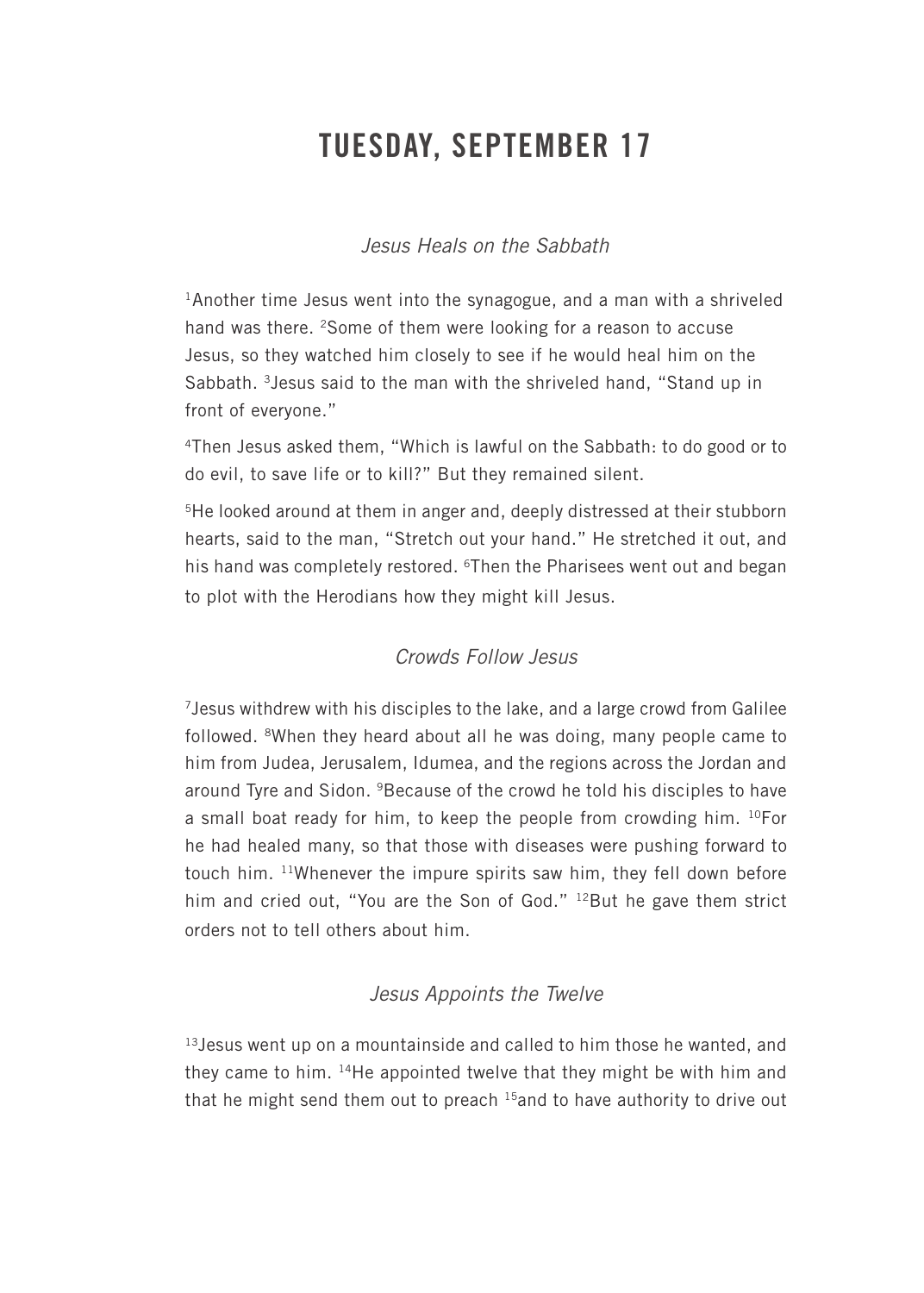## TUESDAY, SEPTEMBER 17

demons. 16These are the twelve he appointed: Simon (to whom he gave the name Peter), <sup>17</sup>James son of Zebedee and his brother John (to them he gave the name Boanerges, which means "sons of thunder"), <sup>18</sup>Andrew, Philip, Bartholomew, Matthew, Thomas, James son of Alphaeus, Thaddaeus, Simon the Zealot <sup>19</sup>and Judas Iscariot, who betrayed him.

## MARK 3:1-19

#### *Takeaways*

- 1. Jesus is more interested in helping people than blindly following rules.
- 2. Jesus was becoming a "celebrity"; people were coming from far away to see Him.

#### *Talking Topics*

Verse 11 says that all unclean spirits (or demons) knew Jesus was the Son of God. Why do you think people didn't recognize this even though they were obviously very interested in His miracles?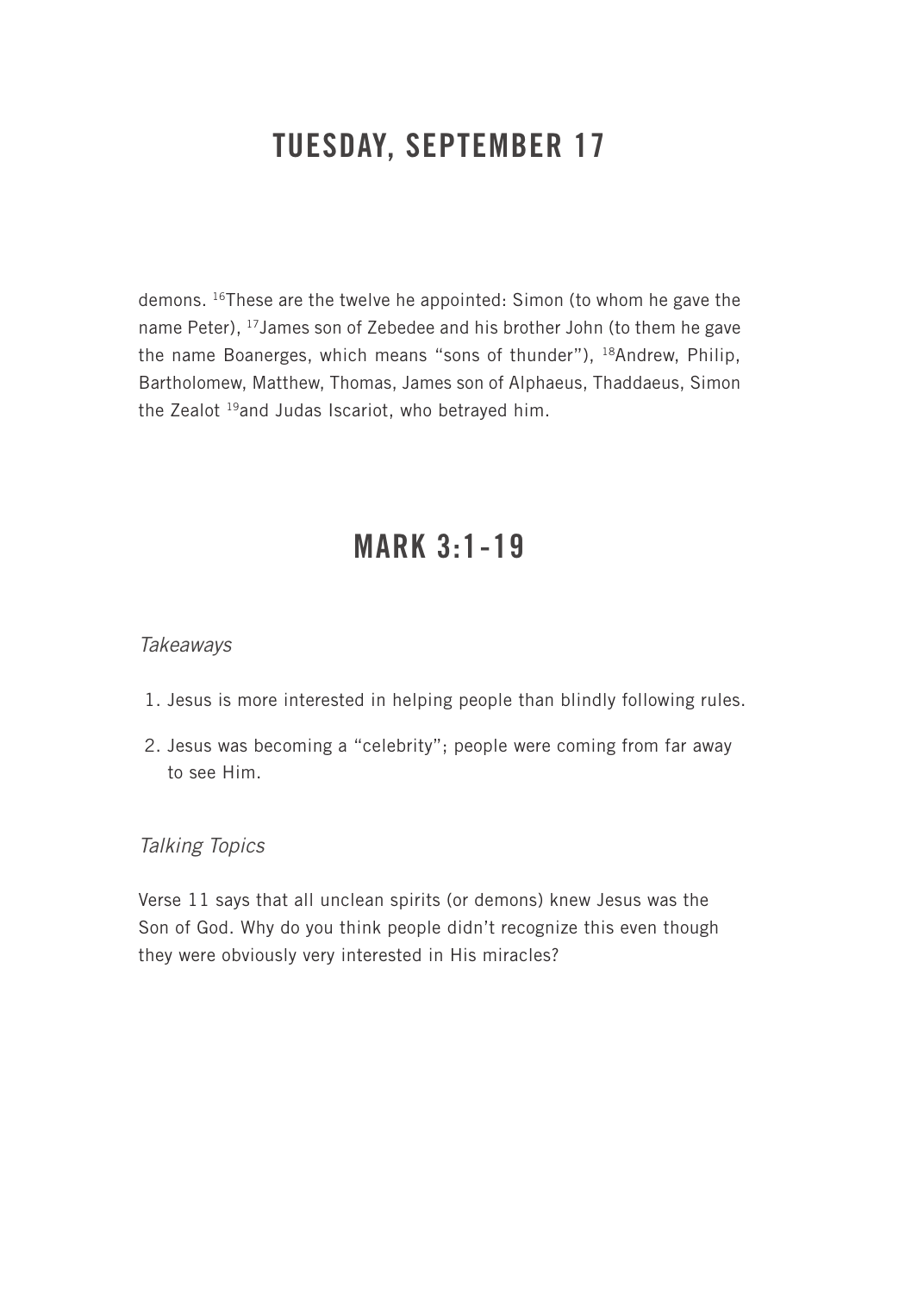## WEDNESDAY, SEPTEMBER 18

#### *Jesus Accused by His Family and by Teachers of the Law*

<sup>20</sup>Then Jesus entered a house, and again a crowd gathered, so that he and his disciples were not even able to eat. <sup>21</sup>When his family heard about this, they went to take charge of him, for they said, "He is out of his mind."

<sup>22</sup>And the teachers of the law who came down from Jerusalem said, "He is possessed by Beelzebul! By the prince of demons he is driving out demons."

<sup>23</sup>So Jesus called them over to him and began to speak to them in parables: "How can Satan drive out Satan? <sup>24</sup>If a kingdom is divided against itself, that kingdom cannot stand. <sup>25</sup>If a house is divided against itself, that house cannot stand. 26And if Satan opposes himself and is divided, he cannot stand; his end has come. <sup>27</sup>In fact, no one can enter a strong man's house without first tying him up. Then he can plunder the strong man's house.  $28$ Truly I tell you, people can be forgiven all their sins and every slander they utter, 29but whoever blasphemes against the Holy Spirit will never be forgiven; they are guilty of an eternal sin."

30He said this because they were saying, "He has an impure spirit."

<sup>31</sup>Then Jesus' mother and brothers arrived. Standing outside, they sent someone in to call him. <sup>32</sup>A crowd was sitting around him, and they told him, "Your mother and brothers are outside looking for you."

33"Who are my mother and my brothers?" he asked.

<sup>34</sup>Then he looked at those seated in a circle around him and said. "Here are my mother and my brothers! <sup>35</sup>Whoever does God's will is my brother and sister and mother."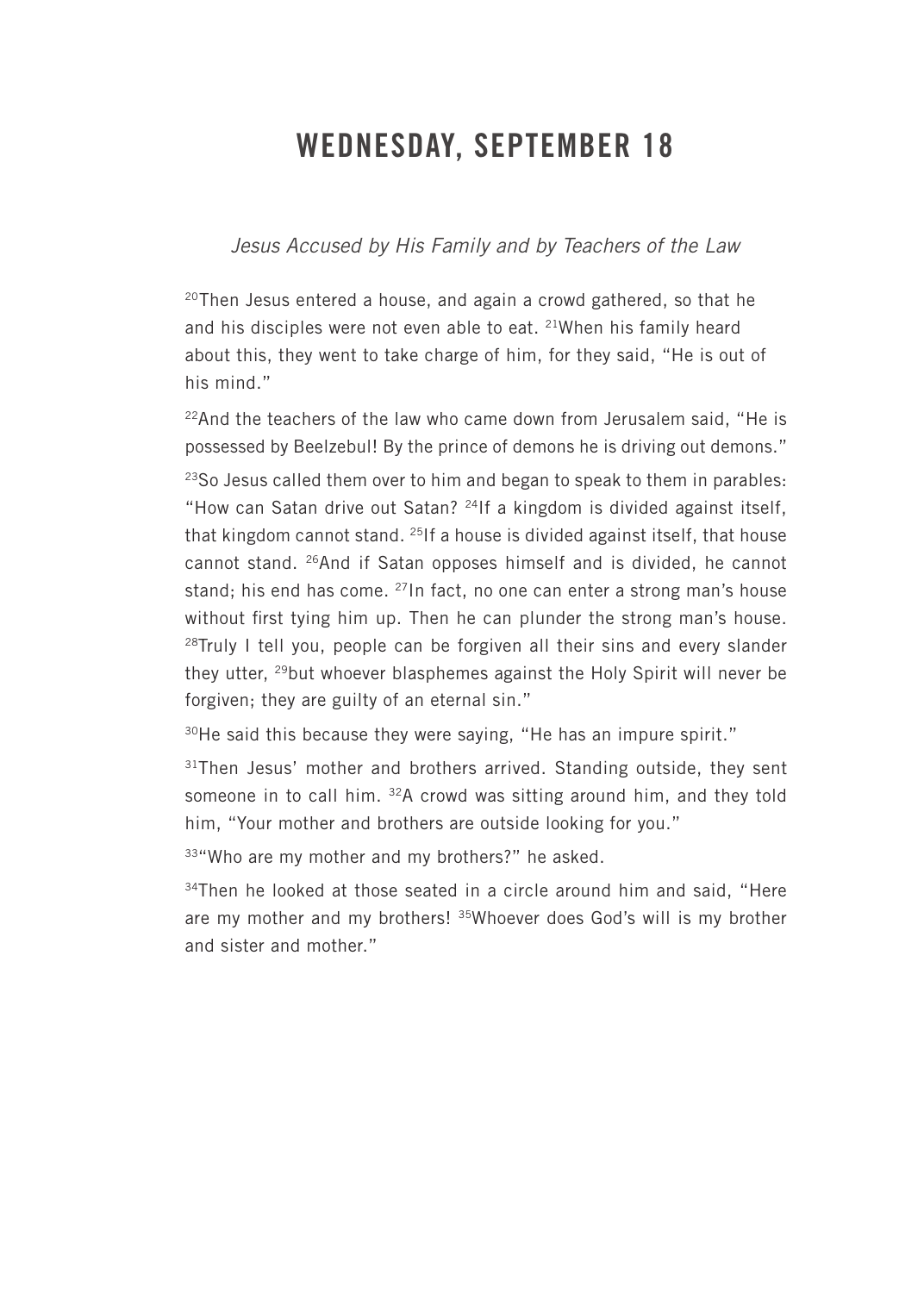# MARK 3:20-35

#### *Takeaways*

- 1. It is impossible to serve both God and the devil a house divided against itself will not be able to stand.
- 2. Anyone who does God's will is a member of God's family and is therefore your brother/sister/mother/father.

## *Talking Topics*

Verse 21 says that Jesus' family thought he was crazy. Why do you think people are less likely to believe that their family members or close friends are able to do something special?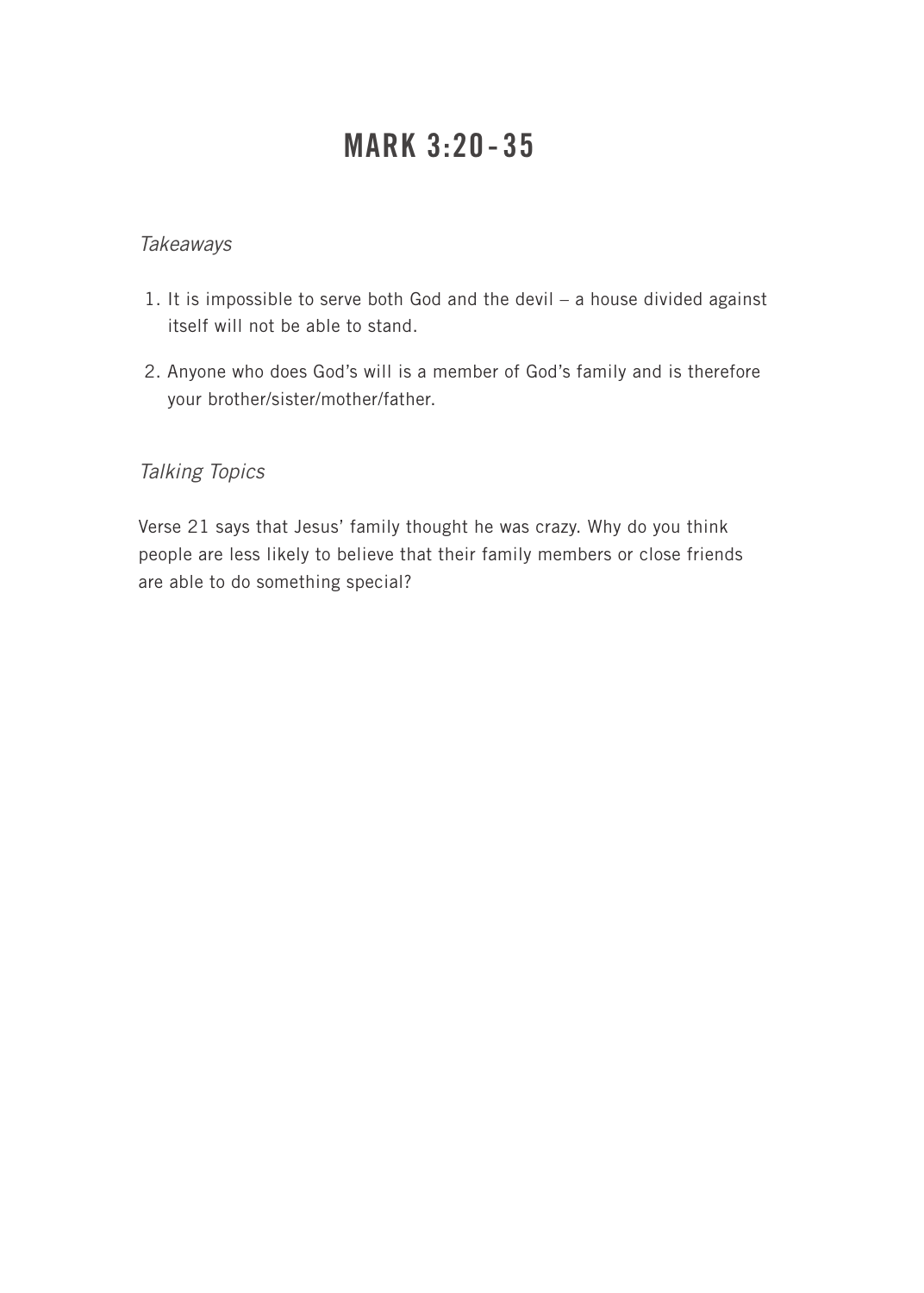## THURSDAY, SEPTEMBER 19

#### *The Parable of the Sower*

<sup>1</sup> Again Jesus began to teach by the lake. The crowd that gathered around him was so large that he got into a boat and sat in it out on the lake, while all the people were along the shore at the water's edge. <sup>2</sup>He taught them many things by parables, and in his teaching said: <sup>3"</sup>Listen! A farmer went out to sow his seed. <sup>4</sup>As he was scattering the seed, some fell along the path, and the birds came and ate it up. <sup>5</sup>Some fell on rocky places, where it did not have much soil. It sprang up quickly, because the soil was shallow. <sup>6</sup>But when the sun came up, the plants were scorched, and they withered because they had no root. 7Other seed fell among thorns, which grew up and choked the plants, so that they did not bear grain. 8Still other seed fell on good soil. It came up, grew and produced a crop, some multiplying thirty, some sixty, some a hundred times."

9Then Jesus said, "Whoever has ears to hear, let them hear."

10When he was alone, the Twelve and the others around him asked him about the parables. <sup>11</sup>He told them, "The secret of the kingdom of God has been given to you. But to those on the outside everything is said in parables 12so that.

"'they may be ever seeing but never perceiving, and ever hearing but never understanding; otherwise they might turn and be forgiven!'"

13Then Jesus said to them, "Don't you understand this parable? How then will you understand any parable? <sup>14</sup>The farmer sows the word. <sup>15</sup>Some people are like seed along the path, where the word is sown. As soon as they hear it, Satan comes and takes away the word that was sown in them. <sup>16</sup>Others, like seed sown on rocky places, hear the word and at once receive it with joy. <sup>17</sup>But since they have no root, they last only a short time. When trouble or persecution comes because of the word, they quickly fall away. 18Still others, like seed sown among thorns, hear the word; <sup>19</sup>but the worries of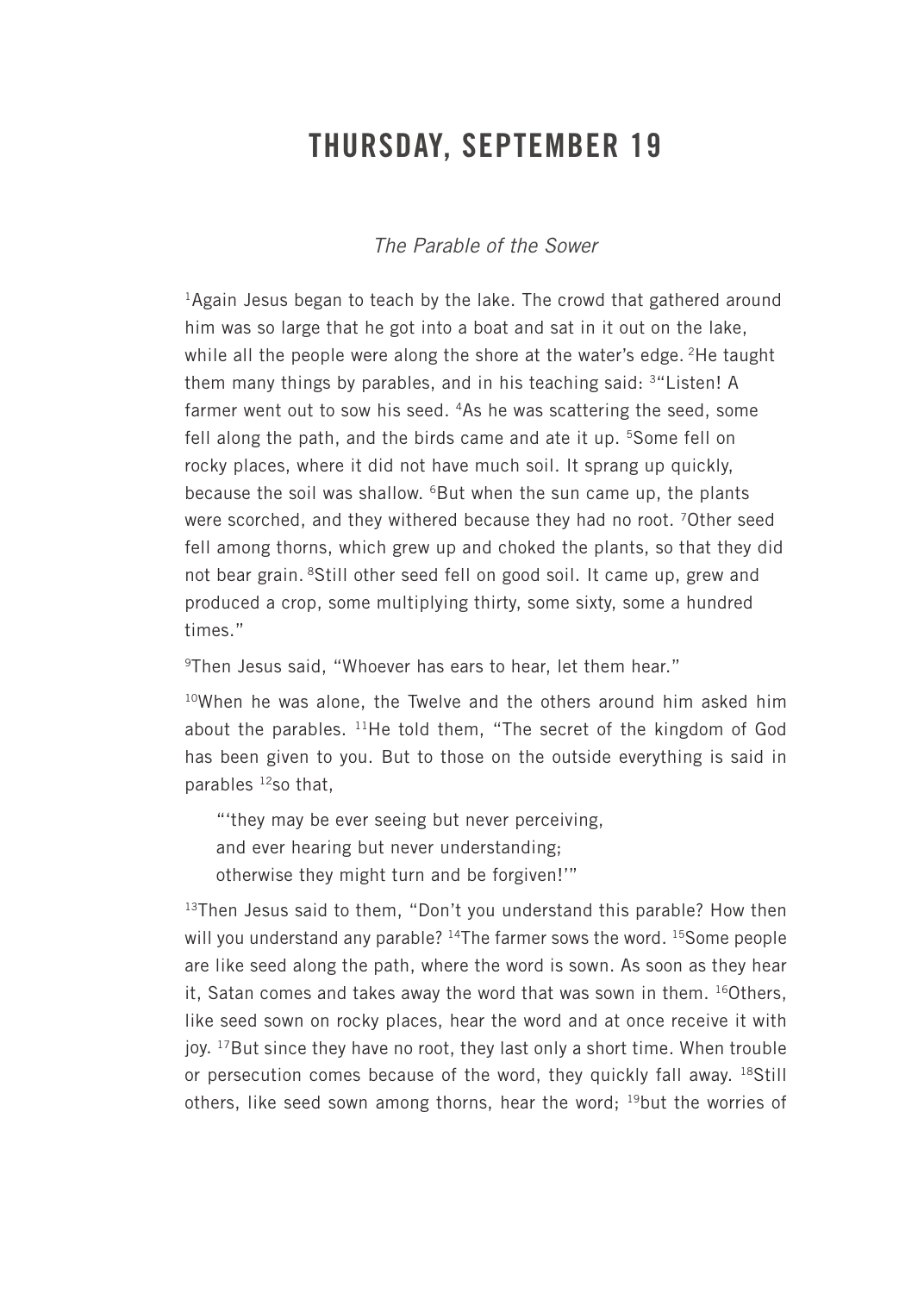# THURSDAY, SEPTEMBER 19

this life, the deceitfulness of wealth and the desires for other things come in and choke the word, making it unfruitful. <sup>20</sup>Others, like seed sown on good soil, hear the word, accept it, and produce a crop—some thirty, some sixty, some a hundred times what was sown."

## MARK 4:1-20

#### *Takeaways*

 1. Just because we are excited about Jesus today doesn't mean our faith will last for the long haul. Lasting faith requires good soil and strong roots.

## *Talking Topics*

Are you a seed planted on rocky ground? Planted among thorns? Or planted in good soil? Why do you think so? What can you do to make sure you're in good soil?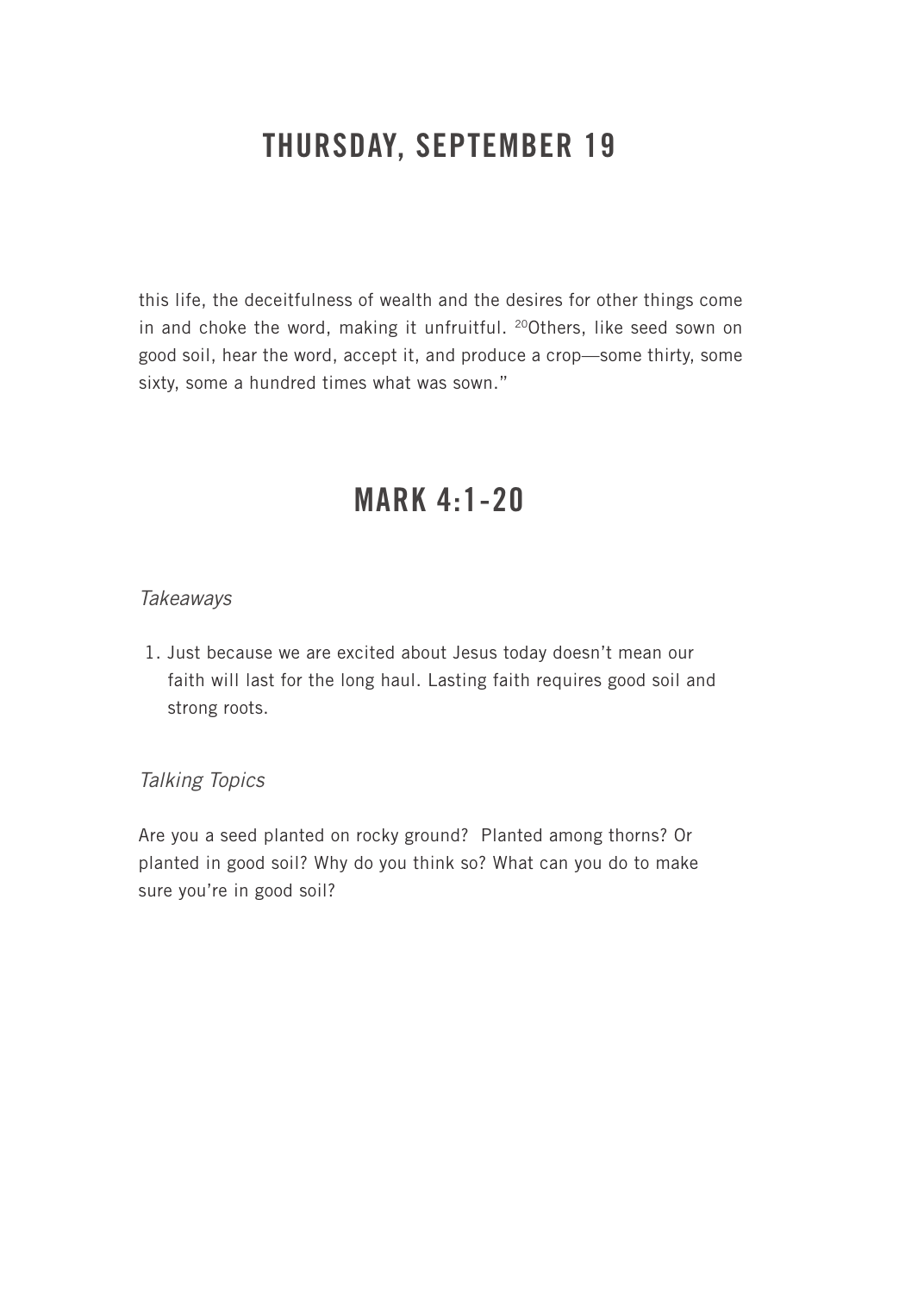# FRIDAY, SEPTEMBER 20

#### *A Lamp on a Stand*

 $21$ He said to them, "Do you bring in a lamp to put it under a bowl or a bed? Instead, don't you put it on its stand? <sup>22</sup>For whatever is hidden is meant to be disclosed, and whatever is concealed is meant to be brought out into the open. <sup>23</sup>If anyone has ears to hear, let them hear."

<sup>24</sup>"Consider carefully what you hear," he continued. "With the measure you use, it will be measured to you—and even more. <sup>25</sup>Whoever has will be given more; whoever does not have, even what they have will be taken from them."

#### *The Parable of the Growing Seed*

26He also said, "This is what the kingdom of God is like. A man scatters seed on the ground. <sup>27</sup>Night and day, whether he sleeps or gets up, the seed sprouts and grows, though he does not know how. <sup>28</sup>All by itself the soil produces grain—first the stalk, then the head, then the full kernel in the head. 29As soon as the grain is ripe, he puts the sickle to it, because the harvest has come."

#### *The Parable of the Mustard Seed*

30Again he said, "What shall we say the kingdom of God is like, or what parable shall we use to describe it? <sup>31</sup>It is like a mustard seed, which is the smallest of all seeds on earth, <sup>32</sup>Yet when planted, it grows and becomes the largest of all garden plants, with such big branches that the birds can perch in its shade."

33With many similar parables Jesus spoke the word to them, as much as they could understand. 34He did not say anything to them without using a parable. But when he was alone with his own disciples, he explained everything.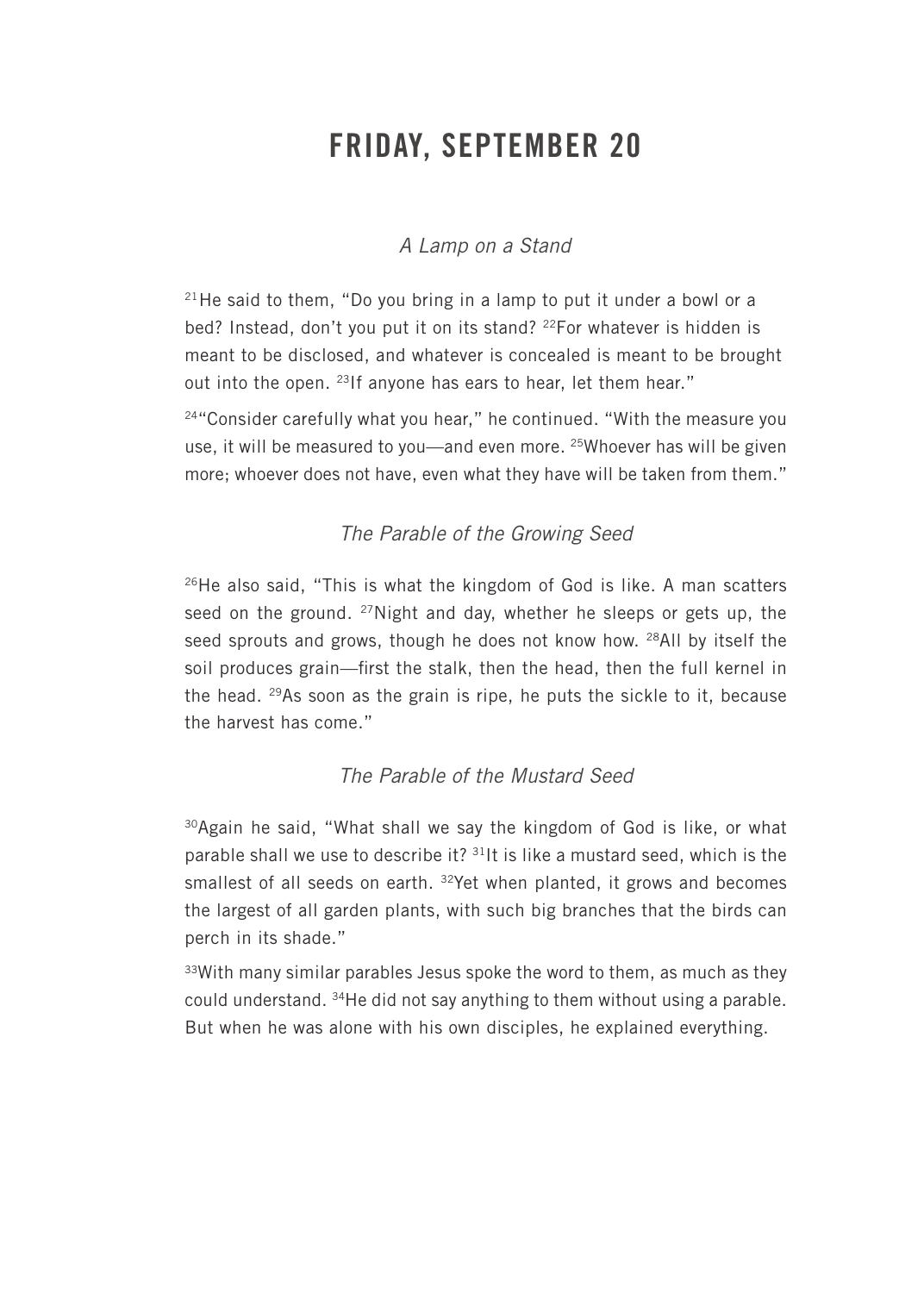# MARK 4:21-34

#### *Takeaways*

- 1. Jesus often uses farm and agricultural references to explain His points because He was living in a rural society. He was talking to farmers and fishermen.
- 2. God's kingdom grows on its own. Our job is to plant the seed of faith and, no matter how small that seed may be, God can turn it into anything He pleases.

## *Talking Topics*

Parables are often confusing. Why do you think Jesus spoke in parables?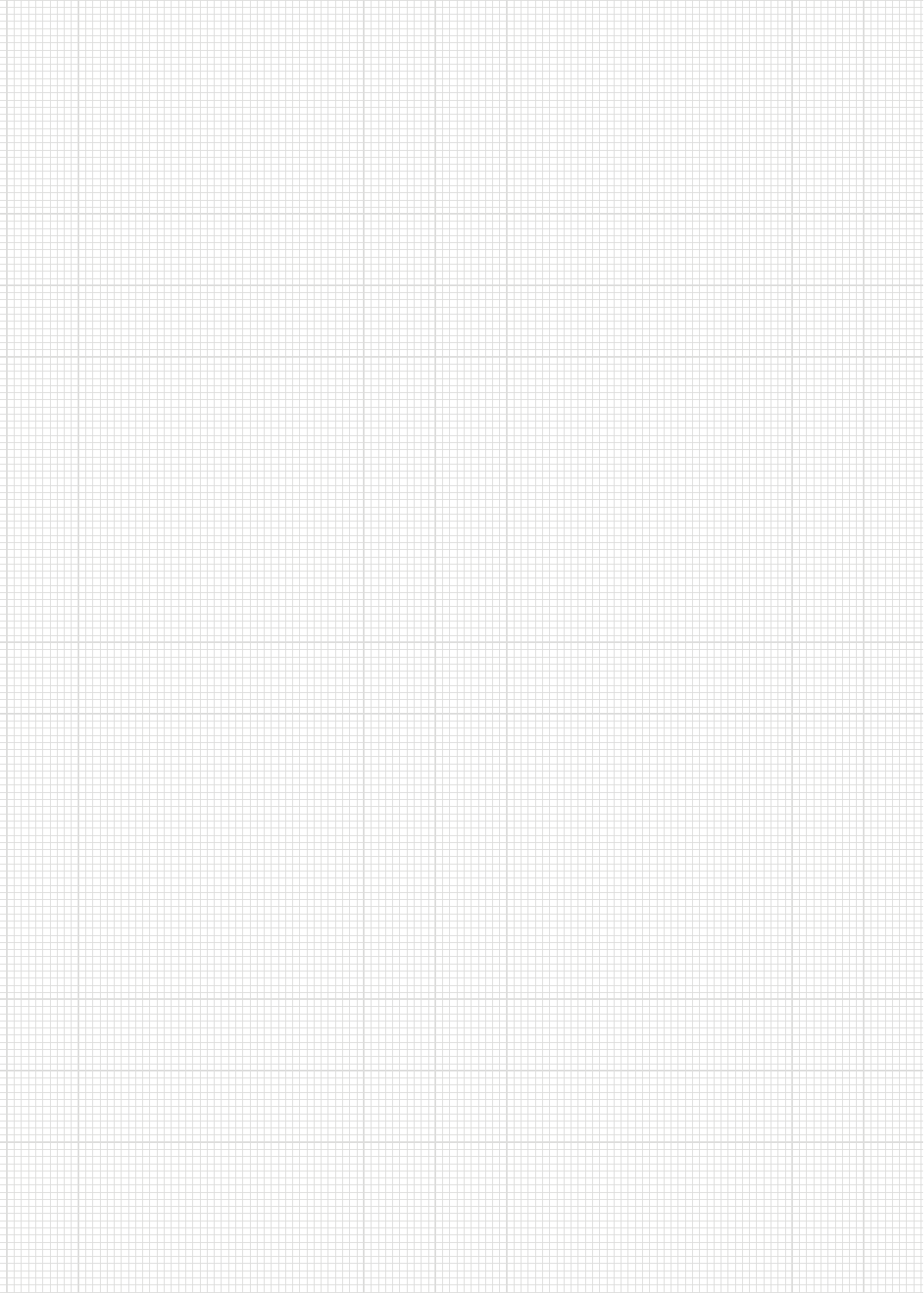## MONDAY, SEPTEMBER 23

#### *Jesus Calms the Storm*

<sup>35</sup> That day when evening came, he said to his disciples, "Let us go over to the other side." <sup>36</sup>Leaving the crowd behind, they took him along, just as he was, in the boat. There were also other boats with him. <sup>37</sup>A furious squall came up, and the waves broke over the boat, so that it was nearly swamped. 38Jesus was in the stern, sleeping on a cushion. The disciples woke him and said to him, "Teacher, don't you care if we drown?"

39He got up, rebuked the wind and said to the waves, "Quiet! Be still!" Then the wind died down and it was completely calm.

40He said to his disciples, "Why are you so afraid? Do you still have no faith?"

<sup>41</sup>They were terrified and asked each other, "Who is this? Even the wind and the waves obey him!"

## MARK 4:35-41

#### *Takeaways*

1. Jesus even has power over nature.

#### *Talking Topics*

Why do you think Jesus sees being afraid and having no faith as the same?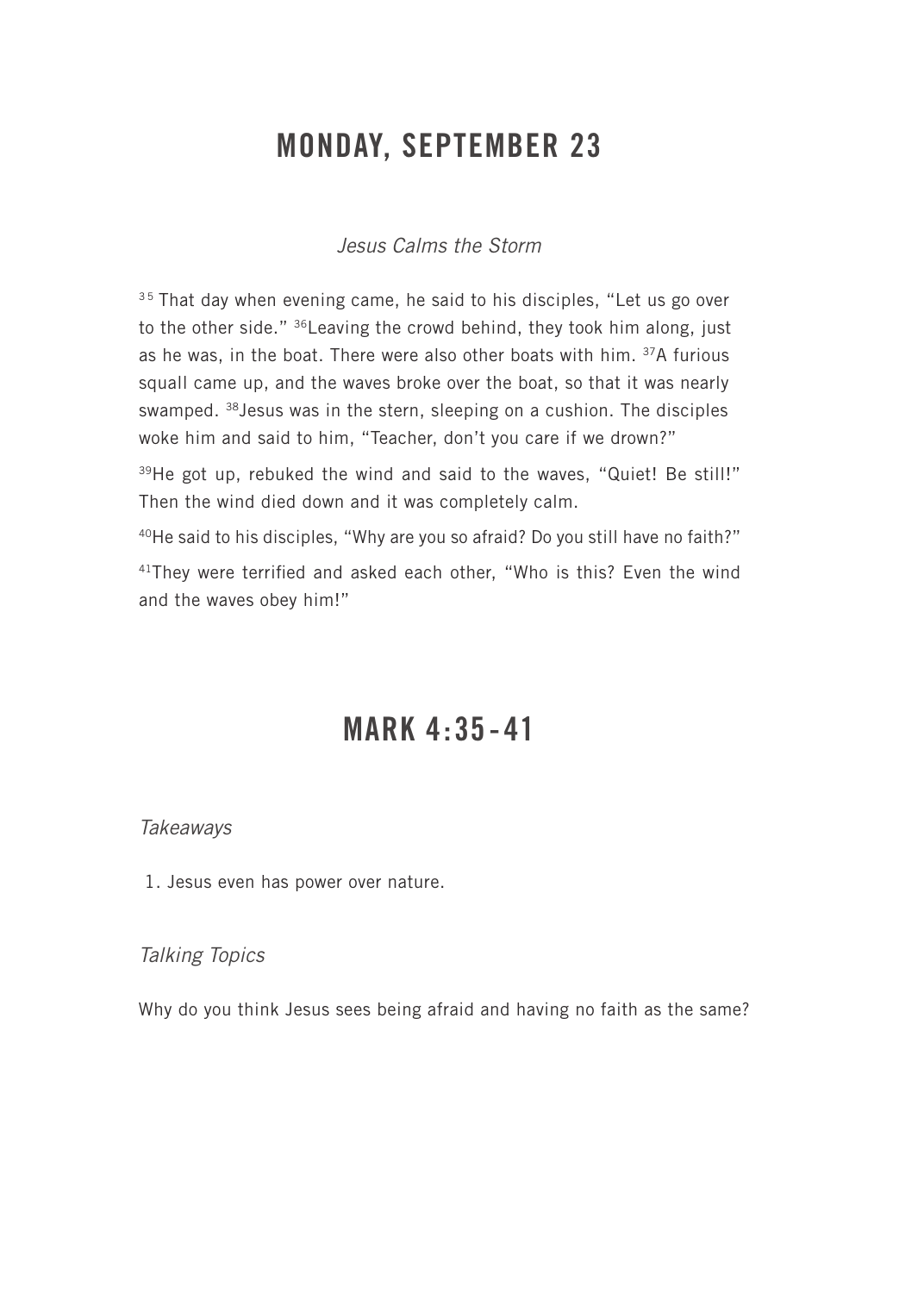## TUESDAY, SEPTEMBER 24

#### *Jesus Restores a Demon-Possessed Man*

<sup>1</sup>They went across the lake to the region of the Gerasenes. <sup>2</sup>When Jesus got out of the boat, a man with an impure spirit came from the tombs to meet him. 3This man lived in the tombs, and no one could bind him anymore, not even with a chain. <sup>4</sup>For he had often been chained hand and foot, but he tore the chains apart and broke the irons on his feet. No one was strong enough to subdue him. 5Night and day among the tombs and in the hills he would cry out and cut himself with stones.

6When he saw Jesus from a distance, he ran and fell on his knees in front of him. 7He shouted at the top of his voice, "What do you want with me, Jesus, Son of the Most High God? In God's name don't torture me!" <sup>8</sup>For Jesus had said to him, "Come out of this man, you impure spirit!"

9Then Jesus asked him, "What is your name?"

"My name is Legion," he replied, "for we are many." <sup>10</sup>And he begged Jesus again and again not to send them out of the area.

<sup>11</sup>A large herd of pigs was feeding on the nearby hillside. <sup>12</sup>The demons begged Jesus, "Send us among the pigs; allow us to go into them." <sup>13</sup>He gave them permission, and the impure spirits came out and went into the pigs. The herd, about two thousand in number, rushed down the steep bank into the lake and were drowned.

<sup>14</sup>Those tending the pigs ran off and reported this in the town and countryside, and the people went out to see what had happened. <sup>15</sup>When they came to Jesus, they saw the man who had been possessed by the legion of demons, sitting there, dressed and in his right mind; and they were afraid. <sup>16</sup>Those who had seen it told the people what had happened to the demon-possessed man—and told about the pigs as well. <sup>17</sup>Then the people began to plead with Jesus to leave their region.

18As Jesus was getting into the boat, the man who had been demon-possessed begged to go with him. 19Jesus did not let him, but said, "Go home to your own people and tell them how much the Lord has done for you, and how he has had mercy on you." <sup>20</sup>So the man went away and began to tell in the Decapolis how much Jesus had done for him. And all the people were amazed.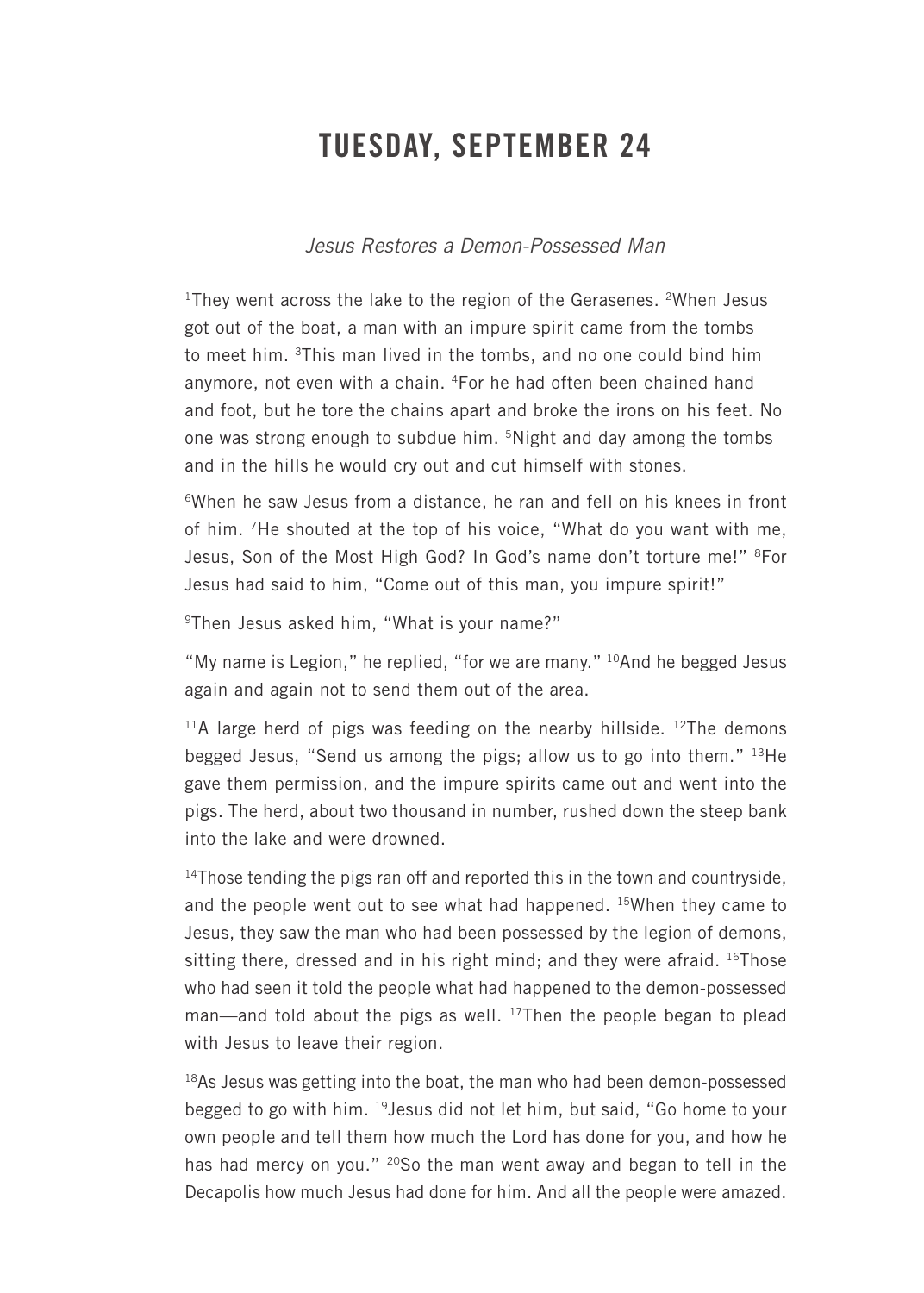# MARK 5:1-20

## *Takeaways*

- 1. Jesus was able to heal people when no one else could.
- 2. When God does something great for us, we are supposed to tell people about it.

## *Talking Topics*

What is something great God has done for you that you should tell your friends about?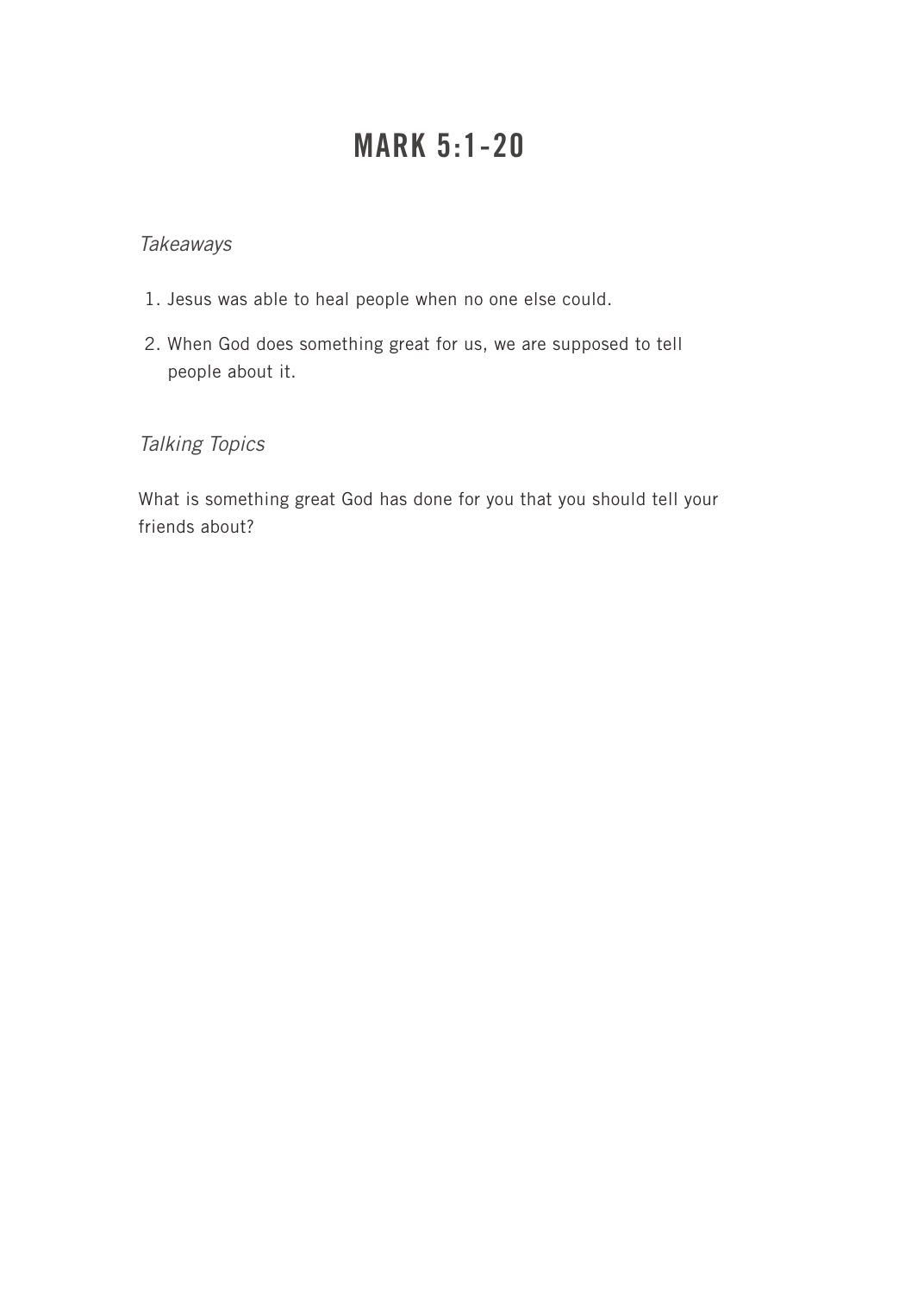## WEDNESDAY, SEPTEMBER 25

#### *Jesus Raises a Dead Girl and Heals a Sick Woman*

<sup>21</sup>When Jesus had again crossed over by boat to the other side of the lake, a large crowd gathered around him while he was by the lake. <sup>22</sup>Then one of the synagogue leaders, named Jairus, came, and when he saw Jesus, he fell at his feet. <sup>23</sup>He pleaded earnestly with him, "My little daughter is dying. Please come and put your hands on her so that she will be healed and live." <sup>24</sup>So Jesus went with him.

A large crowd followed and pressed around him. <sup>25</sup>And a woman was there who had been subject to bleeding for twelve years. <sup>26</sup>She had suffered a great deal under the care of many doctors and had spent all she had, yet instead of getting better she grew worse. <sup>27</sup>When she heard about Jesus, she came up behind him in the crowd and touched his cloak, <sup>28</sup>because she thought, "If I just touch his clothes, I will be healed." <sup>29</sup>Immediately her bleeding stopped and she felt in her body that she was freed from her suffering.

<sup>30</sup>At once Jesus realized that power had gone out from him. He turned around in the crowd and asked, "Who touched my clothes?"

 $31"$ You see the people crowding against you," his disciples answered, "and yet you can ask, 'Who touched me?' "

 $32$ But Jesus kept looking around to see who had done it.  $33$ Then the woman, knowing what had happened to her, came and fell at his feet and, trembling with fear, told him the whole truth. <sup>34</sup>He said to her, "Daughter, your faith has healed you. Go in peace and be freed from your suffering."

<sup>35</sup>While Jesus was still speaking, some people came from the house of Jairus, the synagogue leader. "Your daughter is dead," they said. "Why bother the teacher anymore?"

36Overhearing what they said, Jesus told him, "Don't be afraid; just believe."

<sup>37</sup>He did not let anyone follow him except Peter, James and John the brother of James. <sup>38</sup>When they came to the home of the synagogue leader, Jesus saw a commotion, with people crying and wailing loudly, <sup>39</sup>He went in and said to them, "Why all this commotion and wailing? The child is not dead but asleep." <sup>40</sup>But they laughed at him.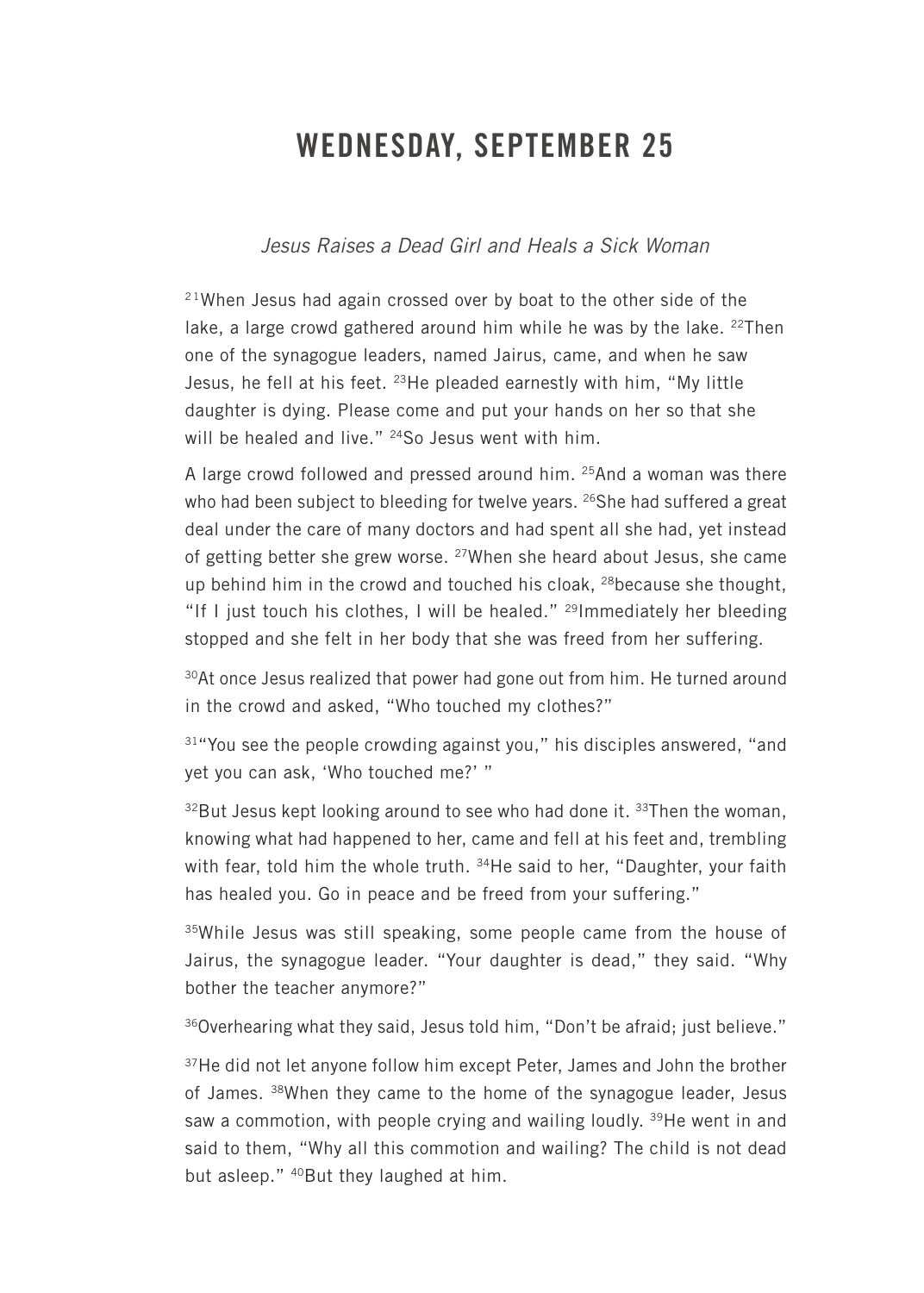## WEDNESDAY, SEPTEMBER 25

After he put them all out, he took the child's father and mother and the disciples who were with him, and went in where the child was. 41He took her by the hand and said to her, "Talitha koum!" (which means "Little girl, I say to you, get up!"). 42Immediately the girl stood up and began to walk around (she was twelve years old). At this they were completely astonished. <sup>43</sup>He gave strict orders not to let anyone know about this, and told them to give her something to eat.

## MARK 5:21-43

#### *Takeaways*

- 1. The woman who had been sick for a long time was healed because she believed Jesus could do it.
- 2. God is able to do anything, including raise people from the dead.

#### *Talking Topics*

What does it mean to you to have faith?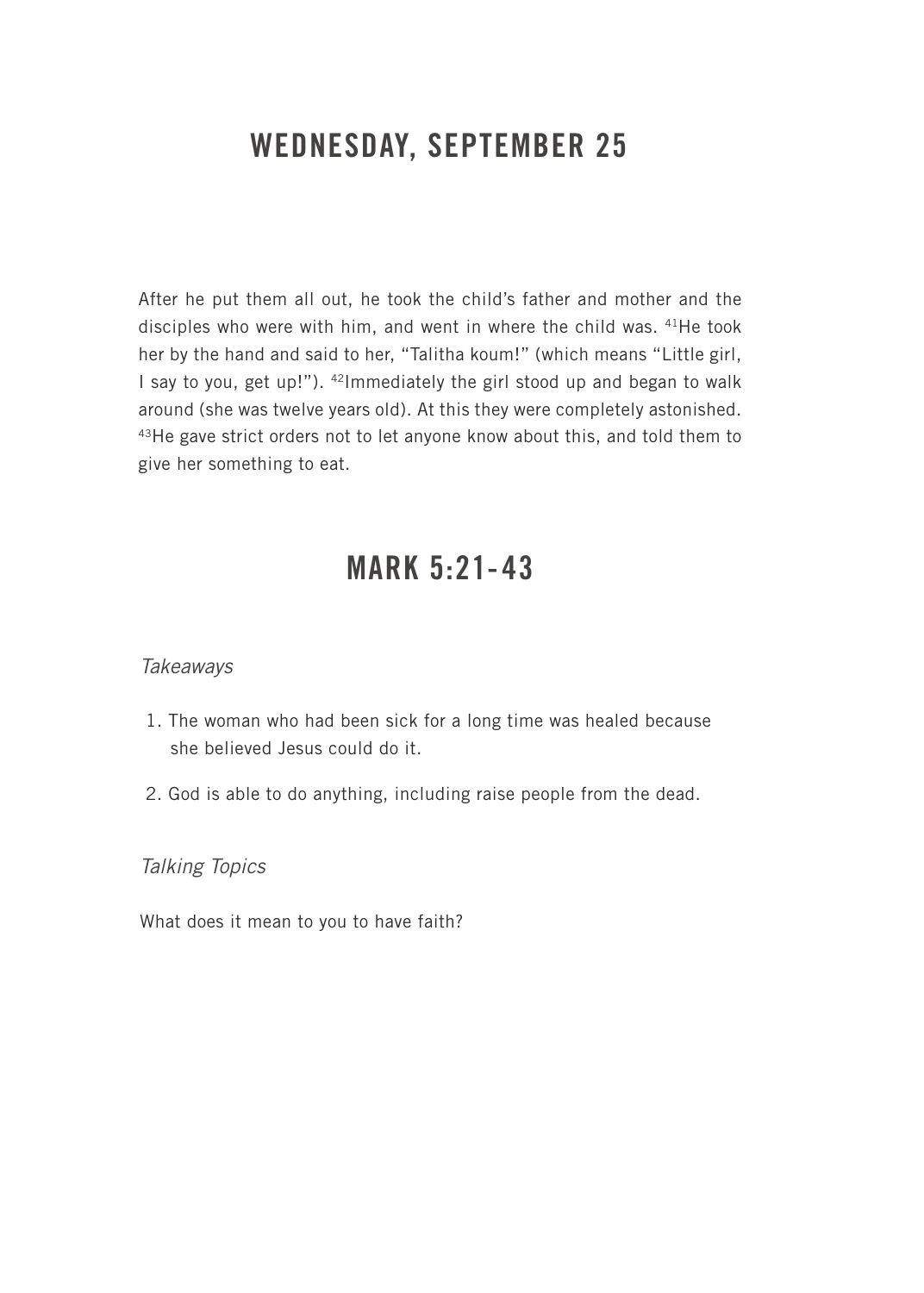# THURSDAY, SEPTEMBER 26

## *A Prophet Without Honor*

<sup>1</sup> Jesus left there and went to his hometown, accompanied by his disciples. 2When the Sabbath came, he began to teach in the synagogue, and many who heard him were amazed.

"Where did this man get these things?" they asked. "What's this wisdom that has been given him? What are these remarkable miracles he is performing? <sup>3</sup> Isn't this the carpenter? Isn't this Mary's son and the brother of James, Joseph, Judas and Simon? Aren't his sisters here with us?" And they took offense at him.

4Jesus said to them, "A prophet is not without honor except in his own town, among his relatives and in his own home." <sup>5</sup>He could not do any miracles there, except lay his hands on a few sick people and heal them. <sup>6</sup>He was amazed at their lack of faith. Then Jesus went around teaching from village to village.

## MARK 6:1-6

#### *Takeaways*

1. The lack of faith in Jesus' hometown made it difficult for him to perform miracles there.

#### *Talking Topics*

People who heard Him were amazed by His teachings. What is something about Jesus you find amazing?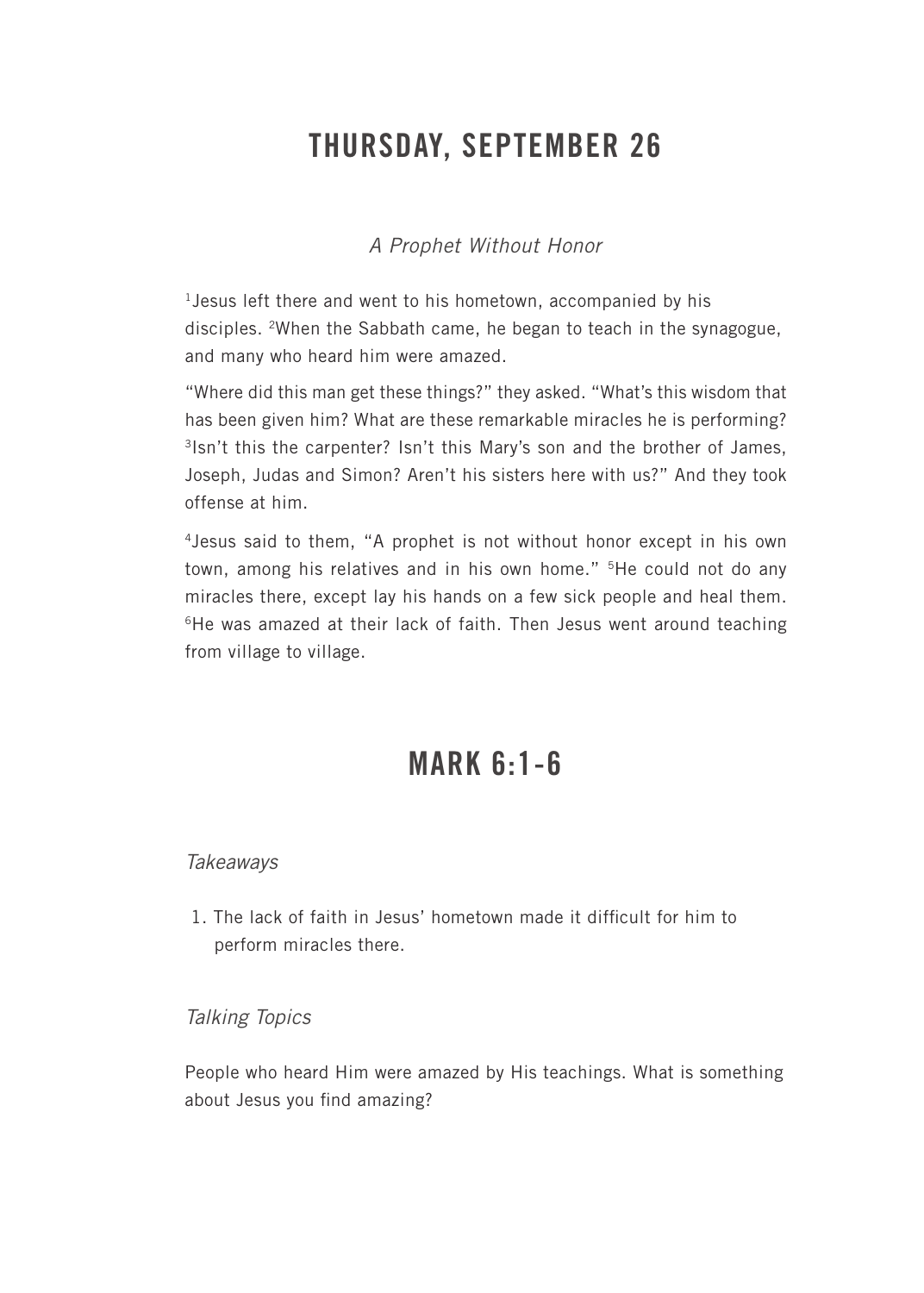# FRIDAY, SEPTEMBER 27

#### *Jesus Sends Out the Twelve*

<sup>7</sup> Calling the Twelve to him, he began to send them out two by two and gave them authority over impure spirits.

8These were his instructions: "Take nothing for the journey except a staff—no bread, no bag, no money in your belts. <sup>9</sup>Wear sandals but not an extra shirt. <sup>10</sup>Whenever you enter a house, stay there until you leave that town. <sup>11</sup>And if any place will not welcome you or listen to you, leave that place and shake the dust off your feet as a testimony against them."

 $12$ They went out and preached that people should repent.  $13$ They drove out many demons and anointed many sick people with oil and healed them.

# MARK 6:7-13

#### *Takeaways*

1. Jesus sent his disciples out to help do His work.

## *Talking Topics*

Like the disciples, we're called to help do Jesus' work in the world. What is one way you can help do Jesus' work today?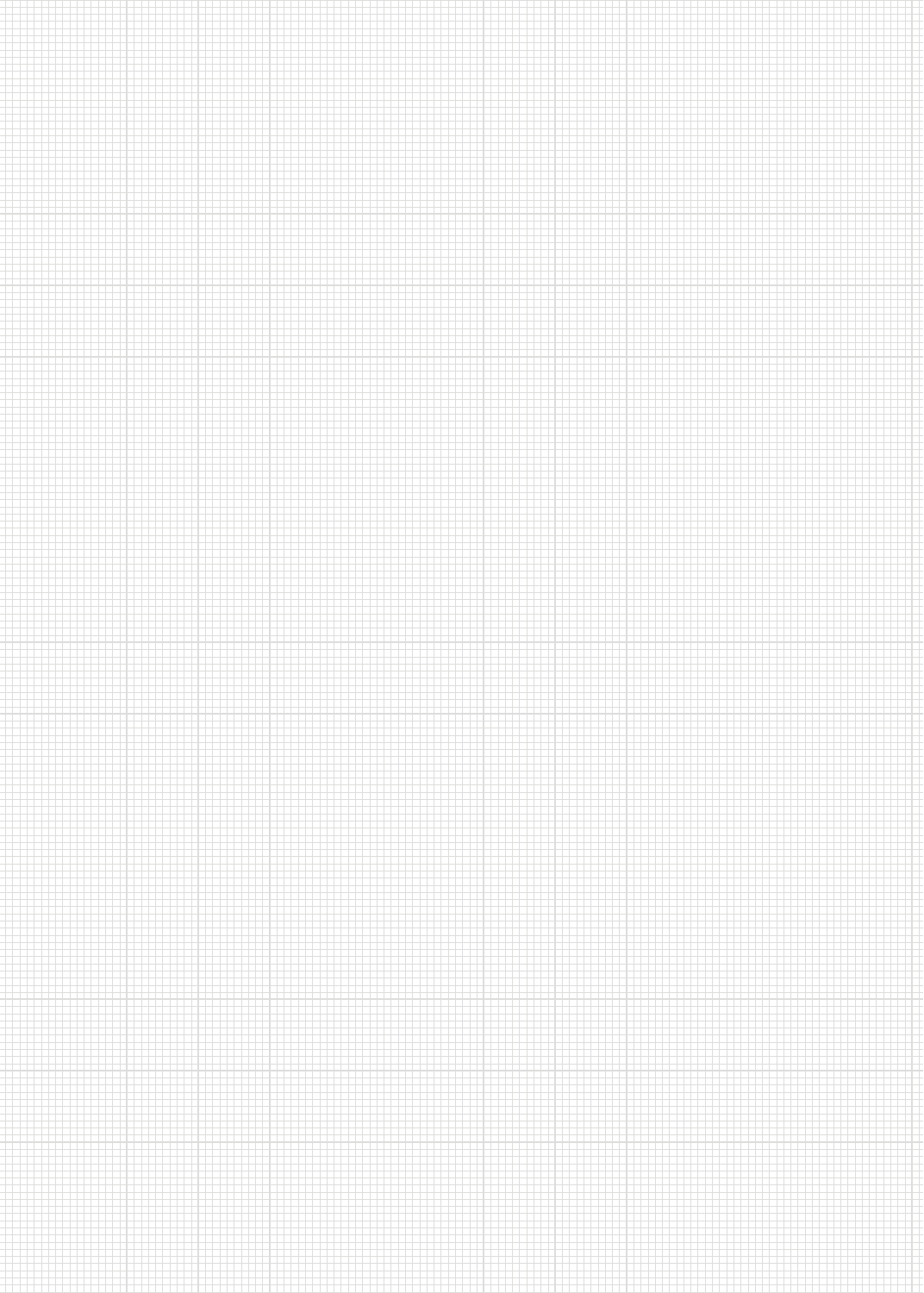## MONDAY, SEPTEMBER 30

#### *John the Baptist Beheaded*

<sup>14</sup> King Herod heard about this, for Jesus' name had become well known. Some were saying, "John the Baptist has been raised from the dead, and that is why miraculous powers are at work in him."

15Others said, "He is Elijah."

And still others claimed, "He is a prophet, like one of the prophets of long ago."

<sup>16</sup>But when Herod heard this, he said, "John, whom I beheaded, has been raised from the dead!"

<sup>17</sup>For Herod himself had given orders to have John arrested, and he had him bound and put in prison. He did this because of Herodias, his brother Philip's wife, whom he had married. <sup>18</sup>For John had been saying to Herod, "It is not lawful for you to have your brother's wife." <sup>19</sup>So Herodias nursed a grudge against John and wanted to kill him. But she was not able to, 20because Herod feared John and protected him, knowing him to be a righteous and holy man. When Herod heard John, he was greatly puzzled; yet he liked to listen to him.

 $21$ Finally the opportune time came. On his birthday Herod gave a banquet for his high officials and military commanders and the leading men of Galilee. 22When the daughter of Herodias came in and danced, she pleased Herod and his dinner guests.

The king said to the girl, "Ask me for anything you want, and I'll give it to you." 23And he promised her with an oath, "Whatever you ask I will give you, up to half my kingdom."

<sup>24</sup>She went out and said to her mother, "What shall I ask for?"

"The head of John the Baptist," she answered.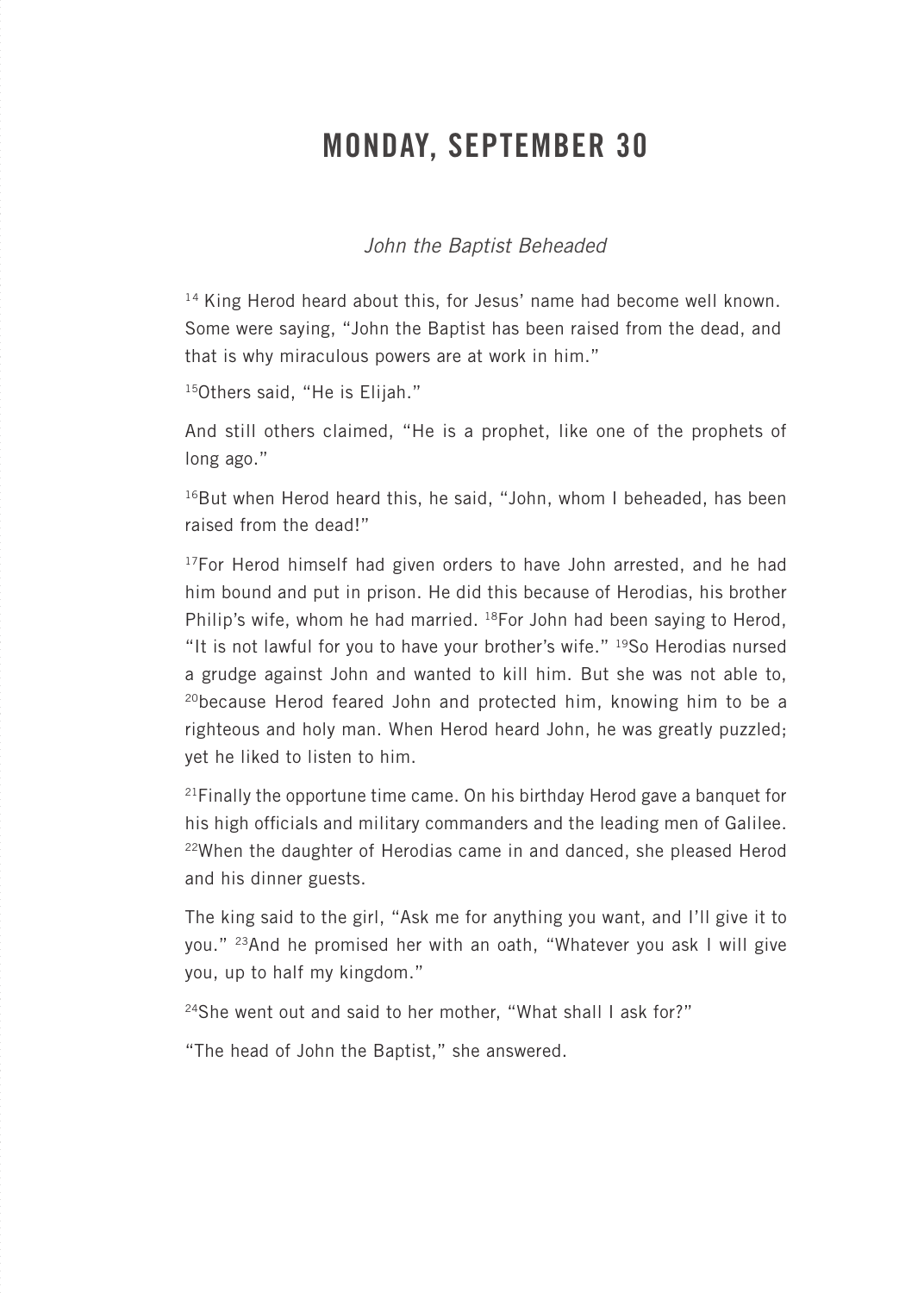# MONDAY, SEPTEMBER 30

 $25$ At once the girl hurried in to the king with the request: "I want you to give me right now the head of John the Baptist on a platter."

<sup>26</sup>The king was greatly distressed, but because of his oaths and his dinner guests, he did not want to refuse her. 27So he immediately sent an executioner with orders to bring John's head. The man went, beheaded John in the prison, <sup>28</sup>and brought back his head on a platter. He presented it to the girl, and she gave it to her mother. 29On hearing of this, John's disciples came and took his body and laid it in a tomb.

## MARK 6:14-29

#### *Takeaways*

- 1. John the Baptist, the prophet who told people Jesus was coming, was killed by Herod.
- 2. Herod wanted to kill John the Baptist because he called Herod out for his sin.

### *Talking Topics*

Sometimes there are difficult consequences when we choose to be faithful. Can you think of a consequence you might face for making the right choice?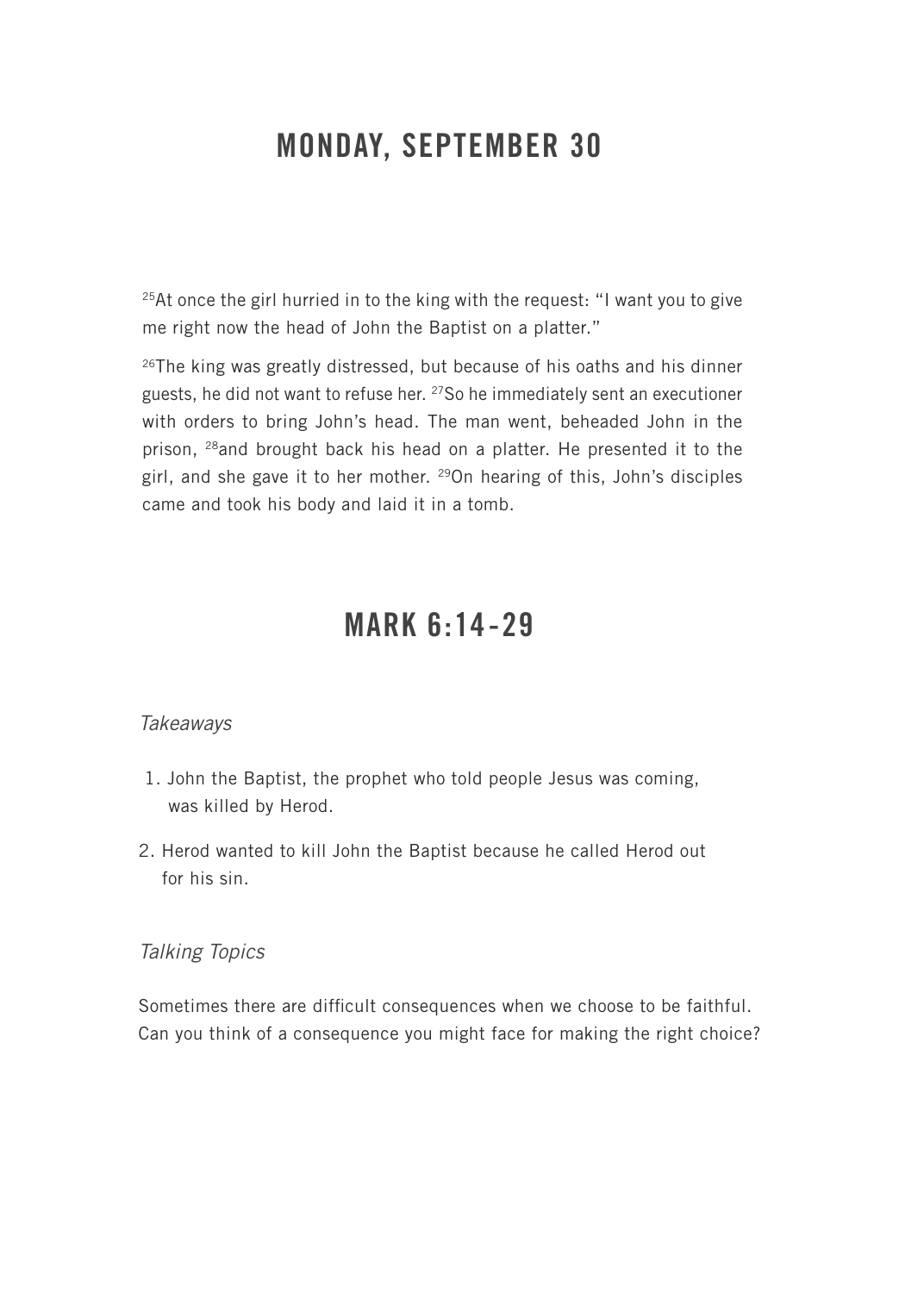## TUESDAY, OCTOBER 1

### *Jesus Feeds the Five Thousand*

<sup>30</sup> The apostles gathered around Jesus and reported to him all they had done and taught. 31Then, because so many people were coming and going that they did not even have a chance to eat, he said to them, "Come with me by yourselves to a quiet place and get some rest."

 $32$ So they went away by themselves in a boat to a solitary place.  $33$ But many who saw them leaving recognized them and ran on foot from all the towns and got there ahead of them. <sup>34</sup>When Jesus landed and saw a large crowd, he had compassion on them, because they were like sheep without a shepherd. So he began teaching them many things. 35By this time it was late in the day, so his disciples came to him. "This is a remote place," they said, "and it's already very late. <sup>36</sup>Send the people away so that they can go to the surrounding countryside and villages and buy themselves something to eat." <sup>37</sup>But he answered, "You give them something to eat." They said to him, "That would take more than half a year's wages! Are we to go and spend that much on bread and give it to them to eat?" <sup>38</sup>"How many loaves do you have?" he asked. "Go and see." When they found out, they said, "Five—and two fish," <sup>39</sup>Then Jesus directed them to have all the people sit down in groups on the green grass. 40So they sat down in groups of hundreds and ffties. 41Taking the five loaves and the two fish and looking up to heaven, he gave thanks and broke the loaves. Then he gave them to his disciples to distribute to the people. He also divided the two fish among them all. <sup>42</sup>They all ate and were satisfied. <sup>43</sup> and the disciples picked up twelve basketfuls of broken pieces of bread and fsh. 44The number of the men who had eaten was fve thousand.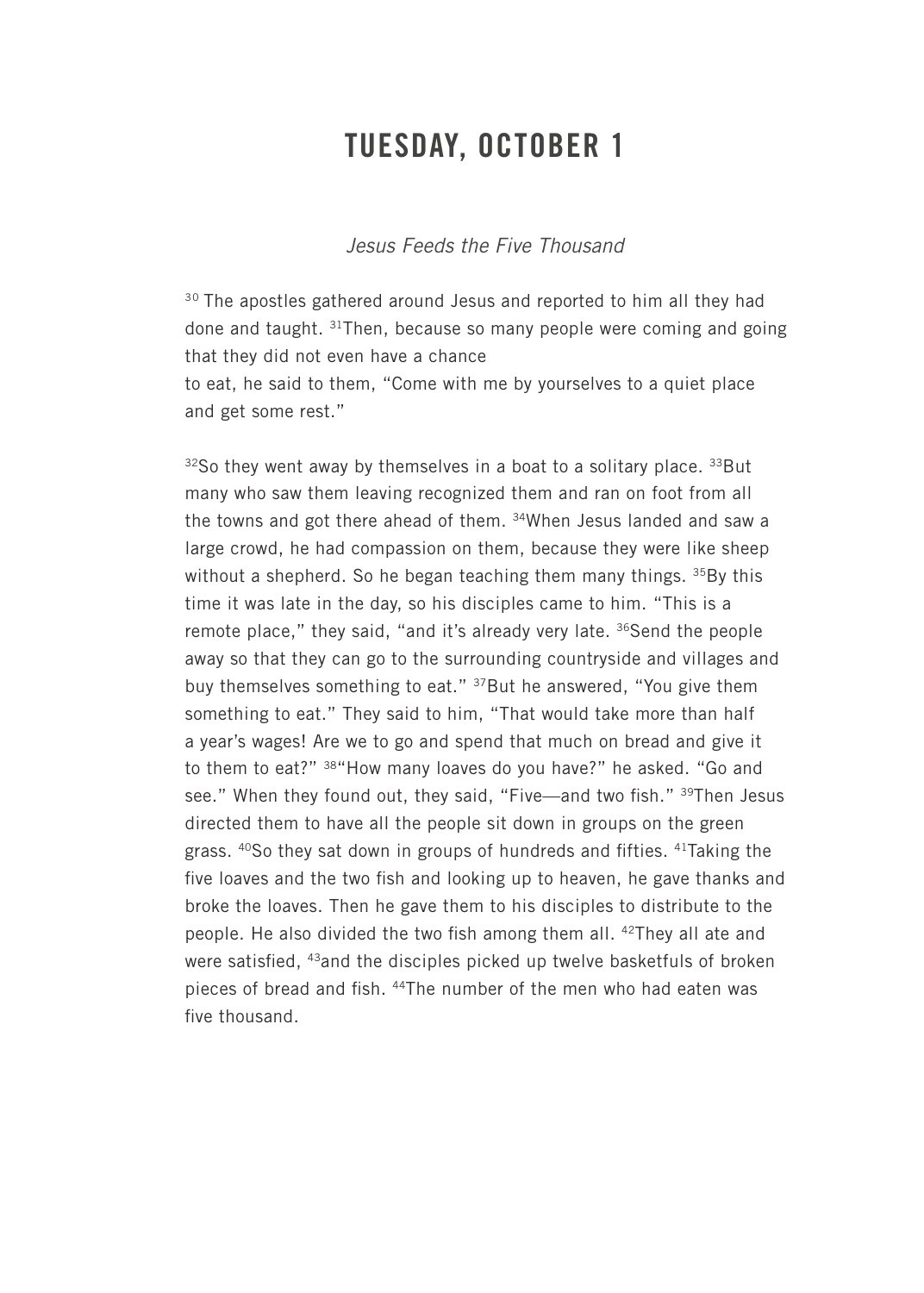# MARK 6:30-44

### *Takeaways*

- 1. Jesus' followers were listening so intently that they didn't prepare food for themselves.
- 2. No matter how many people call out to Jesus, He has compassion on all of them and gives them what they need.

## *Talking Topics*

Verse 34 says Jesus had compassion on the crowds "because they were like sheep without a shepherd" and so He taught them. We usually focus on the miraculous feeding, but that was an afterthought; Jesus' first act of compassion was to teach. Why do you think that is, and what does it tell us?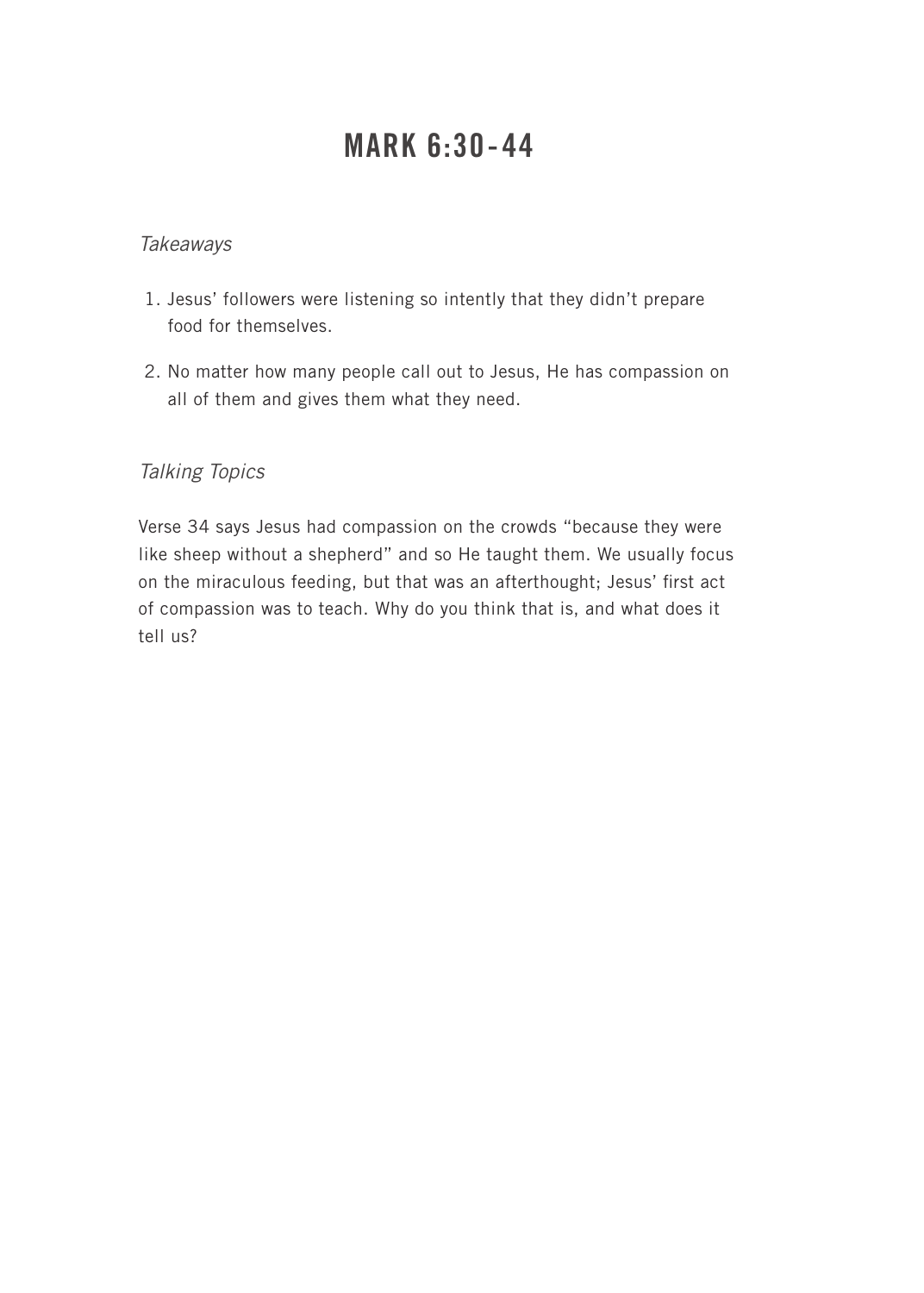## WEDNESDAY, OCTOBER 2

### *Jesus Walks on the Water*

4 5Immediately Jesus made his disciples get into the boat and go on ahead of him to Bethsaida, while he dismissed the crowd. 46After leaving them, he went up on a mountainside to pray.

47Later that night, the boat was in the middle of the lake, and he was alone on land. 48He saw the disciples straining at the oars, because the wind was against them. Shortly before dawn he went out to them, walking on the lake. He was about to pass by them, <sup>49</sup>but when they saw him walking on the lake, they thought he was a ghost. They cried out, <sup>50</sup>because they all saw him and were terrifed.

Immediately he spoke to them and said, "Take courage! It is I. Don't be afraid." <sup>51</sup>Then he climbed into the boat with them, and the wind died down. They were completely amazed, <sup>52</sup>for they had not understood about the loaves; their hearts were hardened.

53When they had crossed over, they landed at Gennesaret and anchored there. <sup>54</sup>As soon as they got out of the boat, people recognized Jesus. <sup>55</sup>They ran throughout that whole region and carried the sick on mats to wherever they heard he was. <sup>56</sup>And wherever he went—into villages, towns or countryside they placed the sick in the marketplaces. They begged him to let them touch even the edge of his cloak, and all who touched it were healed.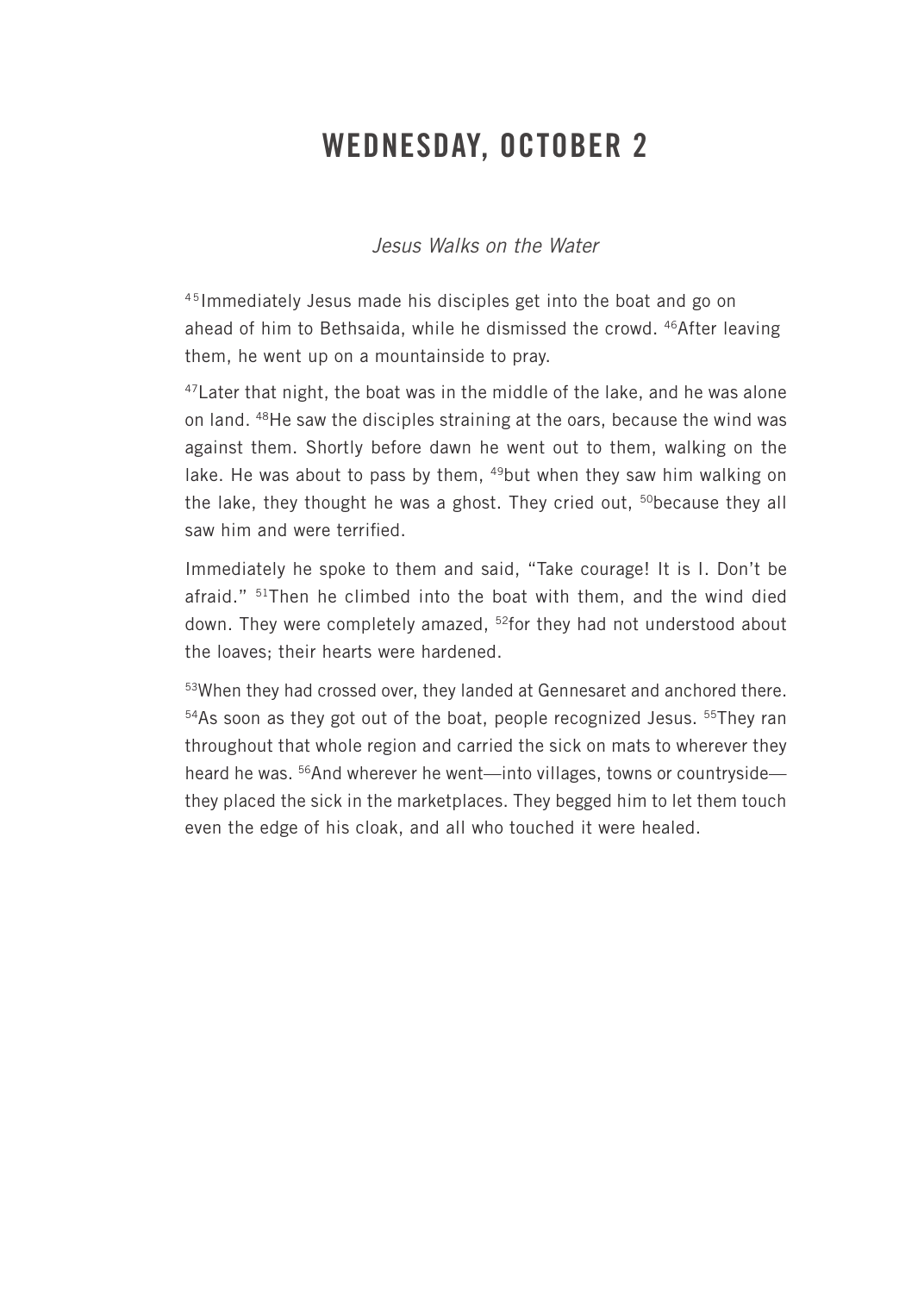# MARK 6:45-56

### *Takeaways*

- 1. Jesus regularly spends time by Himself in prayer; even here, where the crowd was so big, He found time to be alone with God.
- 2. We also read this story in Matthew, but Mark adds the curious fact that Jesus intended to pass by the apostles, not to stop.

## *Talking Topics*

Having seen all of Jesus' miracles, is there any reason to think He can't help you with your problems?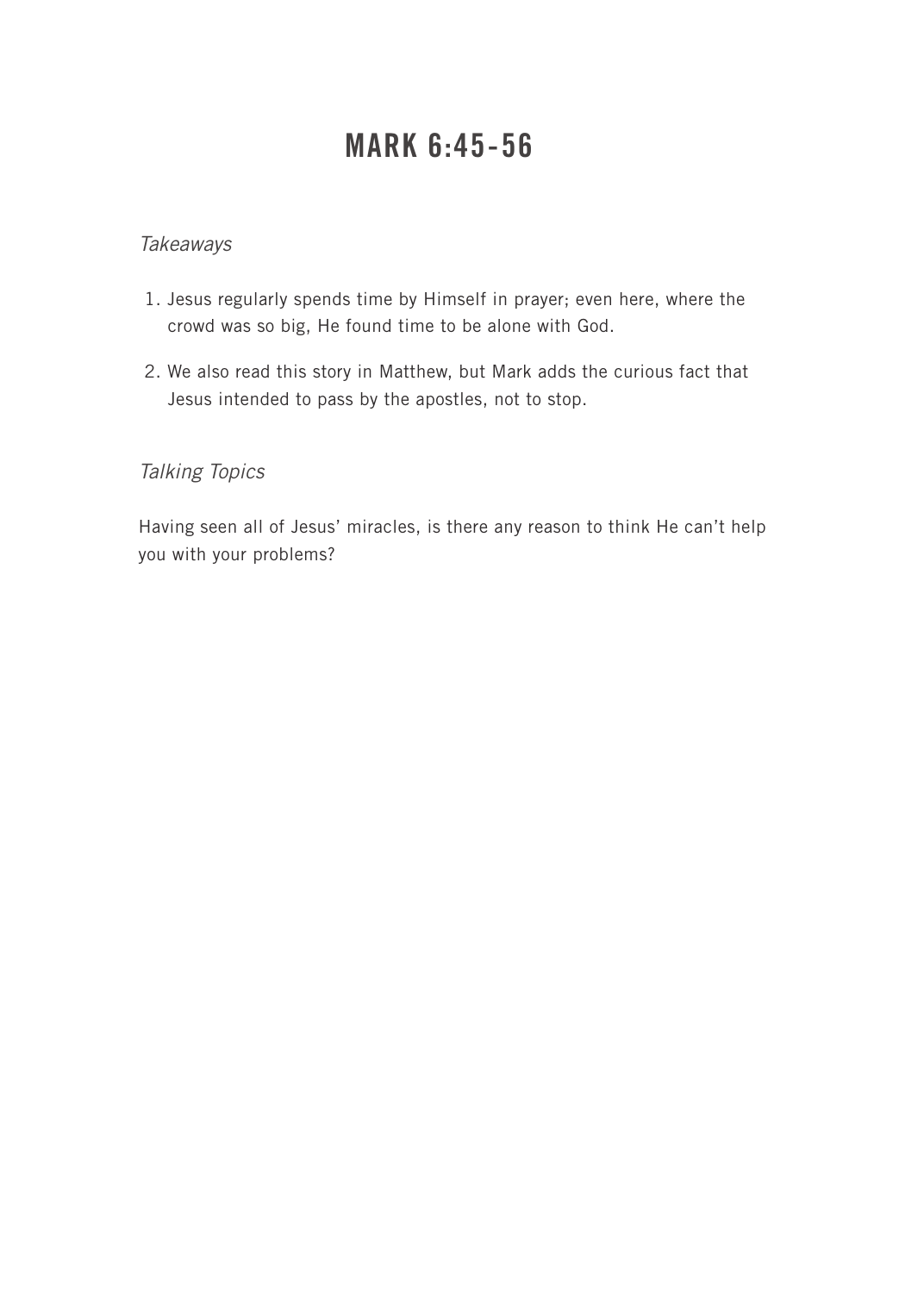# THURSDAY, OCTOBER 3

### *That Which De*f*les*

<sup>1</sup>The Pharisees and some of the teachers of the law who had come from Jerusalem gathered around Jesus <sup>2</sup>and saw some of his disciples eating food with hands that were defiled, that is, unwashed. <sup>3</sup>(The Pharisees and all the Jews do not eat unless they give their hands a ceremonial washing, holding to the tradition of the elders. <sup>4</sup>When they come from the marketplace they do not eat unless they wash. And they observe many other traditions, such as the washing of cups, pitchers and kettles.)

5So the Pharisees and teachers of the law asked Jesus, "Why don't your disciples live according to the tradition of the elders instead of eating their food with defled hands?"

<sup>6</sup>He replied, "Isaiah was right when he prophesied about you hypocrites; as it is written:

"'These people honor me with their lips, but their hearts are far from me. 7They worship me in vain; their teachings are merely human rules.'

<sup>8</sup>You have let go of the commands of God and are holding on to human traditions."

<sup>9</sup>And he continued, "You have a fine way of setting aside the commands of God in order to observe your own traditions! 10For Moses said, 'Honor your father and mother,' and, 'Anyone who curses their father or mother is to be put to death.' <sup>11</sup>But you say that if anyone declares that what might have been used to help their father or mother is Corban (that is, devoted to  $God)$ — <sup>12</sup>then you no longer let them do anything for their father or mother. <sup>13</sup>Thus you nullify the word of God by your tradition that you have handed down. And you do many things like that."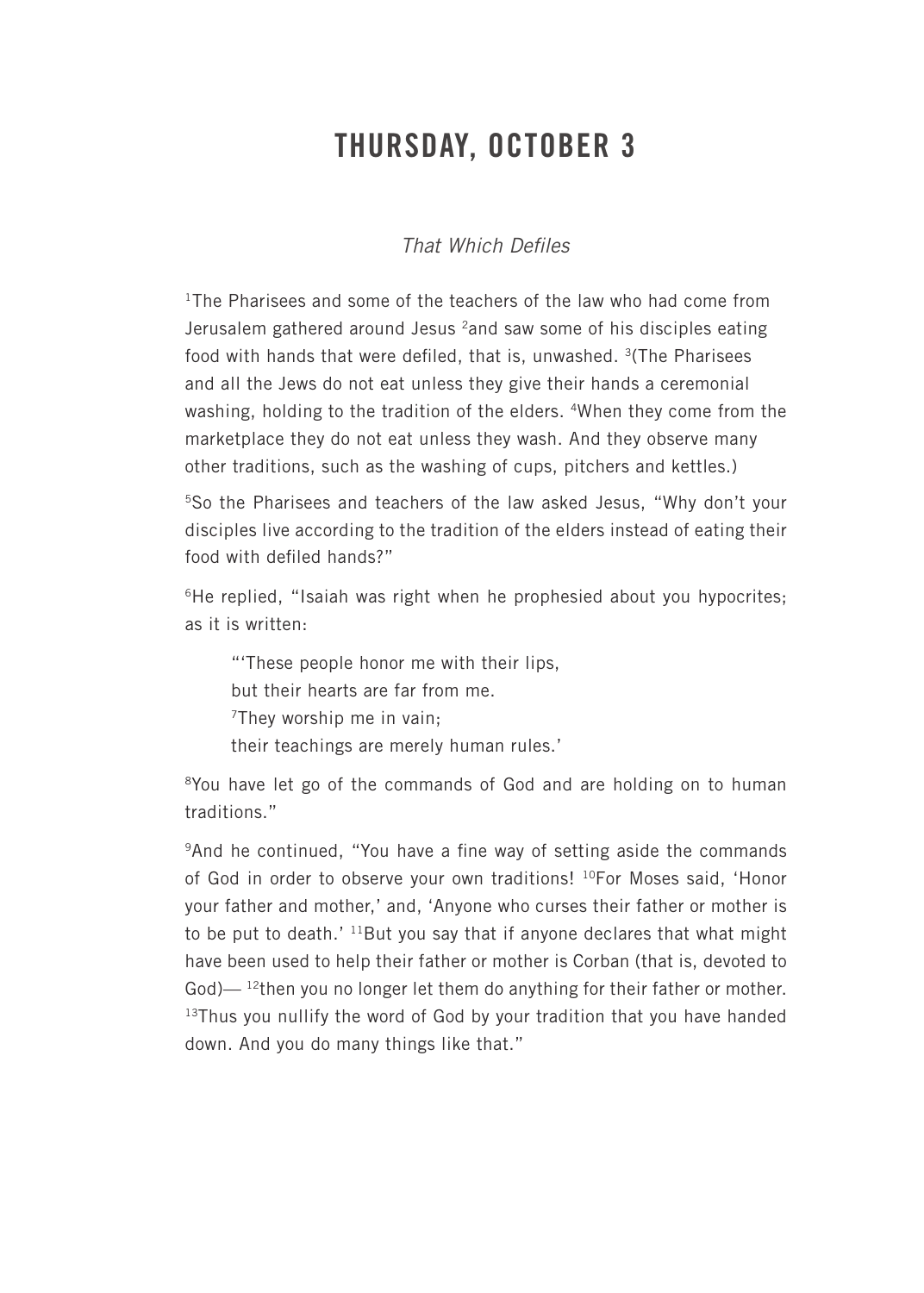# MARK 7:1-13

### *Takeaways*

- 1. Jesus is more concerned with what is in your heart than what you do.
- 2. It's important to follow God's rules and understand the reason God put the rule in place. God only makes rules that are loving towards us.

## *Talking Topics*

When the Pharisees talked down to Jesus for not following religious customs, do you think they did that because they were concerned about what God wanted? Why / why not?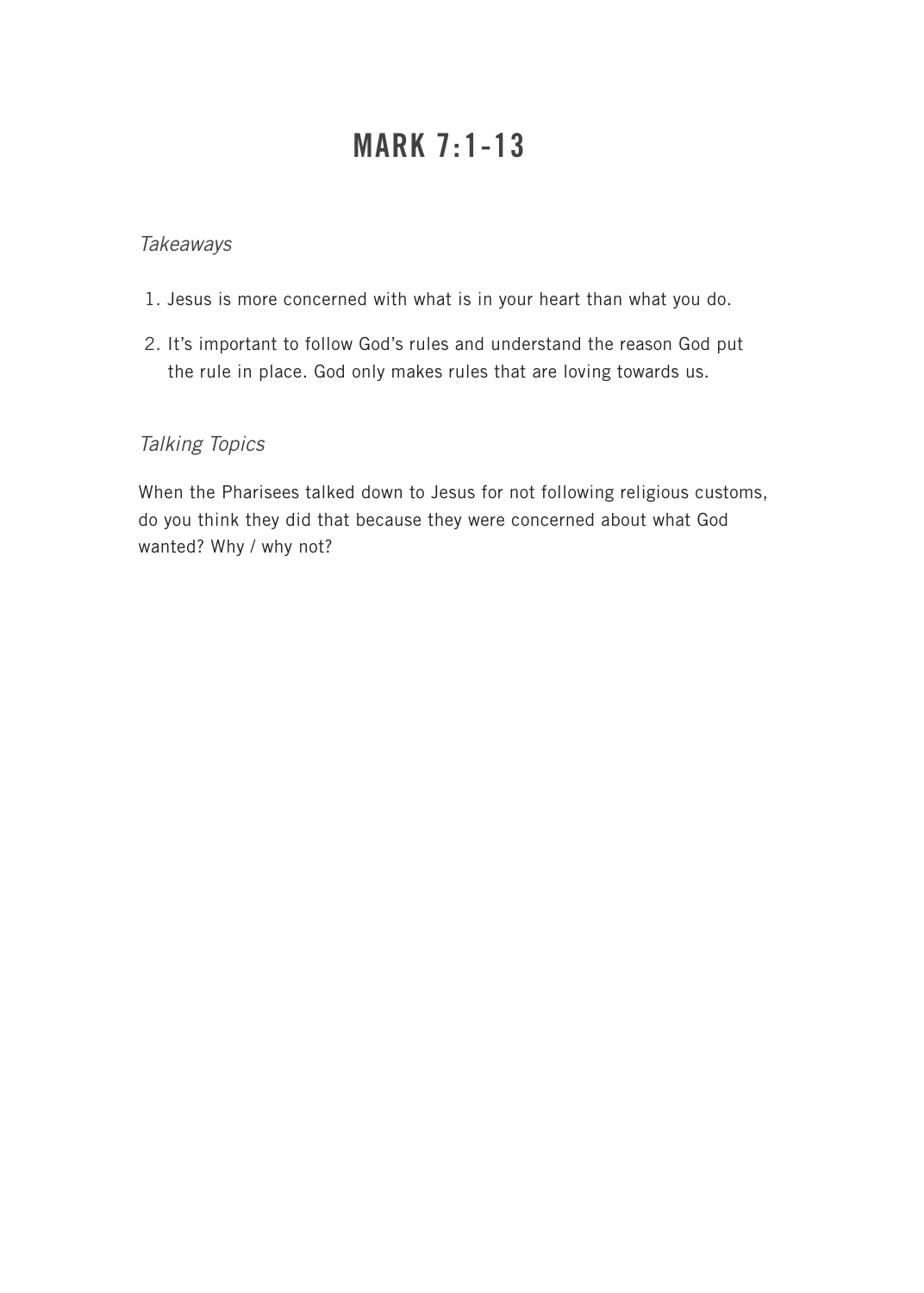# FRIDAY, OCTOBER 4

<sup>14</sup> Again Jesus called the crowd to him and said, "Listen to me, everyone, and understand this. <sup>15</sup>Nothing outside a person can defile them by going into them. Rather, it is what comes out of a person that defles them."  $[16]$  [a]

<sup>17</sup>After he had left the crowd and entered the house, his disciples asked him about this parable. <sup>18"</sup>Are you so dull?" he asked. "Don't you see that nothing that enters a person from the outside can defile them? <sup>19</sup>For it doesn't go into their heart but into their stomach, and then out of the body." (In saying this, Jesus declared all foods clean.)

 $20$ He went on: "What comes out of a person is what defiles them.  $21$ For it is from within, out of a person's heart, that evil thoughts come—sexual immorality, theft, murder, <sup>22</sup>adultery, greed, malice, deceit, lewdness, envy, slander, arrogance and folly. <sup>23</sup>All these evils come from inside and defle a person."

## MARK 7:14 -23

#### *Takeaways*

 1. We need to be less concerned with what is outside of us and more concerned with what is in our hearts because sin and bad decisions come from inside us.

#### *Talking Topics*

What kind of bad decisions have you made recently? How can you make a choice that will please God next time you're in that situation?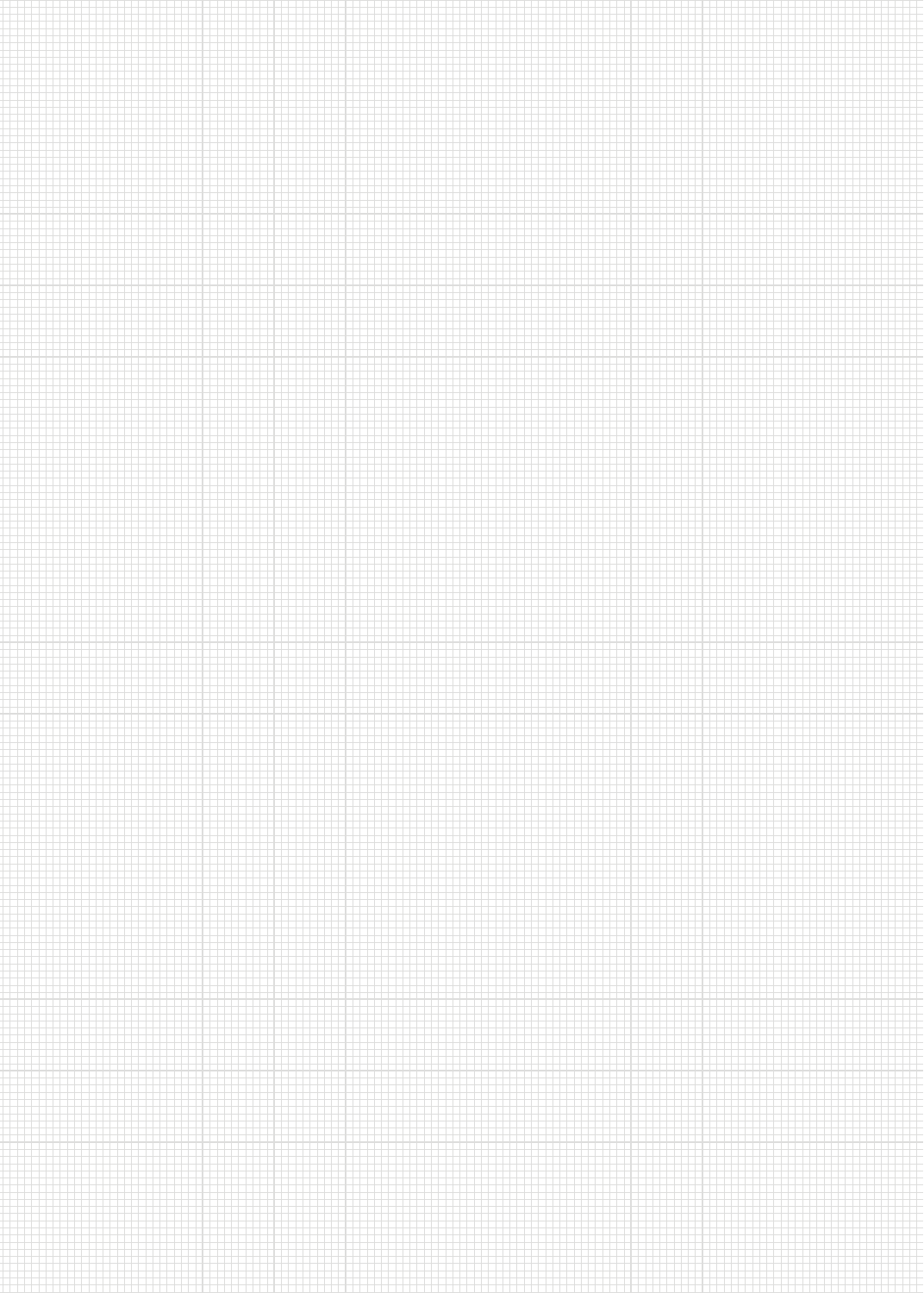# MONDAY, OCTOBER 7

### *Jesus Honors a Syrophoenician Woman's Faith*

 $24$  Jesus left that place and went to the vicinity of Tyre. He entered a house and did not want anyone to know it; yet he could not keep his presence secret. <sup>25</sup>In fact, as soon as she heard about him, a woman whose little daughter was possessed by an impure spirit came and fell at his feet. 26The woman was a Greek, born in Syrian Phoenicia. She begged Jesus to drive the demon out of her daughter.

 $27$ "First let the children eat all they want." he told her, "for it is not right to take the children's bread and toss it to the dogs."

28"Lord," she replied, "even the dogs under the table eat the children's crumbs."

 $29$ Then he told her, "For such a reply, you may go; the demon has left your daughter."

30She went home and found her child lying on the bed, and the demon gone.

### *Jesus Heals a Deaf and Mute Man*

 $31$ Then Jesus left the vicinity of Tyre and went through Sidon, down to the Sea of Galilee and into the region of the Decapolis. <sup>32</sup>There some people brought to him a man who was deaf and could hardly talk, and they begged Jesus to place his hand on him.

33 After he took him aside, away from the crowd, Jesus put his fingers into the man's ears. Then he spit and touched the man's tongue. <sup>34</sup>He looked up to heaven and with a deep sigh said to him, "Ephphatha!" (which means "Be opened!"). 35At this, the man's ears were opened, his tongue was loosened and he began to speak plainly.

36Jesus commanded them not to tell anyone. But the more he did so, the more they kept talking about it. <sup>37</sup> People were overwhelmed with amazement. "He has done everything well," they said. "He even makes the deaf hear and the mute speak."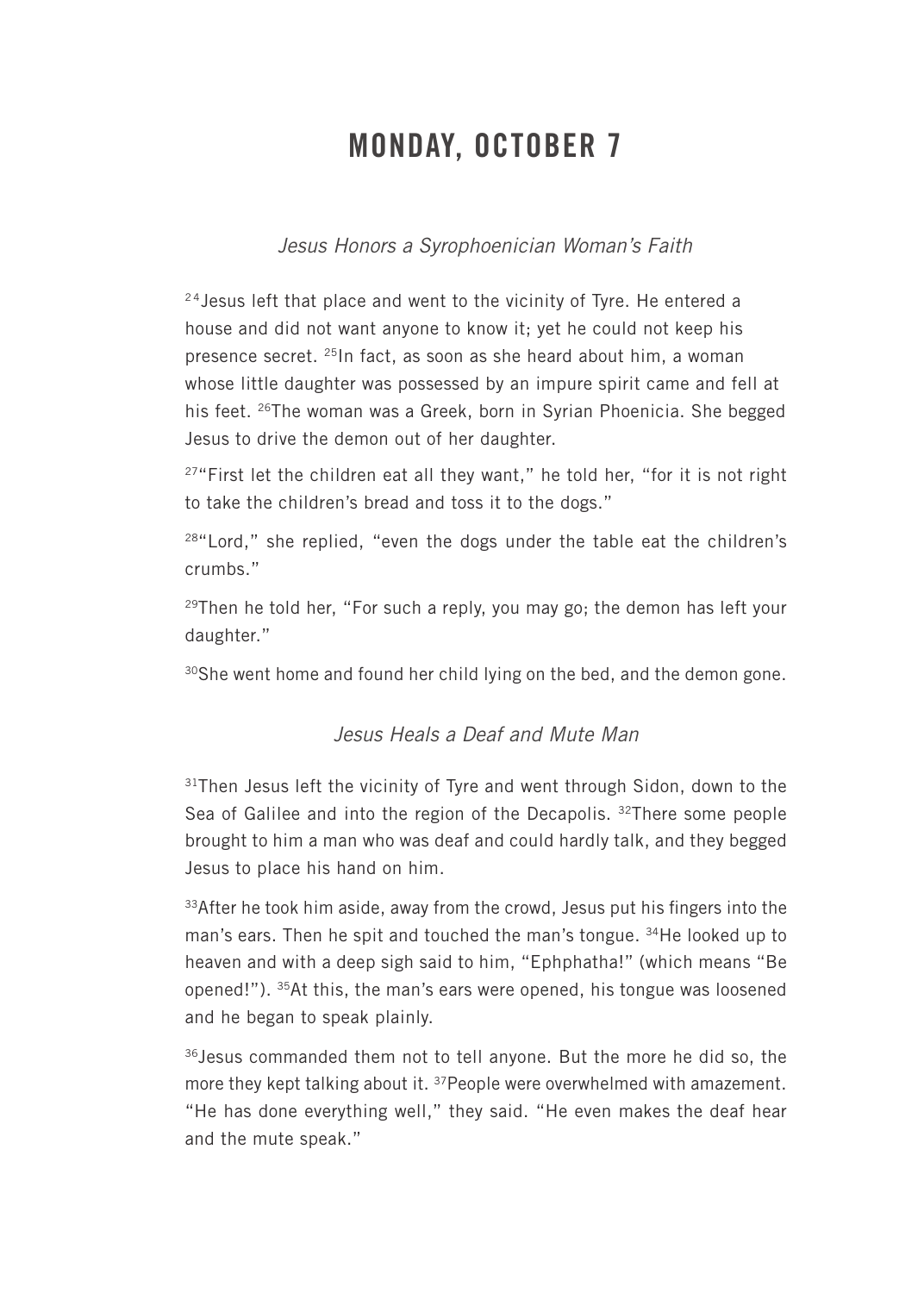# MARK 7:24-37

### *Takeaways*

- 1. In Jesus' time, the Jews believed only they were children of God and no one else could receive God's blessing.
- 2. Jesus saw the woman's faith and blessed her, even though she wasn't a Jew.

## *Talking Topics*

When Jesus heals the deaf man, He takes him away from the crowd and orders anyone who saw the healing to tell no one. Why do you think Jesus told some people not to tell anyone He was the Messiah?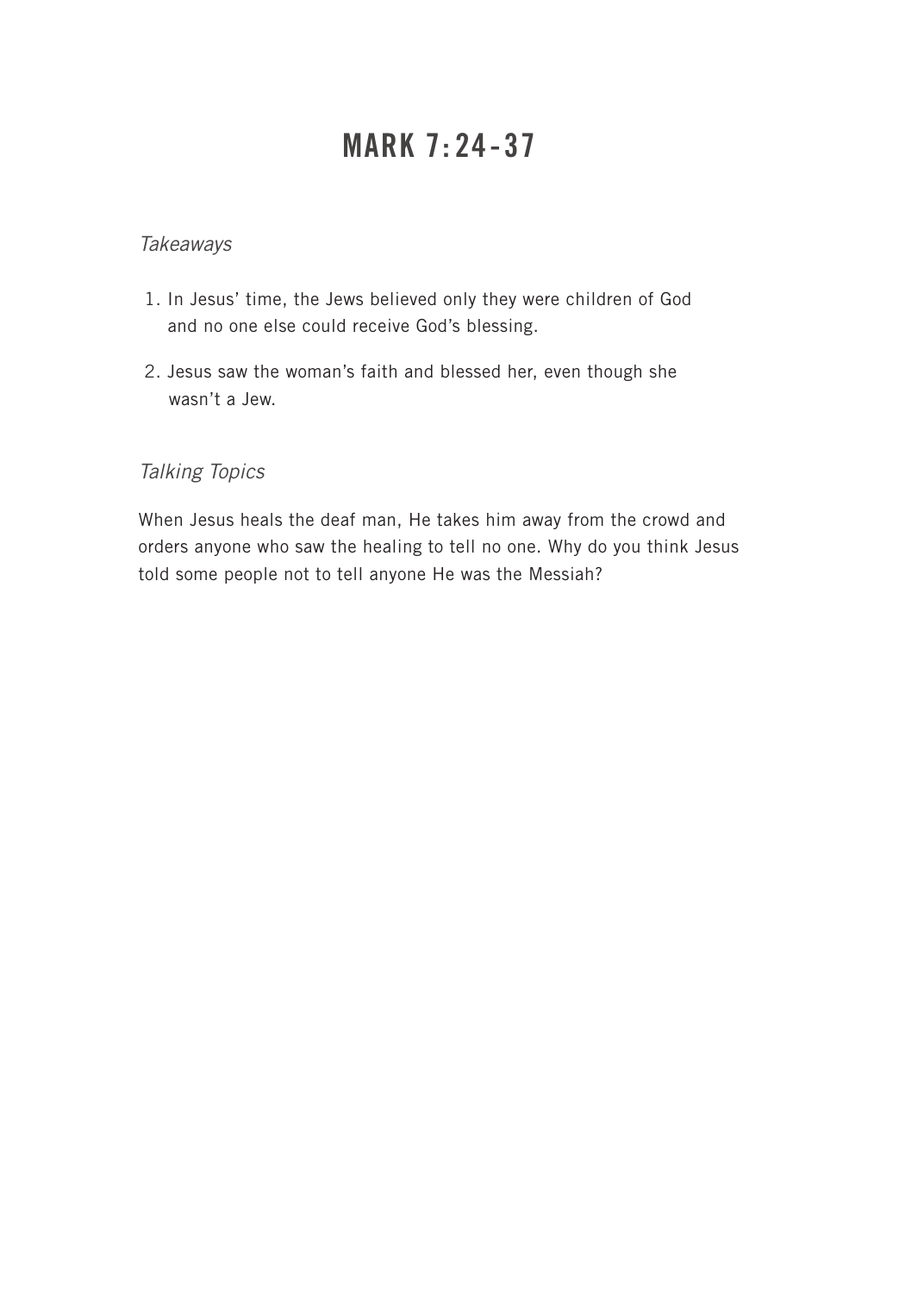# TUESDAY, OCTOBER 8

### *Jesus Feeds the Four Thousand*

<sup>1</sup> During those days another large crowd gathered. Since they had nothing to eat, Jesus called his disciples to him and said, <sup>2"</sup>I have compassion for these people; they have already been with me three days and have nothing to eat. 3If I send them home hungry, they will collapse on the way, because some of them have come a long distance."

4His disciples answered, "But where in this remote place can anyone get enough bread to feed them?"

5"How many loaves do you have?" Jesus asked.

"Seven," they replied.

<sup>6</sup>He told the crowd to sit down on the ground. When he had taken the seven loaves and given thanks, he broke them and gave them to his disciples to distribute to the people, and they did so. <sup>7</sup>They had a few small fish as well; he gave thanks for them also and told the disciples to distribute them. <sup>8</sup>The people ate and were satisfied. Afterward the disciples picked up seven basketfuls of broken pieces that were left over. <sup>9</sup>About four thousand were present. After he had sent them away, <sup>10</sup>he got into the boat with his disciples and went to the region of Dalmanutha.

<sup>11</sup>The Pharisees came and began to question Jesus. To test him, they asked him for a sign from heaven. <sup>12</sup>He sighed deeply and said, "Why does this generation ask for a sign? Truly I tell you, no sign will be given to it." 13Then he left them, got back into the boat and crossed to the other side.

## *The Yeast of the Pharisees and Herod*

<sup>14</sup>The disciples had forgotten to bring bread, except for one loaf they had with them in the boat. <sup>15"</sup>Be careful," Jesus warned them. "Watch out for the yeast of the Pharisees and that of Herod."

<sup>16</sup>They discussed this with one another and said. "It is because we have no bread."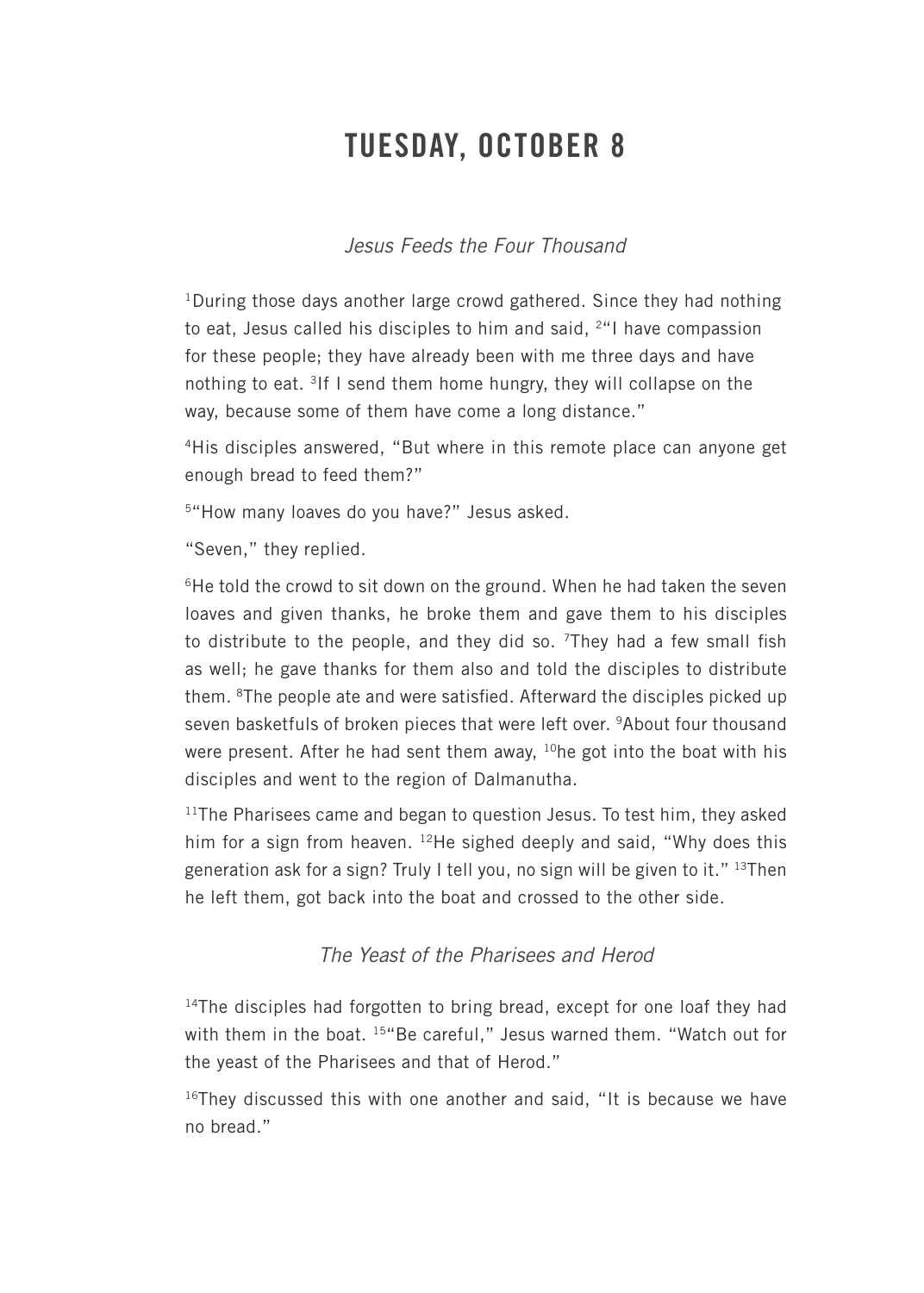# TUESDAY, OCTOBER 8

<sup>17</sup> Aware of their discussion, Jesus asked them: "Why are you talking about having no bread? Do you still not see or understand? Are your hearts hardened? <sup>18</sup>Do you have eyes but fail to see, and ears but fail to hear? And don't you remember? <sup>19</sup>When I broke the five loaves for the five thousand, how many basketfuls of pieces did you pick up?"

"Twelve," they replied.

<sup>20</sup>"And when I broke the seven loaves for the four thousand, how many basketfuls of pieces did you pick up?"

They answered, "Seven."

21He said to them, "Do you still not understand?"

#### *Jesus Heals a Blind Man at Bethsaida*

<sup>22</sup>They came to Bethsaida, and some people brought a blind man and begged Jesus to touch him. 23He took the blind man by the hand and led him outside the village. When he had spit on the man's eyes and put his hands on him, Jesus asked, "Do you see anything?"

 $24$ He looked up and said, "I see people; they look like trees walking around."

<sup>25</sup>Once more Jesus put his hands on the man's eyes. Then his eyes were opened, his sight was restored, and he saw everything clearly. <sup>26</sup> Jesus sent him home, saying, "Don't even go into the village."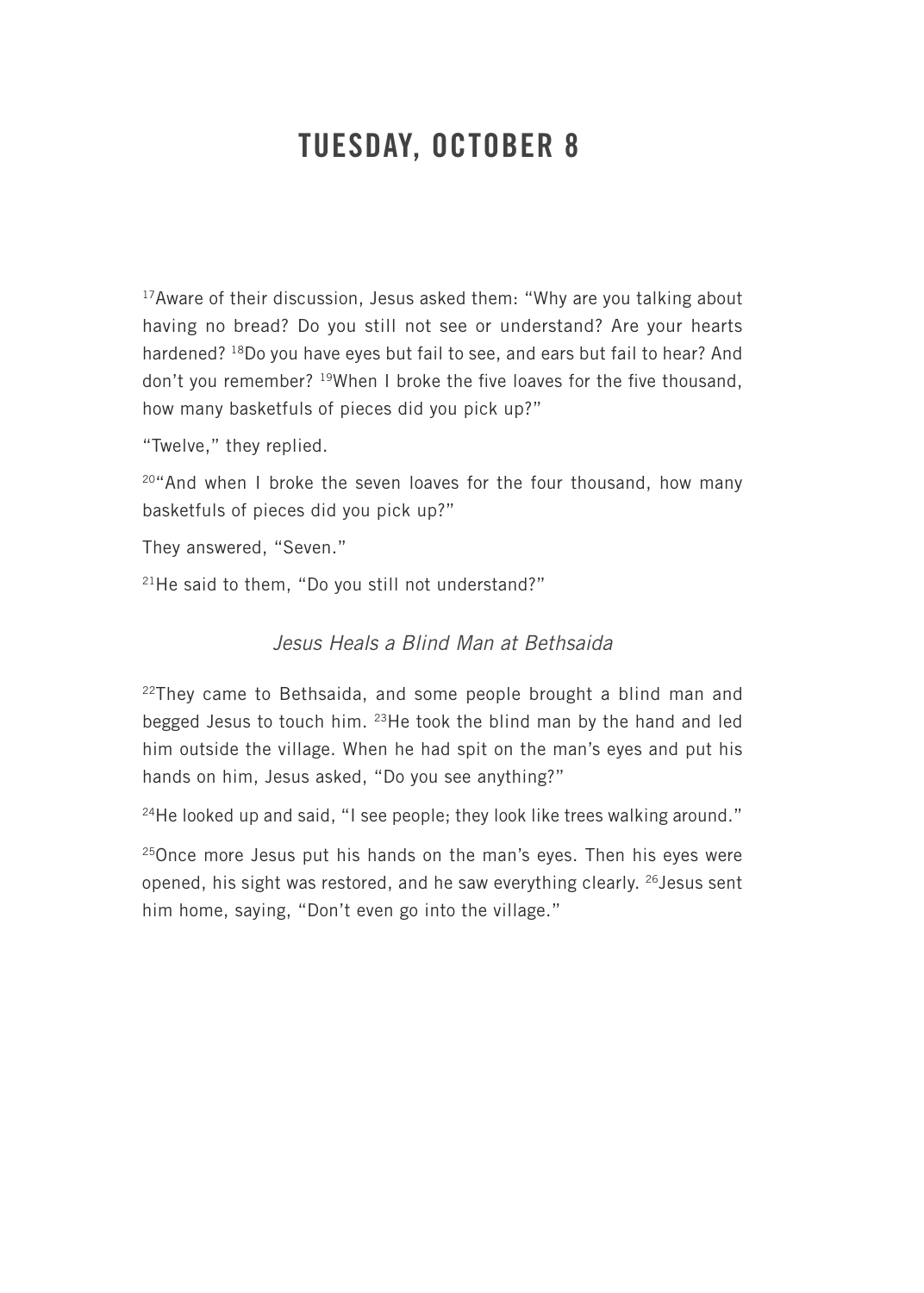# MARK 8:1-26

### *Takeaways*

- 1. Even Jesus' best friends didn't always understand what He was trying to do.
- 2. Jesus warned against looking to anyone or anything else to provide for you but God.

## *Talking Topics*

Jesus performed a miracle to provide food for all those who were listening to Him. What is one way God provides for you?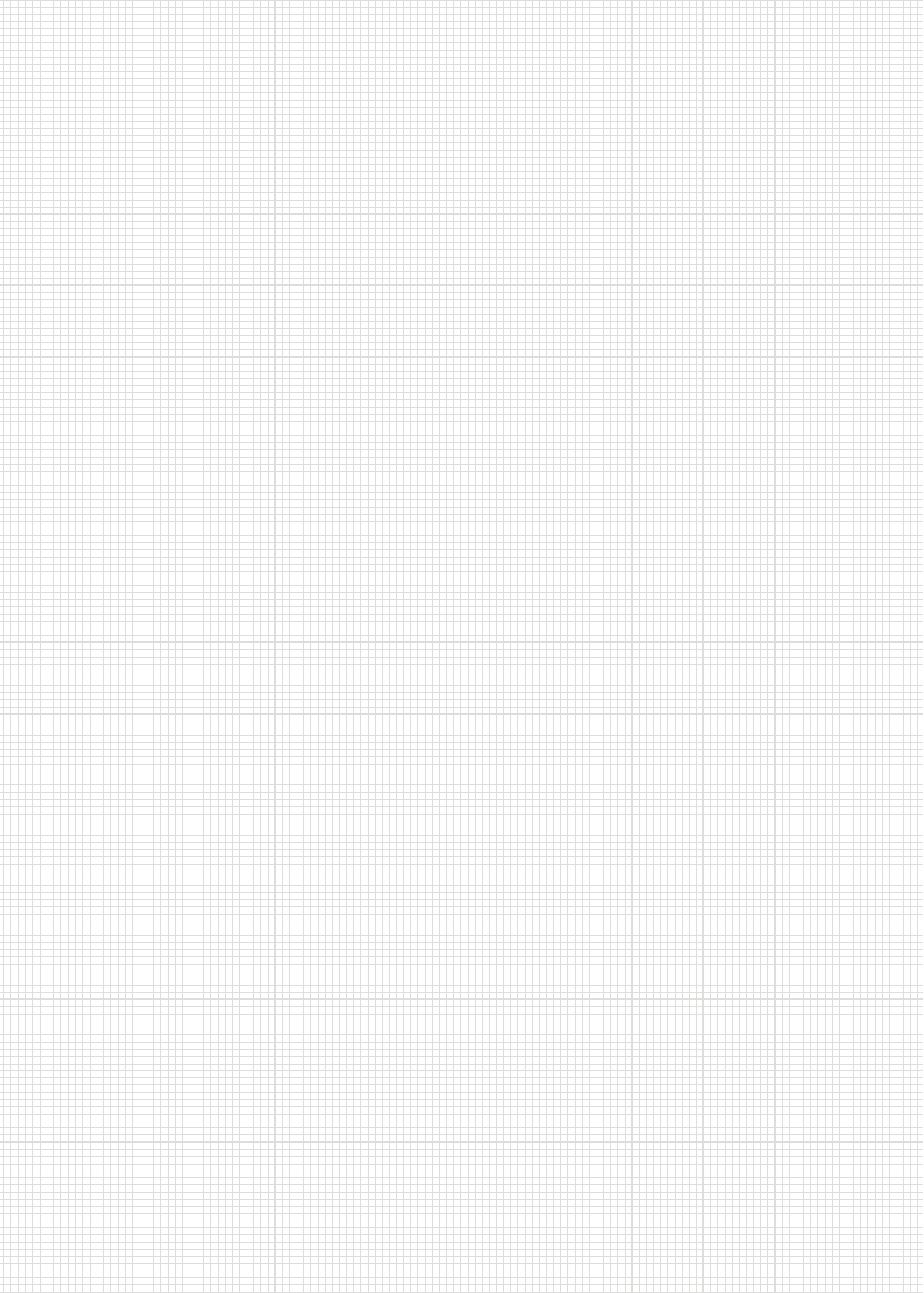## WEDNESDAY, OCTOBER 9

### *Peter Declares That Jesus Is the Messiah*

 $27$  Jesus and his disciples went on to the villages around Caesarea Philippi. On the way he asked them, "Who do people say I am?"

28They replied, "Some say John the Baptist: others say Elijah: and still others, one of the prophets."

29"But what about you?" he asked. "Who do you say I am?"

Peter answered, "You are the Messiah."

30Jesus warned them not to tell anyone about him.

### *Jesus Predicts His Death*

 $31$ He then began to teach them that the Son of Man must suffer many things and be rejected by the elders, the chief priests and the teachers of the law, and that he must be killed and after three days rise again. <sup>32</sup>He spoke plainly about this, and Peter took him aside and began to rebuke him.

<sup>33</sup>But when Jesus turned and looked at his disciples, he rebuked Peter. "Get behind me, Satan!" he said. "You do not have in mind the concerns of God, but merely human concerns."

#### *The Way of the Cross*

<sup>34</sup>Then he called the crowd to him along with his disciples and said: "Whoever wants to be my disciple must deny themselves and take up their cross and follow me. <sup>35</sup>For whoever wants to save their life[a] will lose it, but whoever loses their life for me and for the gospel will save it. <sup>36</sup>What good is it for someone to gain the whole world, yet forfeit their soul? <sup>37</sup>Or what can anyone give in exchange for their soul? <sup>38</sup>If anyone is ashamed of me and my words in this adulterous and sinful generation, the Son of Man will be ashamed of them when he comes in his Father's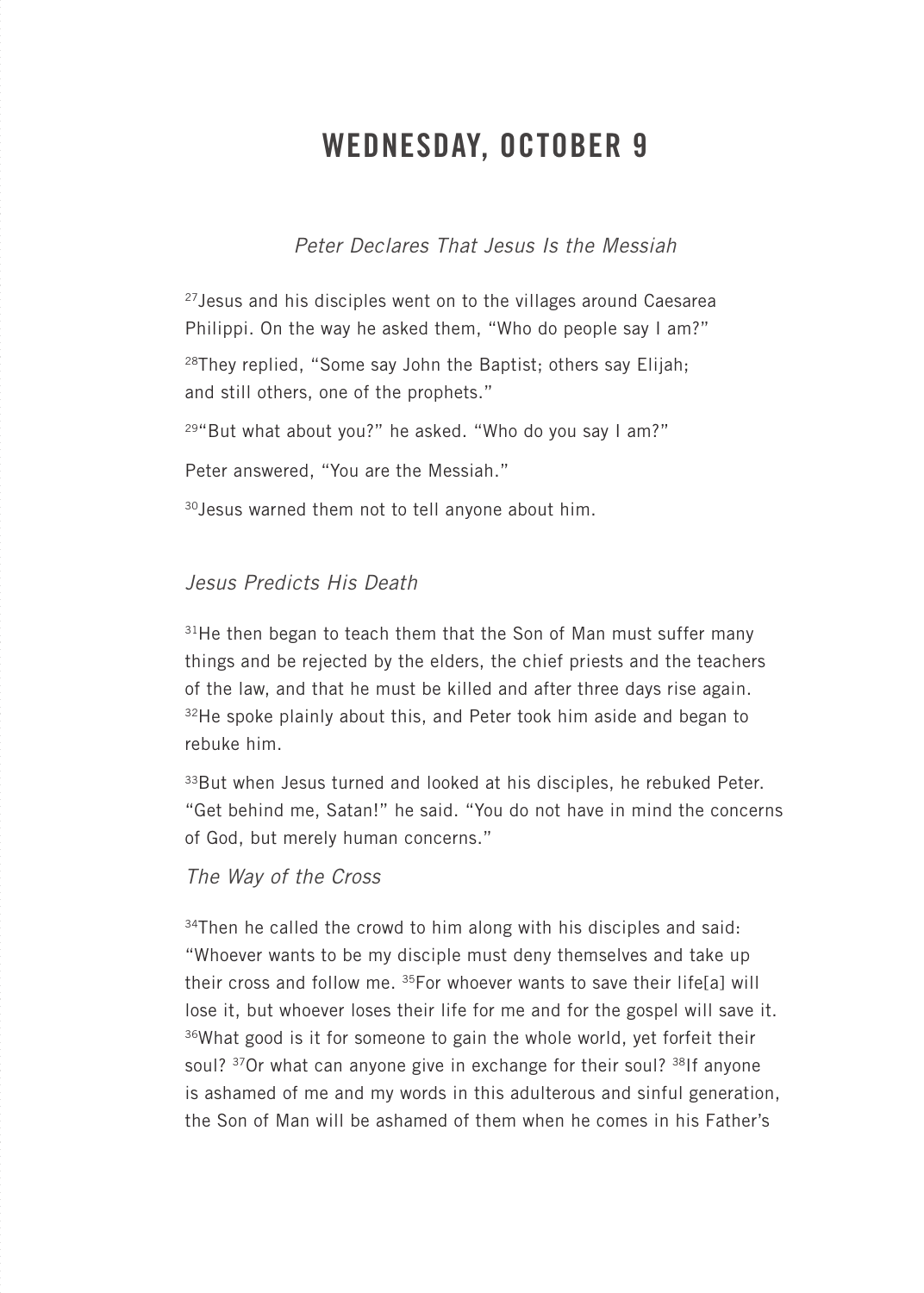# MARK 8:27-38

## *Takeaways*

- 1. Peter was the frst of Jesus' followers to recognize and declare Jesus as the Messiah.
- 2. In order to follow Him, Jesus asks us to choose Him every day above anything else.

## *Talking Topics*

What are some things that distract us from following Jesus?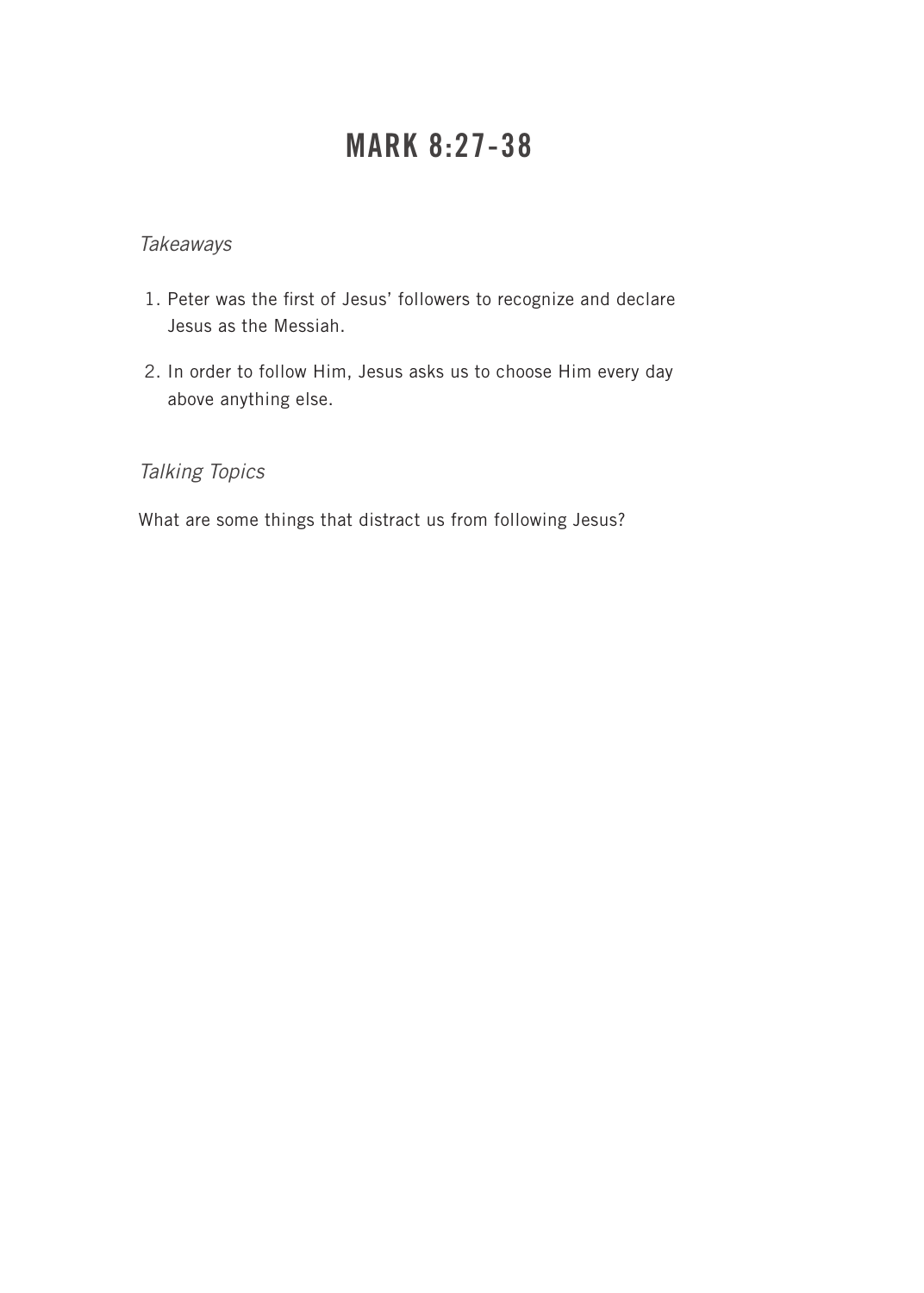# THURSDAY, OCTOBER 10

<sup>1</sup> And he said to them, "Truly I tell you, some who are standing here will not taste death before they see that the kingdom of God has come with power."

### *The Trans*f*guration*

<sup>2</sup>After six days Jesus took Peter, James and John with him and led them up a high mountain, where they were all alone. There he was transfgured before them. 3His clothes became dazzling white, whiter than anyone in the world could bleach them. 4And there appeared before them Elijah and Moses, who were talking with Jesus.

<sup>5</sup>Peter said to Jesus, "Rabbi, it is good for us to be here. Let us put up three shelters—one for you, one for Moses and one for Elijah." <sup>6</sup>(He did not know what to say, they were so frightened.)

<sup>7</sup>Then a cloud appeared and covered them, and a voice came from the cloud: "This is my Son, whom I love. Listen to him!"

<sup>8</sup>Suddenly, when they looked around, they no longer saw anyone with them except Jesus.

9As they were coming down the mountain, Jesus gave them orders not to tell anyone what they had seen until the Son of Man had risen from the dead. 10They kept the matter to themselves, discussing what "rising from the dead" meant.

<sup>11</sup>And they asked him, "Why do the teachers of the law say that Elijah must come frst?"

<sup>12</sup> Jesus replied, "To be sure, Elijah does come first, and restores all things. Why then is it written that the Son of Man must suffer much and be rejected? <sup>13</sup>But I tell you, Elijah has come, and they have done to him everything they wished, just as it is written about him."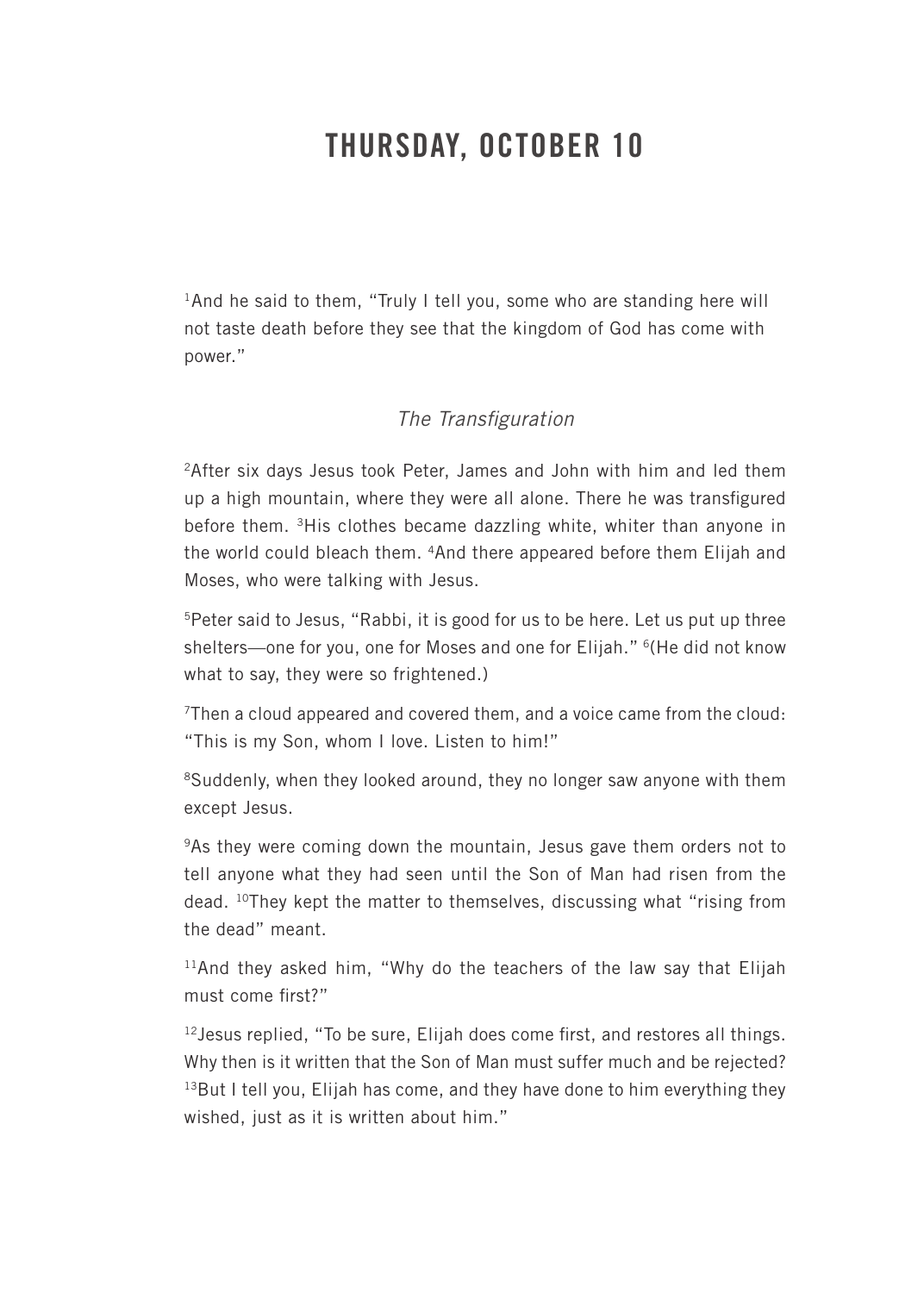# MARK 9:1-13

### *Takeaways*

- 1. Jesus met with Moses and Elijah, who had been dead for many years.
- 2. God repeats what He said about Jesus at His baptism.

## *Talking Topics*

We don't know what Jesus talked about with Moses and Elijah. If you had to guess what they talked about, what do you think it was? (If it helps to look up who Moses and Elijah were, go ahead and do that.)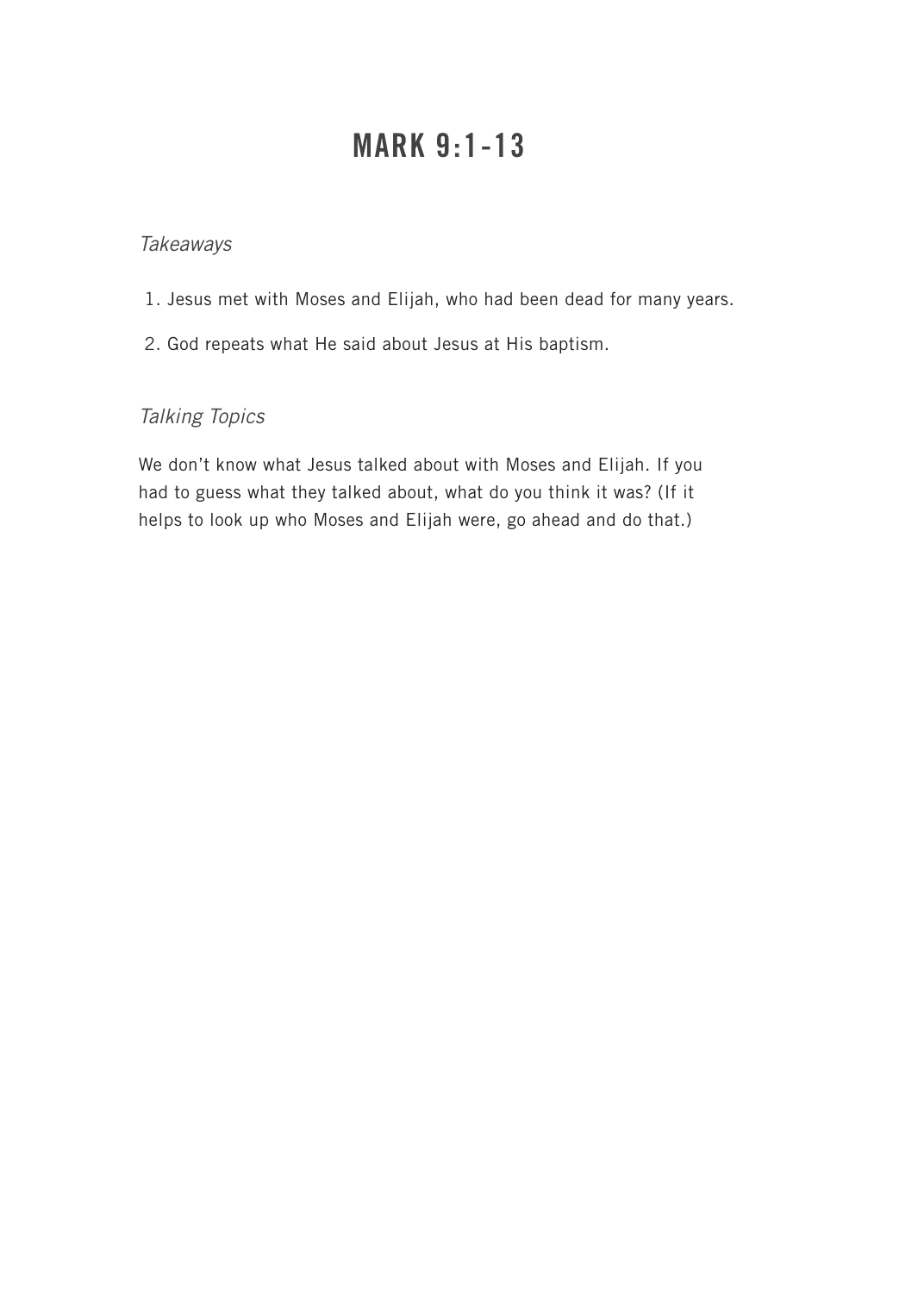# FRIDAY, OCTOBER 11

### *Jesus Heals a Boy Possessed by an Impure Spirit*

<sup>14</sup>When they came to the other disciples, they saw a large crowd around them and the teachers of the law arguing with them. 15As soon as all the people saw Jesus, they were overwhelmed with wonder and ran to greet him.

16"What are you arguing with them about?" he asked.

<sup>17</sup>A man in the crowd answered, "Teacher, I brought you my son, who is possessed by a spirit that has robbed him of speech. 18Whenever it seizes him, it throws him to the ground. He foams at the mouth, gnashes his teeth and becomes rigid. I asked your disciples to drive out the spirit, but they could not."

19"You unbelieving generation," Jesus replied, "how long shall I stay with you? How long shall I put up with you? Bring the boy to me."

<sup>20</sup>So they brought him. When the spirit saw Jesus, it immediately threw the boy into a convulsion. He fell to the ground and rolled around, foaming at the mouth.

 $21$  Jesus asked the boy's father, "How long has he been like this?"

"From childhood," he answered, <sup>22"</sup>It has often thrown him into fire or water to kill him. But if you can do anything, take pity on us and help us."

<sup>23</sup>"'If you can'?" said Jesus. "Everything is possible for one who believes."

24Immediately the boy's father exclaimed, "I do believe; help me overcome my unbelief!"

<sup>25</sup>When Jesus saw that a crowd was running to the scene, he rebuked the impure spirit. "You deaf and mute spirit," he said, "I command you, come out of him and never enter him again."

 $26$ The spirit shrieked, convulsed him violently and came out. The boy looked so much like a corpse that many said, "He's dead." <sup>27</sup>But Jesus took him by the hand and lifted him to his feet, and he stood up.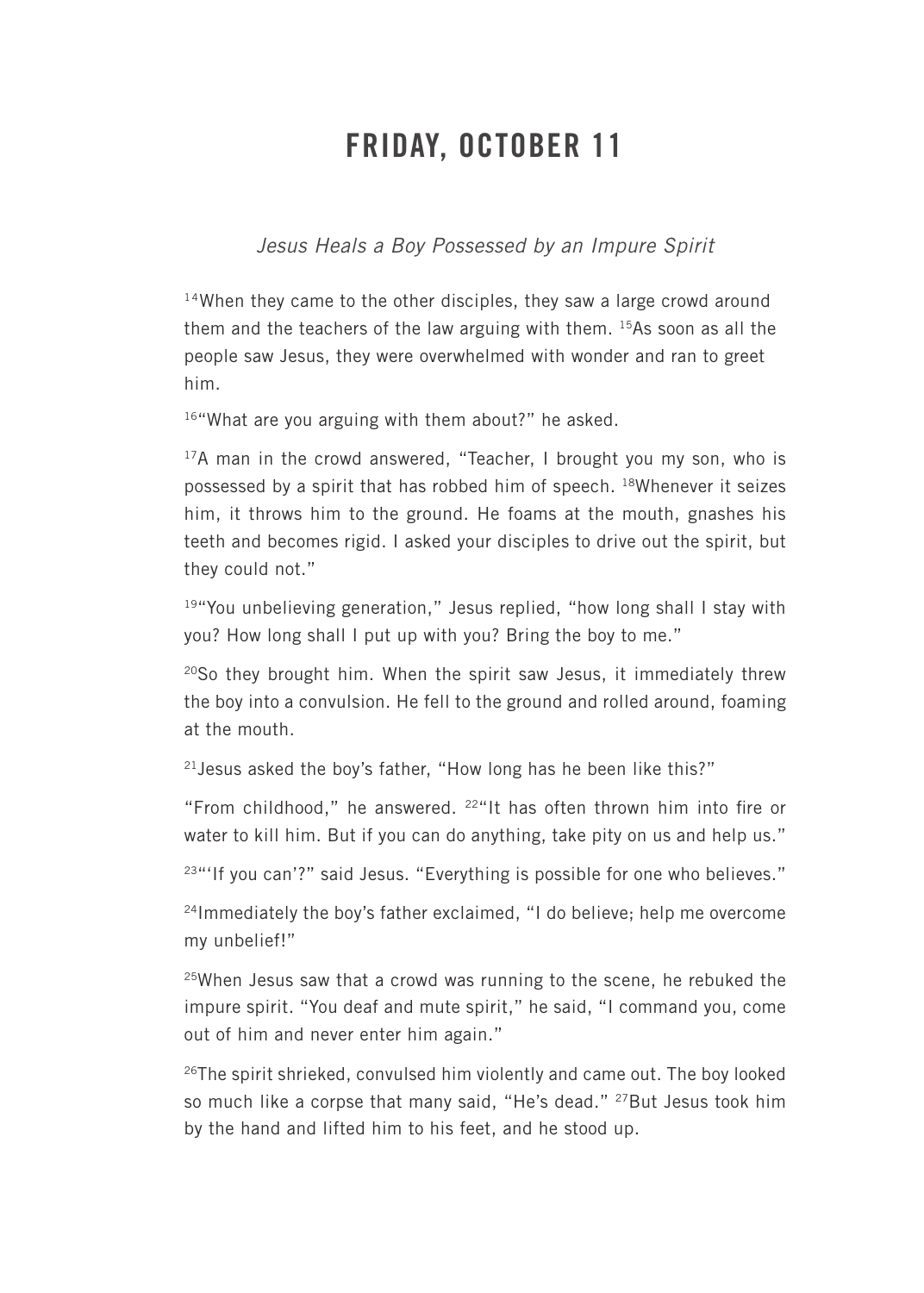# FRIDAY, OCTOBER 11

28After Jesus had gone indoors, his disciples asked him privately, "Why couldn't we drive it out?"

29He replied, "This kind can come out only by prayer."

## MARK 9:14-29

### *Takeaways*

- 1. The disciples were not able to drive out the young boy's impure spirit.
- 2. Jesus said this boy's spirit could only be driven out by prayer.

### *Talking Topics*

Prayer is very powerful. Jesus made that clear in today's story. What is one thing you would like us to be praying for?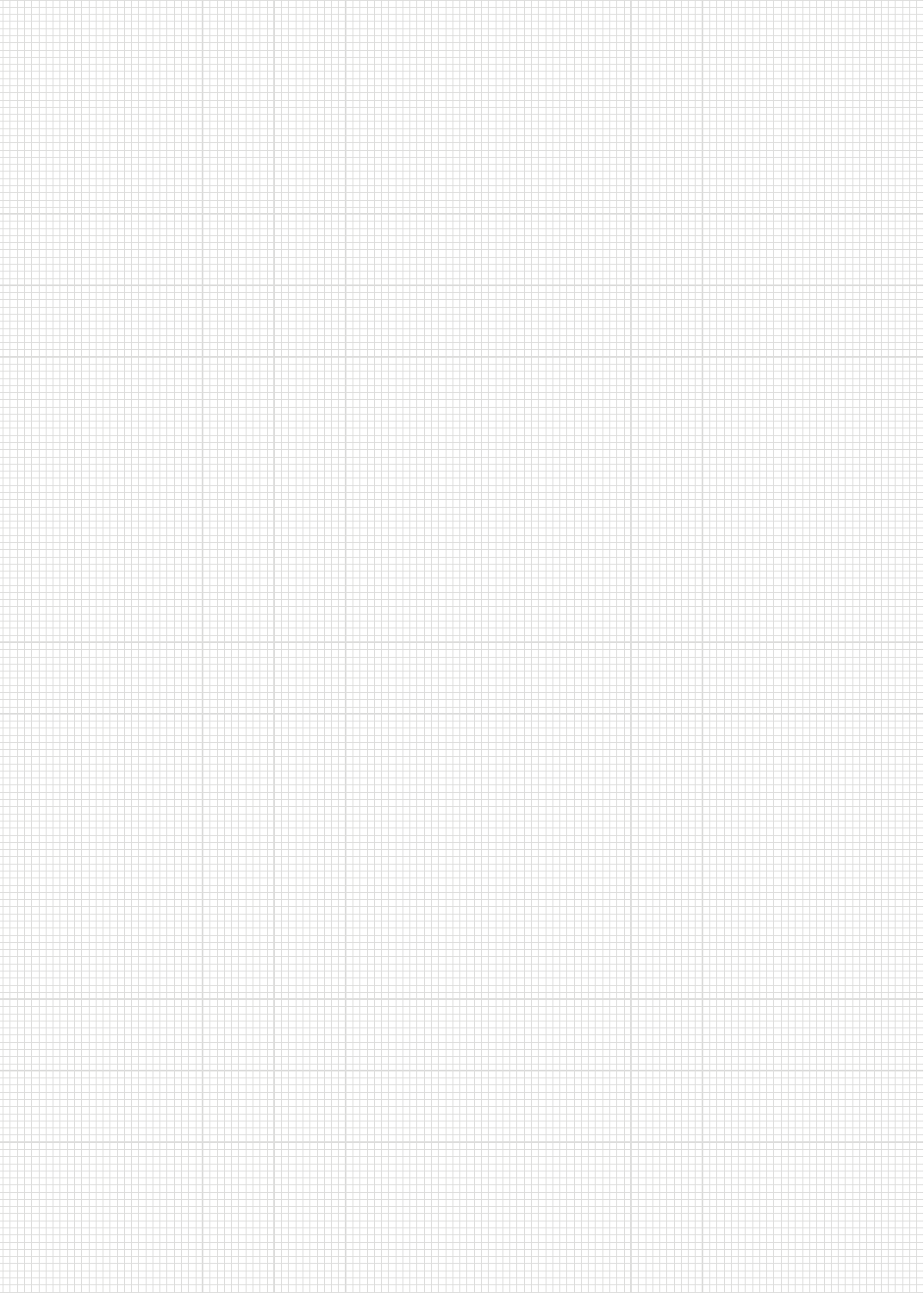# MONDAY, OCTOBER 14

### *Jesus Predicts His Death a Second Time*

<sup>30</sup>They left that place and passed through Galilee. Jesus did not want anyone to know where they were, <sup>31</sup>because he was teaching his disciples. He said to them, "The Son of Man is going to be delivered into the hands of men. They will kill him, and after three days he will rise."  $32$ But they did not understand what he meant and were afraid to ask him about it.

 $33$ They came to Capernaum. When he was in the house, he asked them, "What were you arguing about on the road?" 34But they kept quiet because on the way they had argued about who was the greatest.

<sup>35</sup>Sitting down, Jesus called the Twelve and said, "Anyone who wants to be first must be the very last, and the servant of all."

<sup>36</sup>He took a little child whom he placed among them. Taking the child in his arms, he said to them, <sup>37</sup> "Whoever welcomes one of these little children in my name welcomes me; and whoever welcomes me does not welcome me but the one who sent me."

### *Whoever Is Not Against Us Is for Us*

<sup>38</sup> "Teacher," said John, "we saw someone driving out demons in your name and we told him to stop, because he was not one of us."

39"Do not stop him," Jesus said. "For no one who does a miracle in my name can in the next moment say anything bad about me, <sup>40</sup>for whoever is not against us is for us.  $41$ Truly I tell you, anyone who gives you a cup of water in my name because you belong to the Messiah will certainly not lose their reward.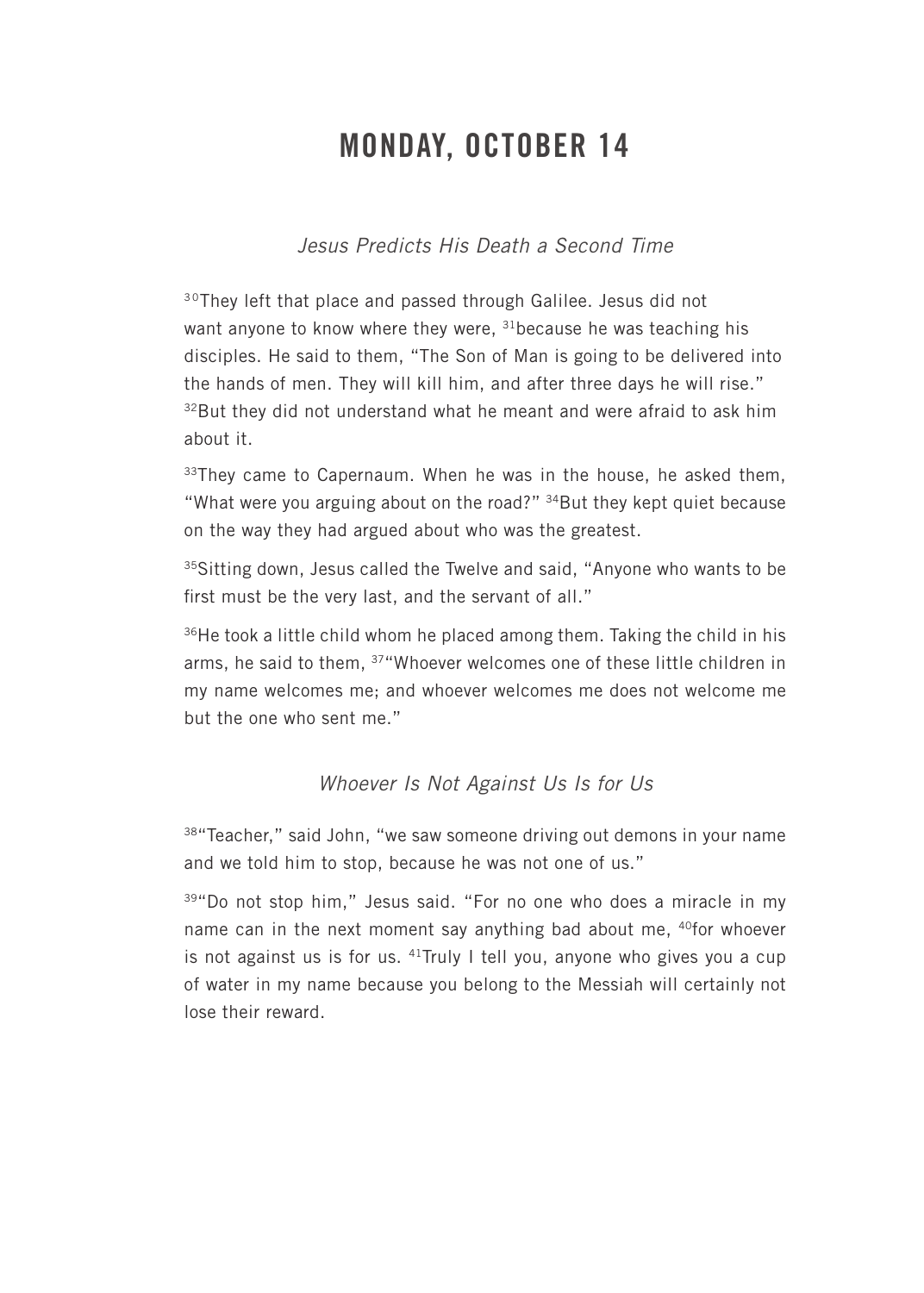# MARK 9:30-41

## *Takeaways*

- 1. Jesus predicted His death and resurrection again.
- 2. Jesus welcomed anyone, who was doing so faithfully, to work in His name.

## *Talking Topics*

Are there certain people who you think Jesus wouldn't want to use to do His work?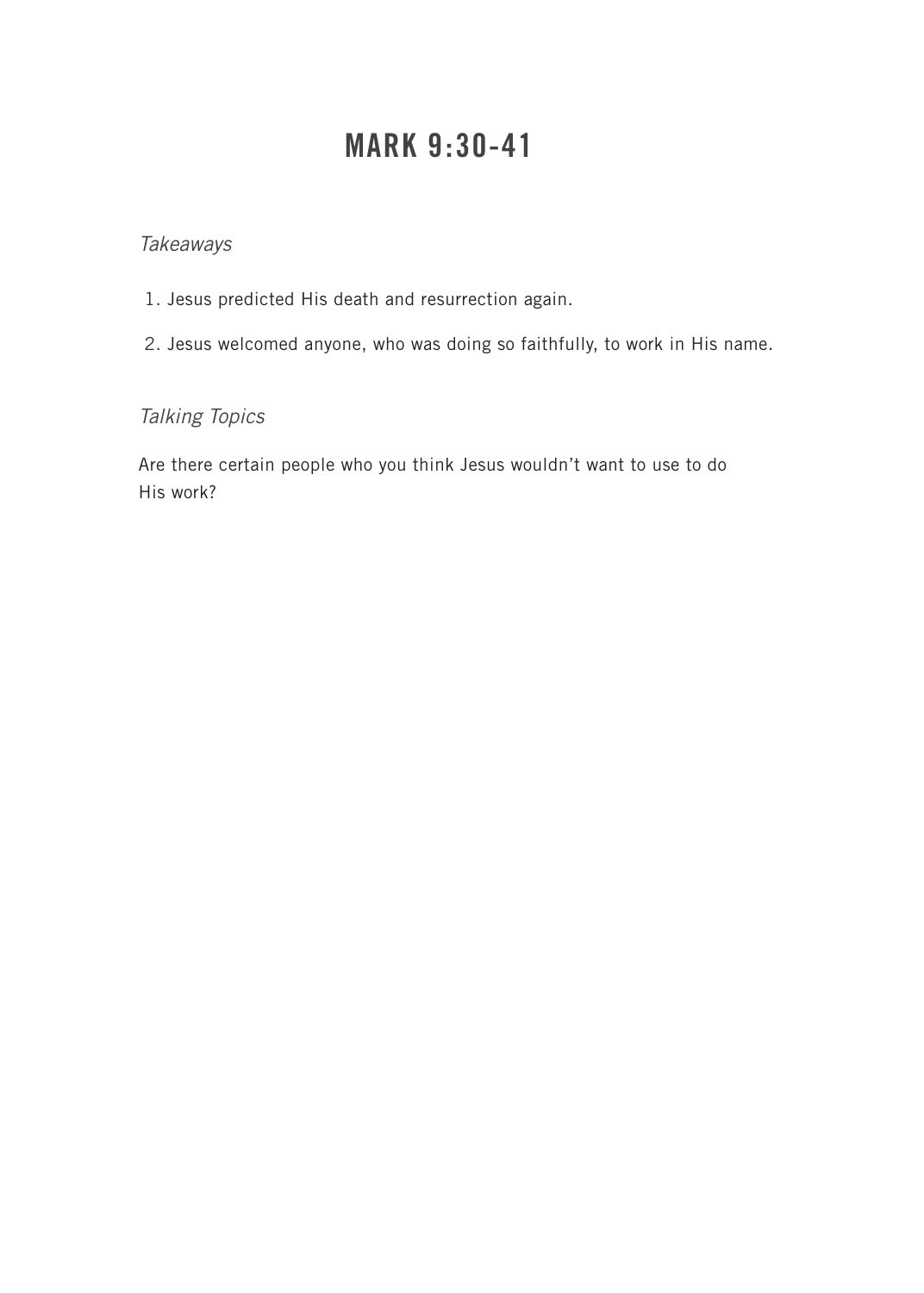# TUESDAY, OCTOBER 15

## *Causing to Stumble*

42 If anyone causes one of these little ones—those who believe in me to stumble, it would be better for them if a large millstone were hung around their neck and they were thrown into the sea. <sup>43</sup>If your hand causes you to stumble, cut it off. It is better for you to enter life maimed than with two hands to go into hell, where the fire never goes out. [44] [a] 45And if your foot causes you to stumble, cut it off. It is better for you to enter life crippled than to have two feet and be thrown into hell. [46] [b] <sup>47</sup>And if your eye causes you to stumble, pluck it out. It is better for you to enter the kingdom of God with one eye than to have two eyes and be thrown into hell, <sup>48</sup>where

"'the worms that eat them do not die, and the fire is not quenched.'

49Everyone will be salted with fire.

50"Salt is good, but if it loses its saltiness, how can you make it salty again? Have salt among yourselves, and be at peace with each other."

## MARK 9:42-50

#### *Takeaways*

 1. Sin is very serious. We should do everything we possibly can do to make it harder for ourselves to sin.

### *Talking Topics*

Why do you think Jesus gave such extreme examples, like cutting off your foot or poking out your eye?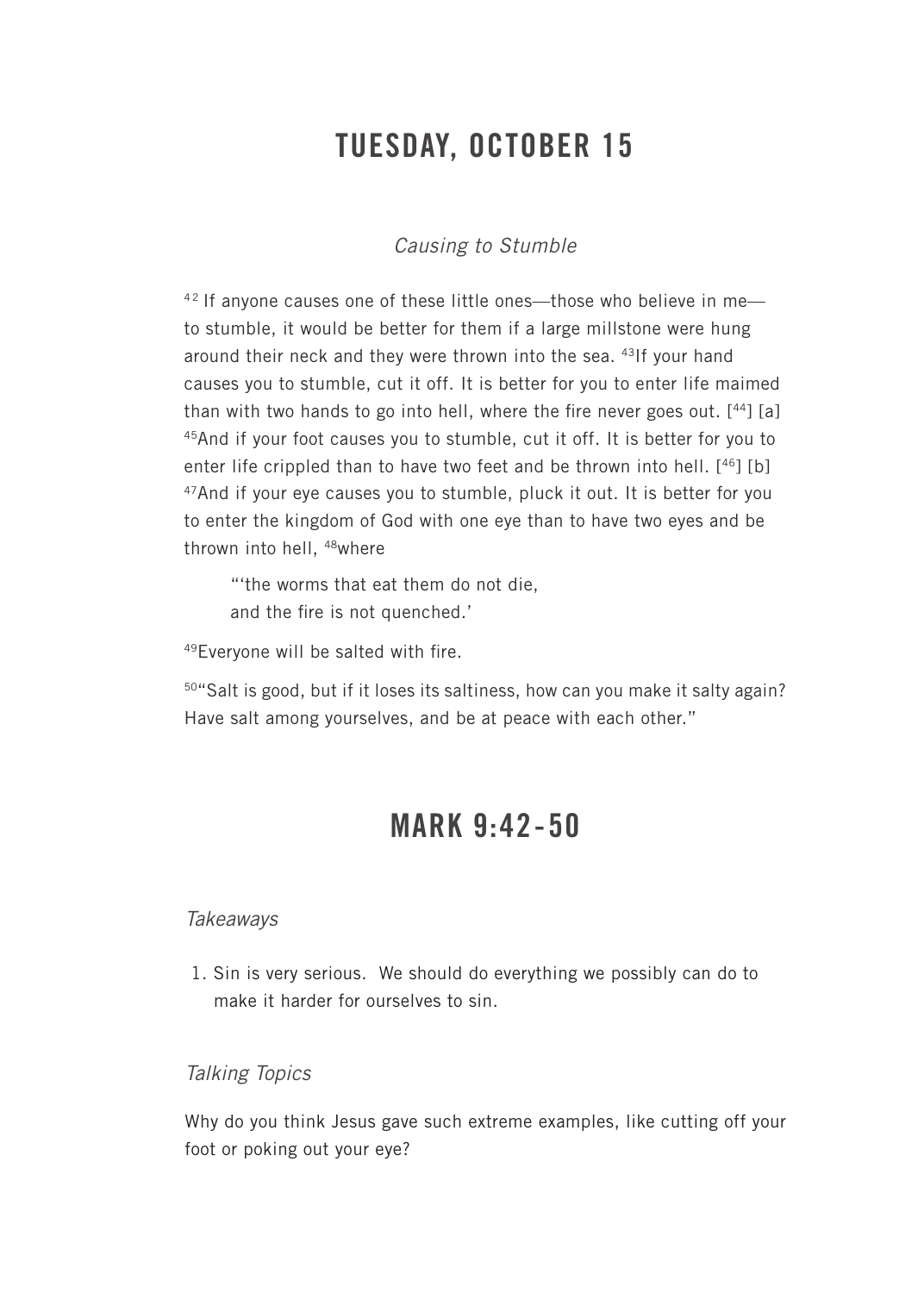# WEDNESDAY, OCTOBER 16

### *Divorce*

<sup>1</sup> Jesus then left that place and went into the region of Judea and across the Jordan. Again crowds of people came to him, and as was his custom, he taught them.

2Some Pharisees came and tested him by asking, "Is it lawful for a man to divorce his wife?"

3"What did Moses command you?" he replied.

4They said, "Moses permitted a man to write a certifcate of divorce and send her away."

<sup>5"</sup>It was because your hearts were hard that Moses wrote you this law," Jesus replied. 6"But at the beginning of creation God 'made them male and female.' 7'For this reason a man will leave his father and mother and be united to his wife, 8and the two will become one flesh.' So they are no longer two, but one flesh. <sup>9</sup>Therefore what God has joined together, let no one separate."

<sup>10</sup>When they were in the house again, the disciples asked Jesus about this.  $11$ He answered, "Anyone who divorces his wife and marries another woman commits adultery against her. 12And if she divorces her husband and marries another man, she commits adultery."

## MARK 10:1-12

#### *Takeaways*

1. God values the covenant of marriage.

### *Talking Topics*

God cares so much about our relationships, and He wants them to be healthy and last. Are there any relationships you'd like God to help you with?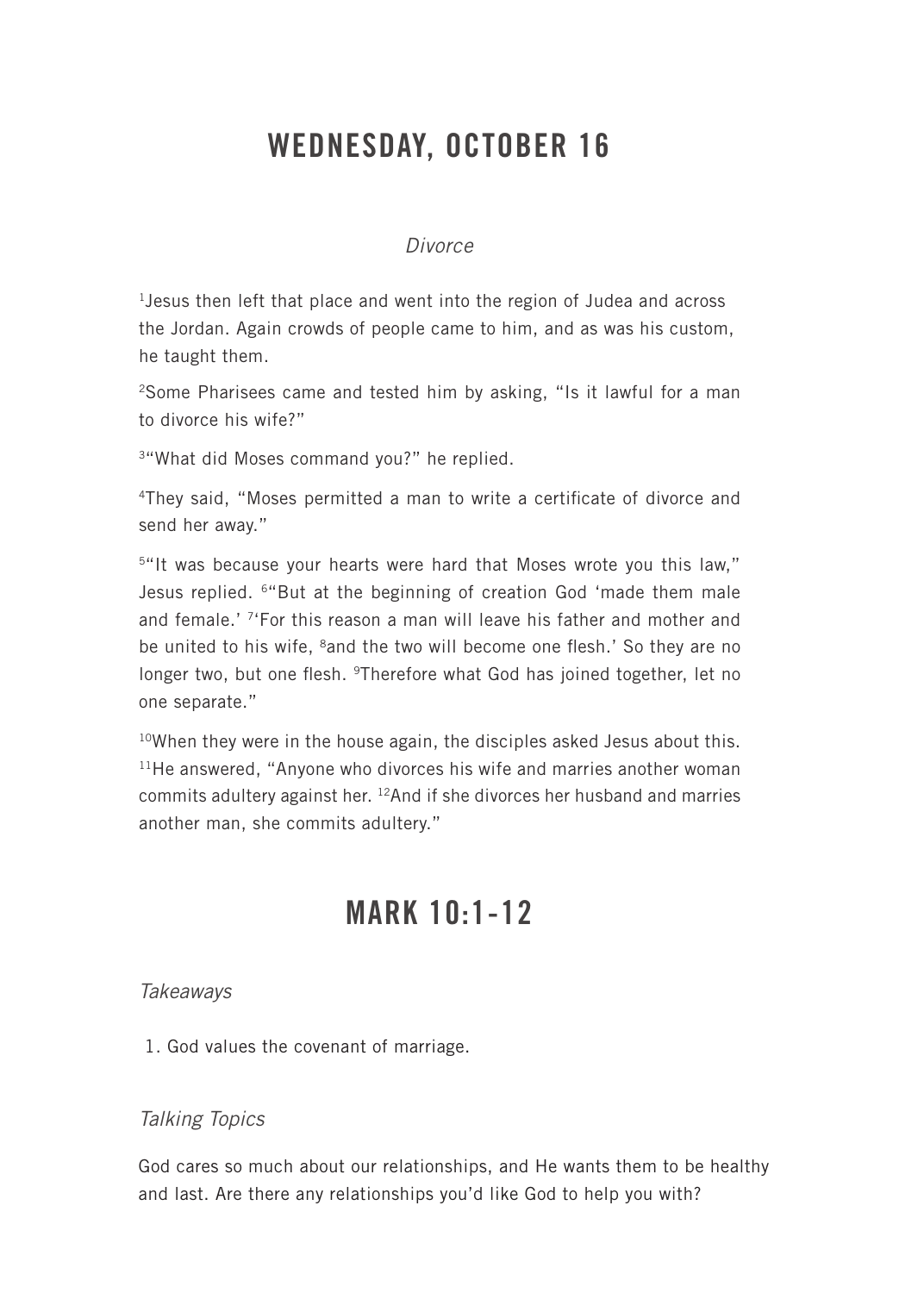# THURSDAY, OCTOBER 17

### *The Little Children and Jesus*

<sup>13</sup> People were bringing little children to Jesus for him to place his hands on them, but the disciples rebuked them. 14When Jesus saw this, he was indignant. He said to them, "Let the little children come to me, and do not hinder them, for the kingdom of God belongs to such as these. <sup>15</sup>Truly I tell you, anyone who will not receive the kingdom of God like a little child will never enter it." 16And he took the children in his arms, placed his hands on them and blessed them.

### *The Rich and the Kingdom of God*

 $17$ As Jesus started on his way, a man ran up to him and fell on his knees before him. "Good teacher," he asked, "what must I do to inherit eternal life?"

18"Why do you call me good?" Jesus answered. "No one is good-except God alone. 19You know the commandments: 'You shall not murder, you shall not commit adultery, you shall not steal, you shall not give false testimony, you shall not defraud, honor your father and mother.'"

 $20$ "Teacher," he declared, "all these I have kept since I was a boy."

21Jesus looked at him and loved him. "One thing you lack," he said. "Go, sell everything you have and give to the poor, and you will have treasure in heaven. Then come, follow me."

 $22$ At this the man's face fell. He went away sad, because he had great wealth.

 $23$  Jesus looked around and said to his disciples, "How hard it is for the rich to enter the kingdom of God!"

 $24$ The disciples were amazed at his words. But Jesus said again, "Children, how hard it is[b] to enter the kingdom of God! <sup>25</sup>It is easier for a camel to go through the eye of a needle than for someone who is rich to enter the kingdom of God."

 $26$ The disciples were even more amazed, and said to each other, "Who then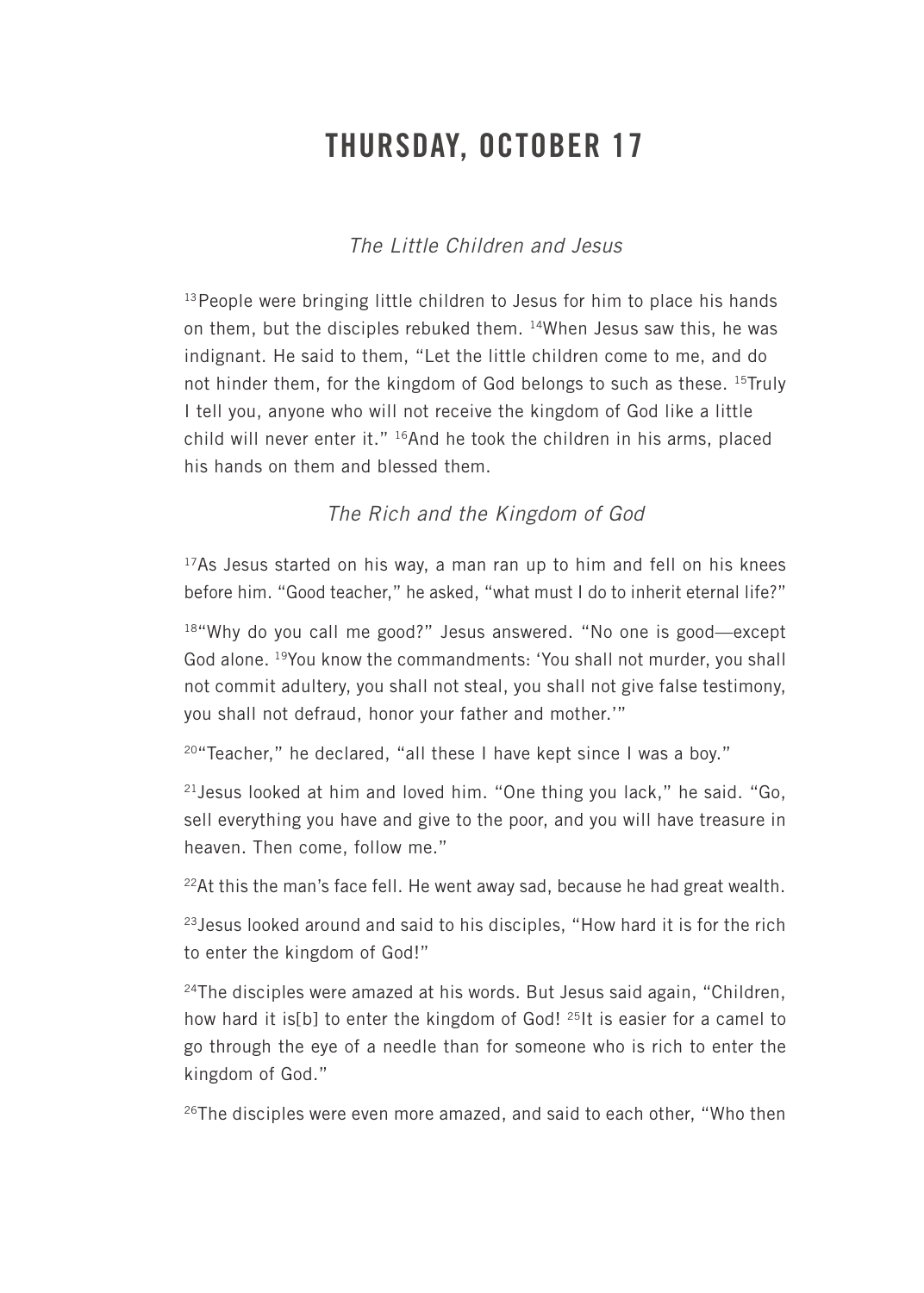# THURSDAY, OCTOBER 17

can be saved?"

 $27$  Jesus looked at them and said, "With man this is impossible, but not with God; all things are possible with God."

28Then Peter spoke up, "We have left everything to follow you!"

<sup>29</sup>"Truly I tell you," Jesus replied, "no one who has left home or brothers or sisters or mother or father or children or felds for me and the gospel  $30$ will fail to receive a hundred times as much in this present age: homes, brothers, sisters, mothers, children and felds—along with persecutions and in the age to come eternal life.  $31$ But many who are first will be last, and the last first."

# MARK 10:13-31

#### *Takeaways*

- 1. God loves little children so much!
- 2. God expects us to be willing to sacrifce everything to follow Him.

### *Talking Topics*

The rich young man didn't want to give up his money in order to follow Jesus. Are there material things you might be too attached to?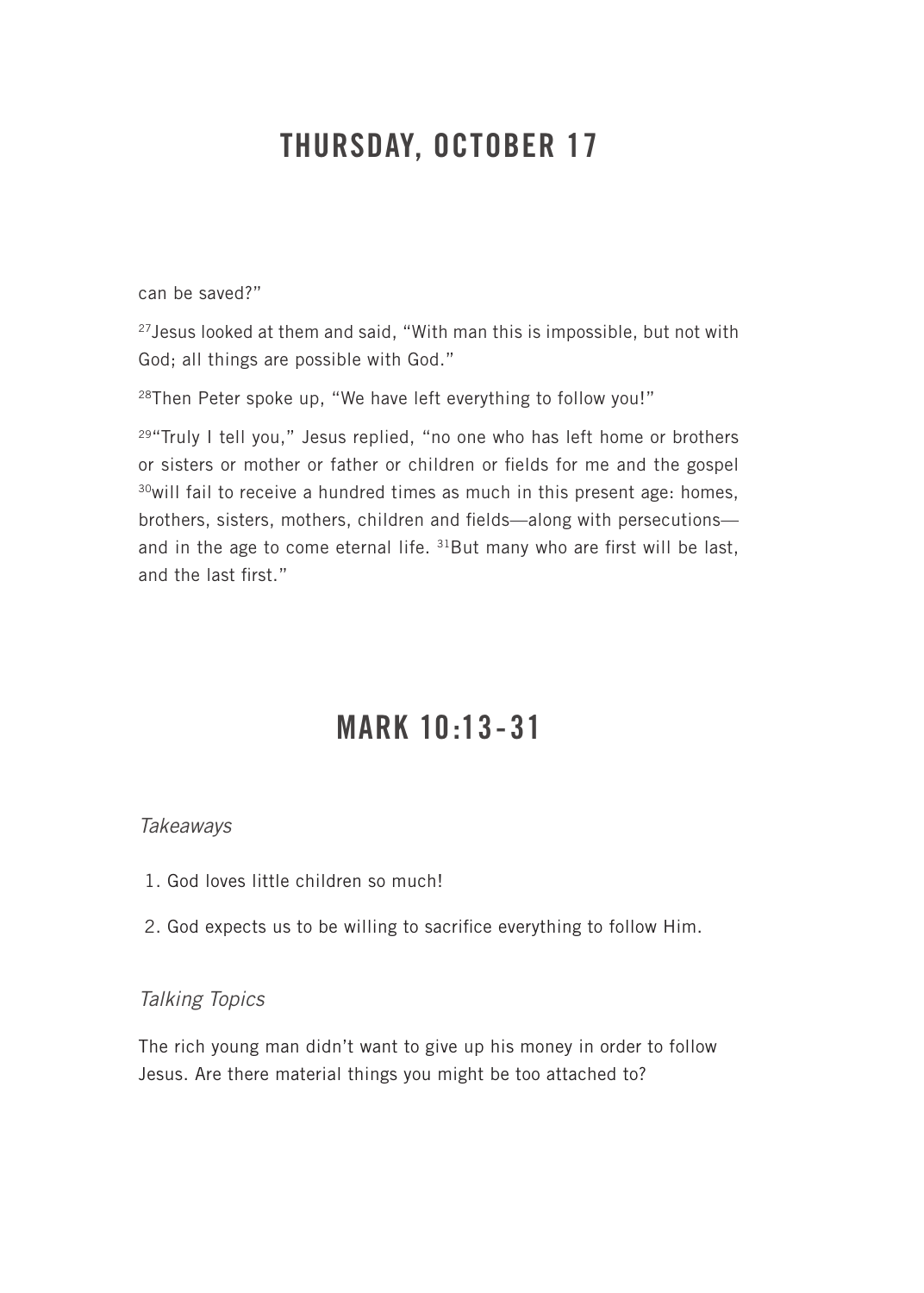# FRIDAY, OCTOBER 18

### *Jesus Predicts His Death a Third Time*

 $32$  They were on their way up to Jerusalem, with Jesus leading the way. and the disciples were astonished, while those who followed were afraid. Again he took the Twelve aside and told them what was going to happen to him. 33"We are going up to Jerusalem," he said, "and the Son of Man will be delivered over to the chief priests and the teachers of the law. They will condemn him to death and will hand him over to the Gentiles, <sup>34</sup>who will mock him and spit on him, flog him and kill him. Three days later he will rise."

### *The Request of James and John*

<sup>35</sup>Then James and John, the sons of Zebedee, came to him. "Teacher," they said, "we want you to do for us whatever we ask."

36"What do you want me to do for you?" he asked.

<sup>37</sup>They replied, "Let one of us sit at your right and the other at your left in your glory."

<sup>38</sup> "You don't know what you are asking," Jesus said. "Can you drink the cup I drink or be baptized with the baptism I am baptized with?"

39"We can," they answered.

Jesus said to them, "You will drink the cup I drink and be baptized with the baptism I am baptized with, <sup>40</sup>but to sit at my right or left is not for me to grant. These places belong to those for whom they have been prepared."

41When the ten heard about this, they became indignant with James and John. <sup>42</sup> Jesus called them together and said, "You know that those who are regarded as rulers of the Gentiles lord it over them, and their high officials exercise authority over them. <sup>43</sup>Not so with you. Instead, whoever wants to become great among you must be your servant, 44and whoever wants to be first must be slave of all. <sup>45</sup>For even the Son of Man did not come to be served, but to serve, and to give his life as a ransom for many."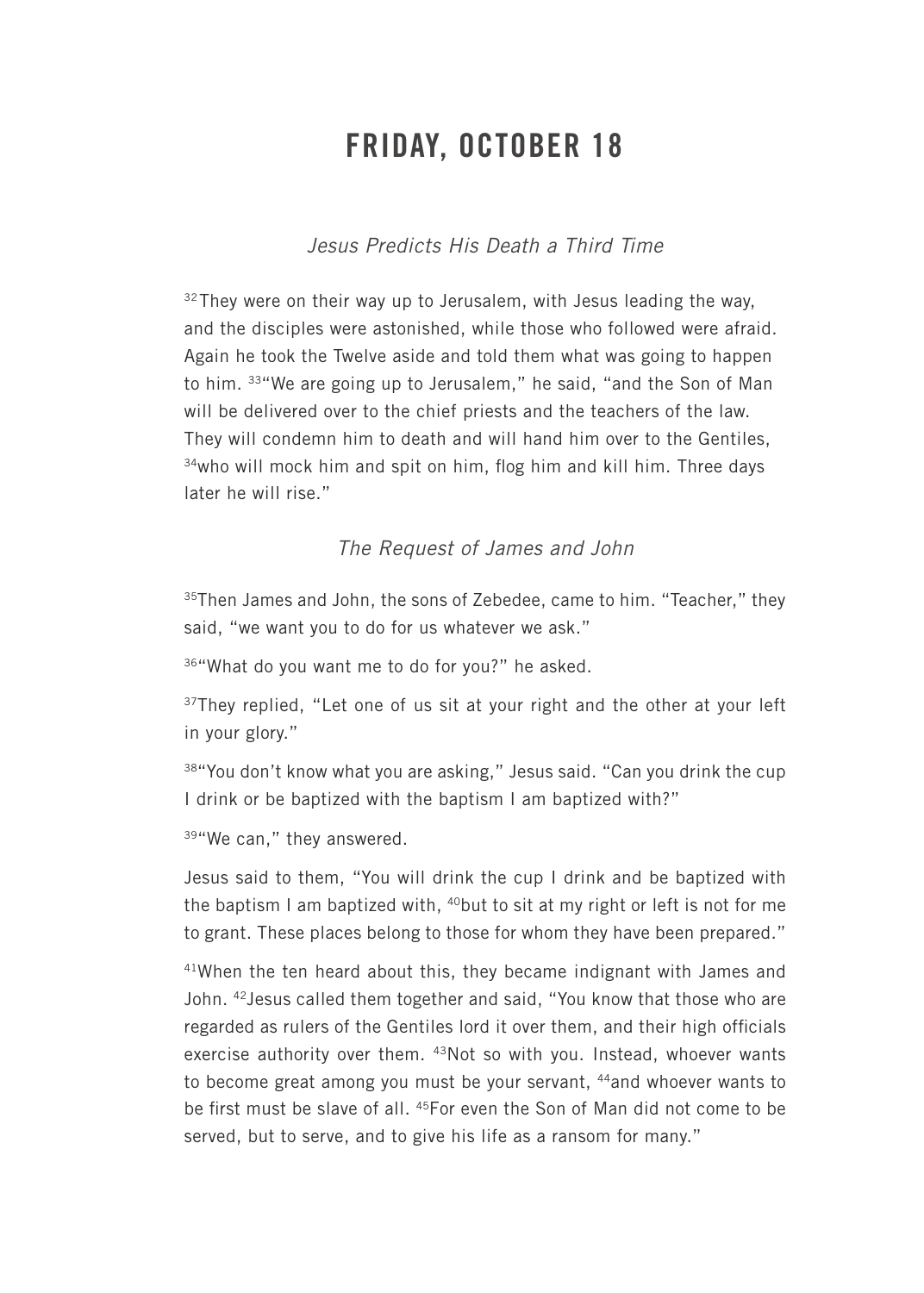# MARK 10:32-45

## *Takeaways*

1. God's kingdom is not about power and being the boss, it is about service.

## *Talking Topics*

Why do you think Jesus says that to be great among Christians, someone must become a servant? Does Jesus' life teach us anything about this?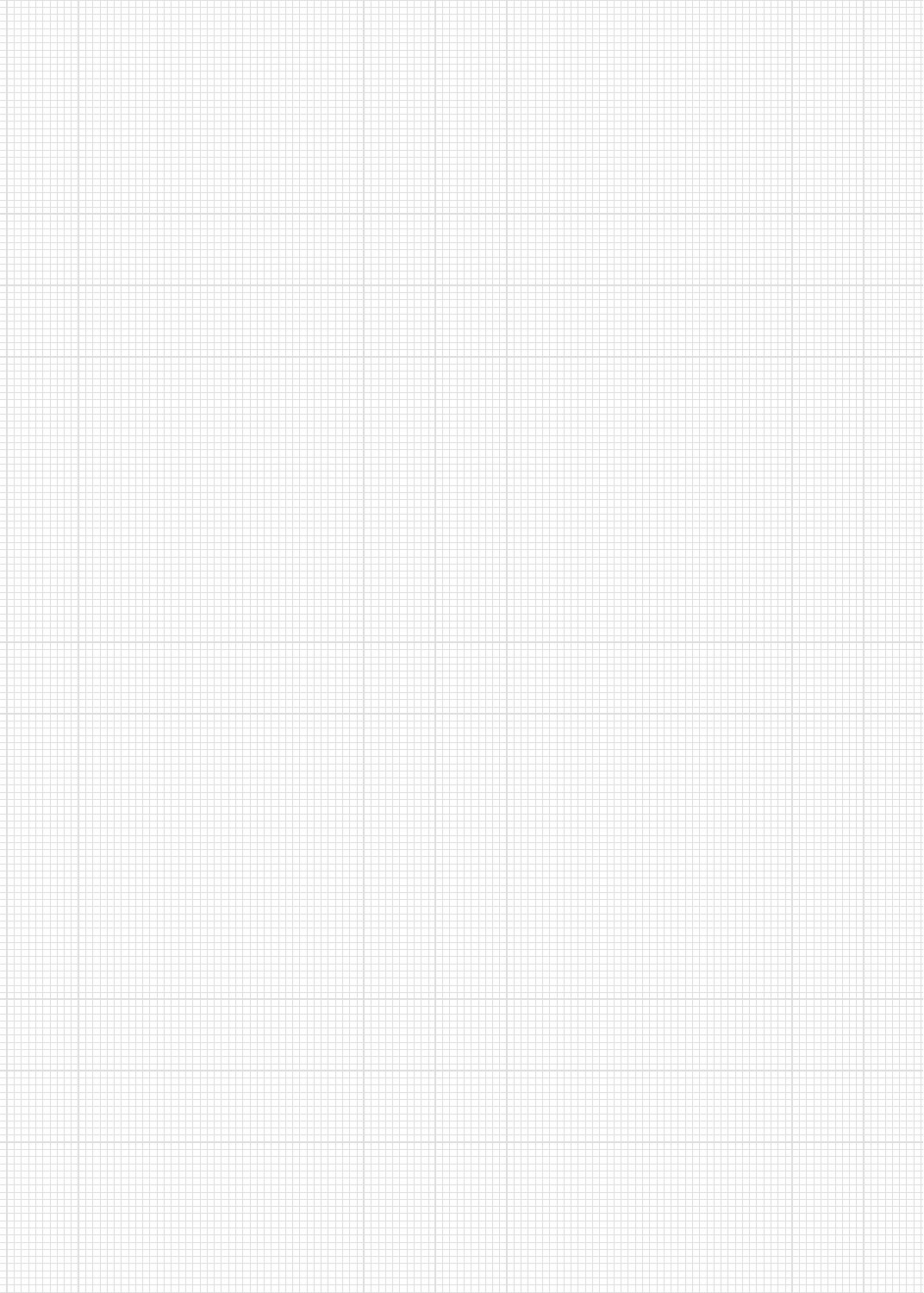# MONDAY, OCTOBER 21

### *Blind Bartimaeus Receives His Sight*

46 Then they came to Jericho. As Jesus and his disciples, together with a large crowd, were leaving the city, a blind man, Bartimaeus (which means "son of Timaeus"), was sitting by the roadside begging. 47When he heard that it was Jesus of Nazareth, he began to shout, "Jesus, Son of David, have mercy on me!"

<sup>48</sup> Many rebuked him and told him to be quiet, but he shouted all the more, "Son of David, have mercy on me!"

49Jesus stopped and said, "Call him."

So they called to the blind man, "Cheer up! On your feet! He's calling you." 50Throwing his cloak aside, he jumped to his feet and came to Jesus.

51"What do you want me to do for you?" Jesus asked him.

The blind man said, "Rabbi, I want to see."

52"Go," said Jesus, "your faith has healed you." Immediately he received his sight and followed Jesus along the road.

## MARK 10:46-52

#### *Takeaways*

 1. We should not be embarrassed to express our faith publicly. God answers those who cry out to him.

### *Talking Topics*

Why do you think Bartimaeus refused to be quiet when the crowd following Jesus told him to? What was Jesus' reaction when Bartimaeus got even louder?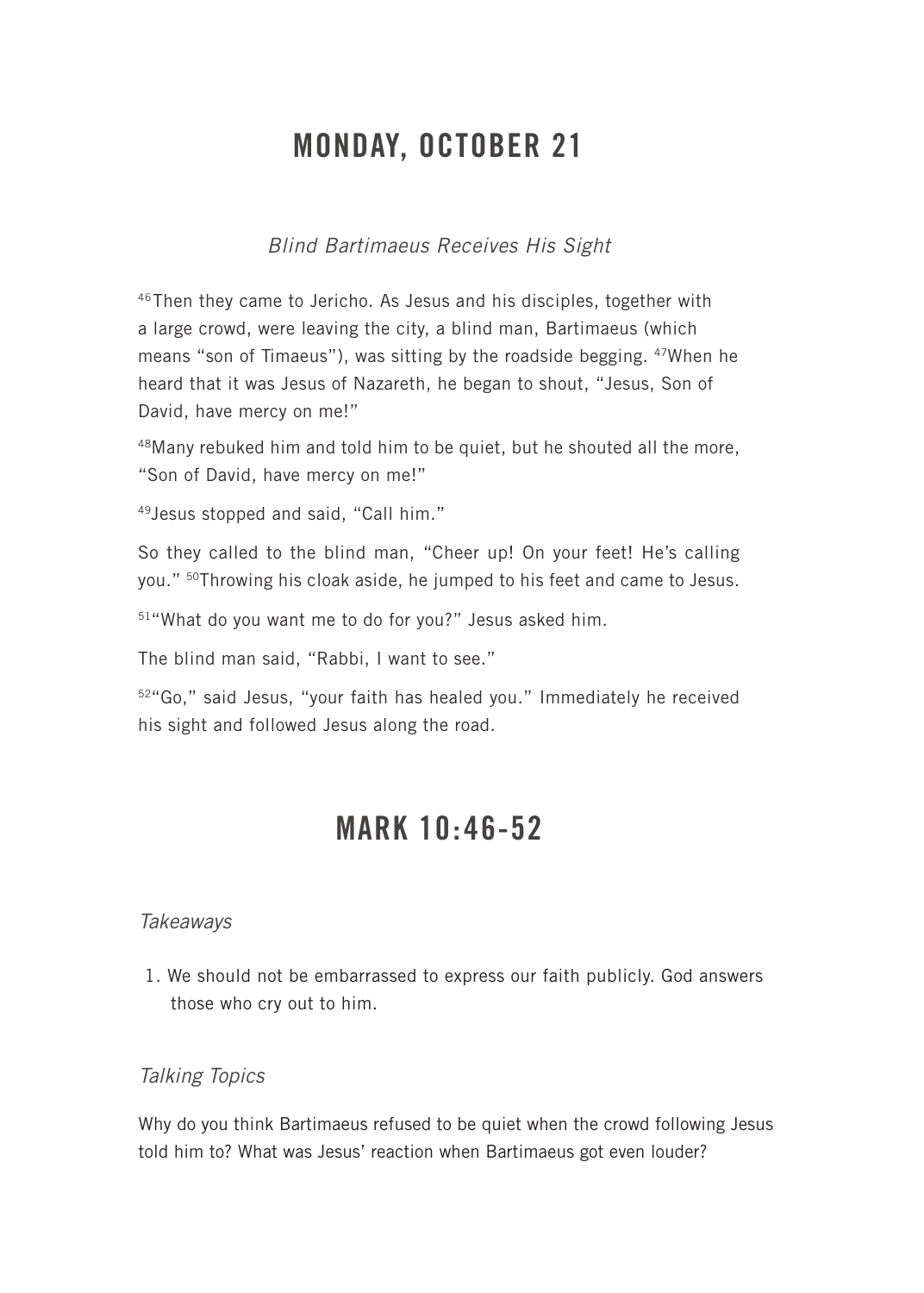# TUESDAY, OCTOBER 22

#### *Jesus Comes to Jerusalem as King*

<sup>1</sup> As they approached Jerusalem and came to Bethphage and Bethany at the Mount of Olives, Jesus sent two of his disciples, <sup>2</sup>saying to them, "Go to the village ahead of you, and just as you enter it, you will find a colt tied there, which no one has ever ridden. Untie it and bring it here, <sup>3</sup>lf anyone asks you, 'Why are you doing this?' say, 'The Lord needs it and will send it back here shortly.'"

<sup>4</sup>They went and found a colt outside in the street, tied at a doorway. As they untied it, <sup>5</sup>some people standing there asked, "What are you doing, untying that colt?" 6They answered as Jesus had told them to, and the people let them go. <sup>7</sup>When they brought the colt to Jesus and threw their cloaks over it, he sat on it. <sup>8</sup>Many people spread their cloaks on the road, while others spread branches they had cut in the fields. <sup>9</sup>Those who went ahead and those who followed shouted,

"Hosanna!"

"Blessed is he who comes in the name of the Lord!"

10"Blessed is the coming kingdom of our father David!"

"Hosanna in the highest heaven!"

<sup>11</sup> Jesus entered Jerusalem and went into the temple courts. He looked around at everything, but since it was already late, he went out to Bethany with the Twelve.

### *Jesus Curses a Fig Tree and Clears the Temple Courts*

<sup>12</sup>The next day as they were leaving Bethany, Jesus was hungry. <sup>13</sup>Seeing in the distance a fig tree in leaf, he went to find out if it had any fruit. When he reached it, he found nothing but leaves, because it was not the season for figs. <sup>14</sup>Then he said to the tree, "May no one ever eat fruit from you again." And his disciples heard him say it.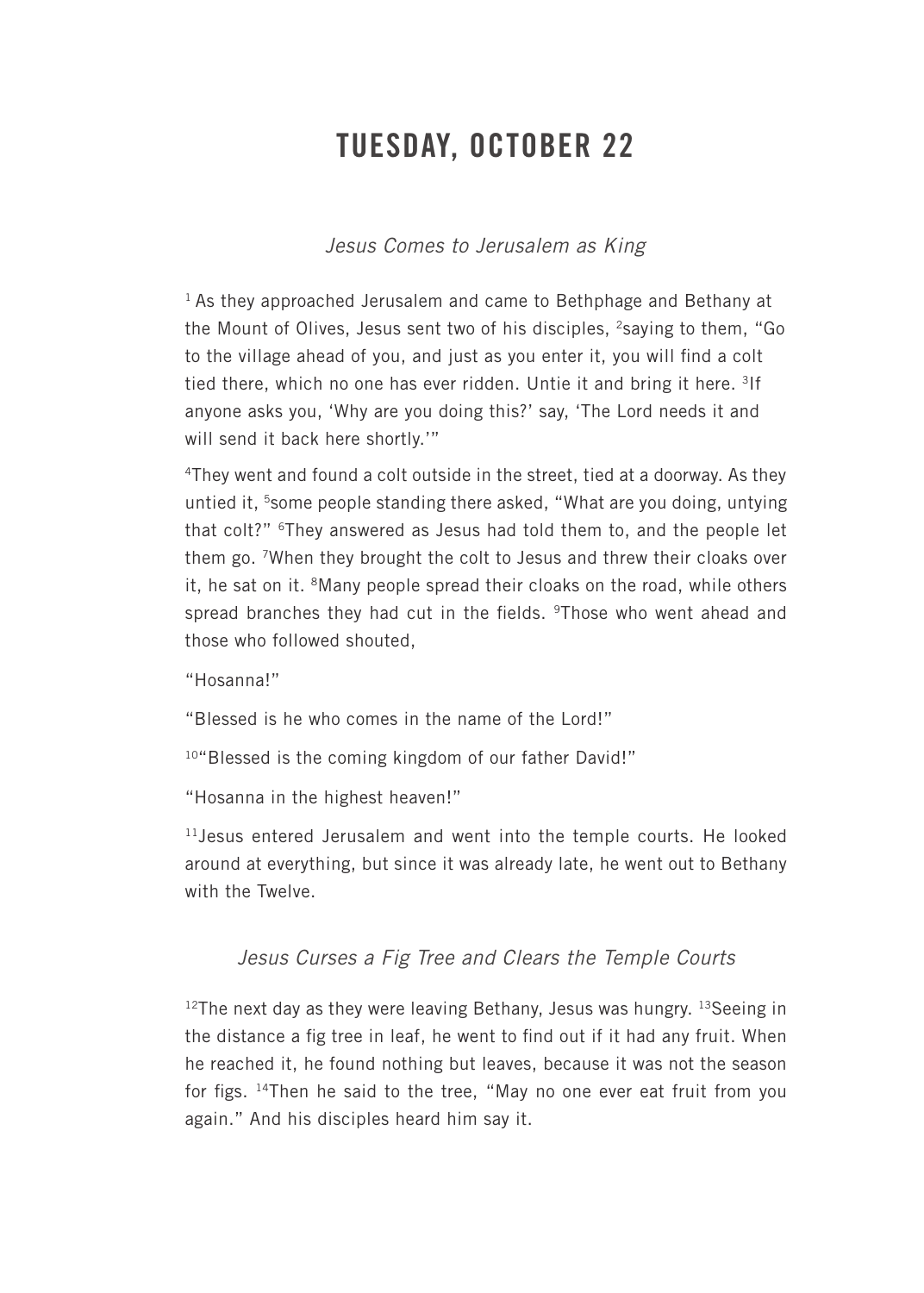# MARK 11:1-14

## *Takeaways*

 1. When Jesus returned to Jerusalem, the people cheered for Him and welcomed Him as a king.

## *Talking Topics*

Though everyone was cheering for and praising Jesus, why do you think He chose to enter town so humbly – riding on a donkey?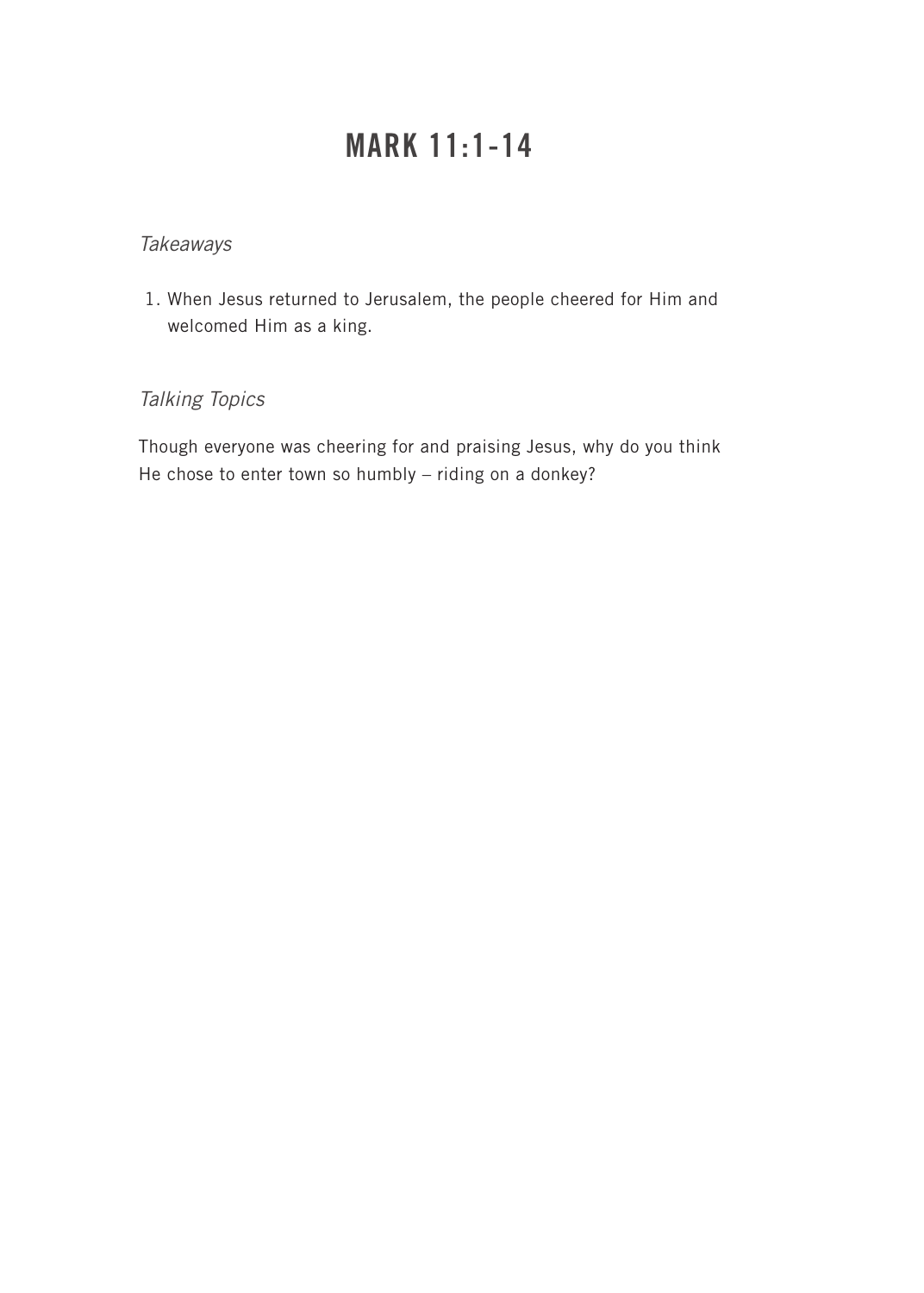# WEDNESDAY, OCTOBER 23

<sup>15</sup> On reaching Jerusalem, Jesus entered the temple courts and began driving out those who were buying and selling there. He overturned the tables of the money changers and the benches of those selling doves, <sup>16</sup>and would not allow anyone to carry merchandise through the temple courts. 17And as he taught them, he said, "Is it not written: 'My house will be called a house of prayer for all nations'? But you have made it 'a den of robbers.'"

<sup>18</sup>The chief priests and the teachers of the law heard this and began looking for a way to kill him, for they feared him, because the whole crowd was amazed at his teaching.

<sup>19</sup>When evening came, Jesus and his disciples went out of the city.

 $20$ In the morning, as they went along, they saw the fig tree withered from the roots. <sup>21</sup> Peter remembered and said to Jesus, "Rabbi, look! The fig tree you cursed has withered!"

 $22$ "Have faith in God," Jesus answered.  $23$ "Truly I tell you, if anyone says to this mountain, 'Go, throw yourself into the sea,' and does not doubt in their heart but believes that what they say will happen, it will be done for them. 24Therefore I tell you, whatever you ask for in prayer, believe that you have received it, and it will be yours. <sup>25</sup>And when you stand praying, if you hold anything against anyone, forgive them, so that your Father in heaven may forgive you your sins."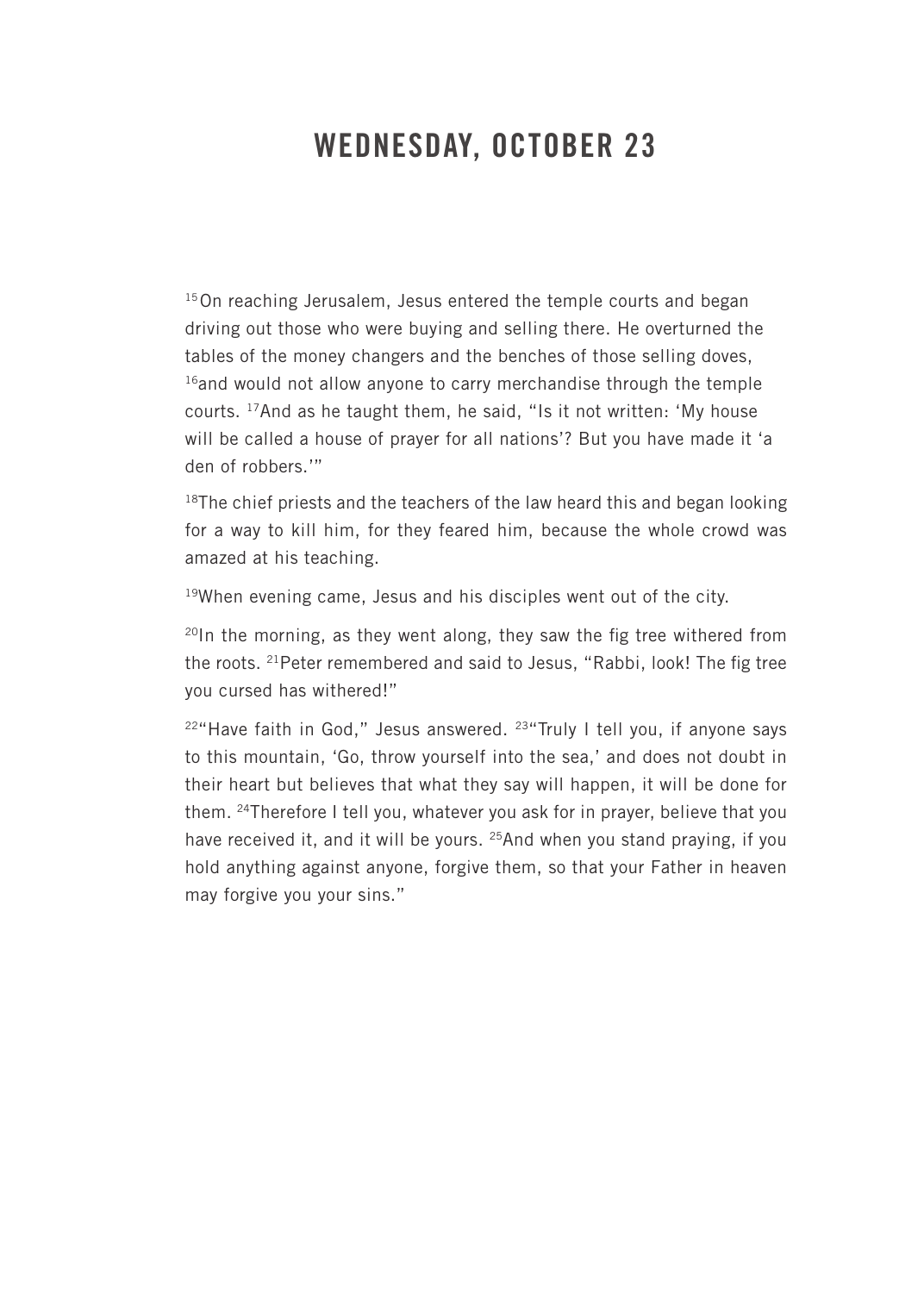# MARK 11:15-25

### *Takeaways*

- 1. Jesus was very angry that people were using the temple, God's house, for things other than worshipping God.
- 2. God calls us to have faith that anything is possible for him.

### *Talking Topics*

Were Jesus' actions in the temple surprising to you? Why or why not?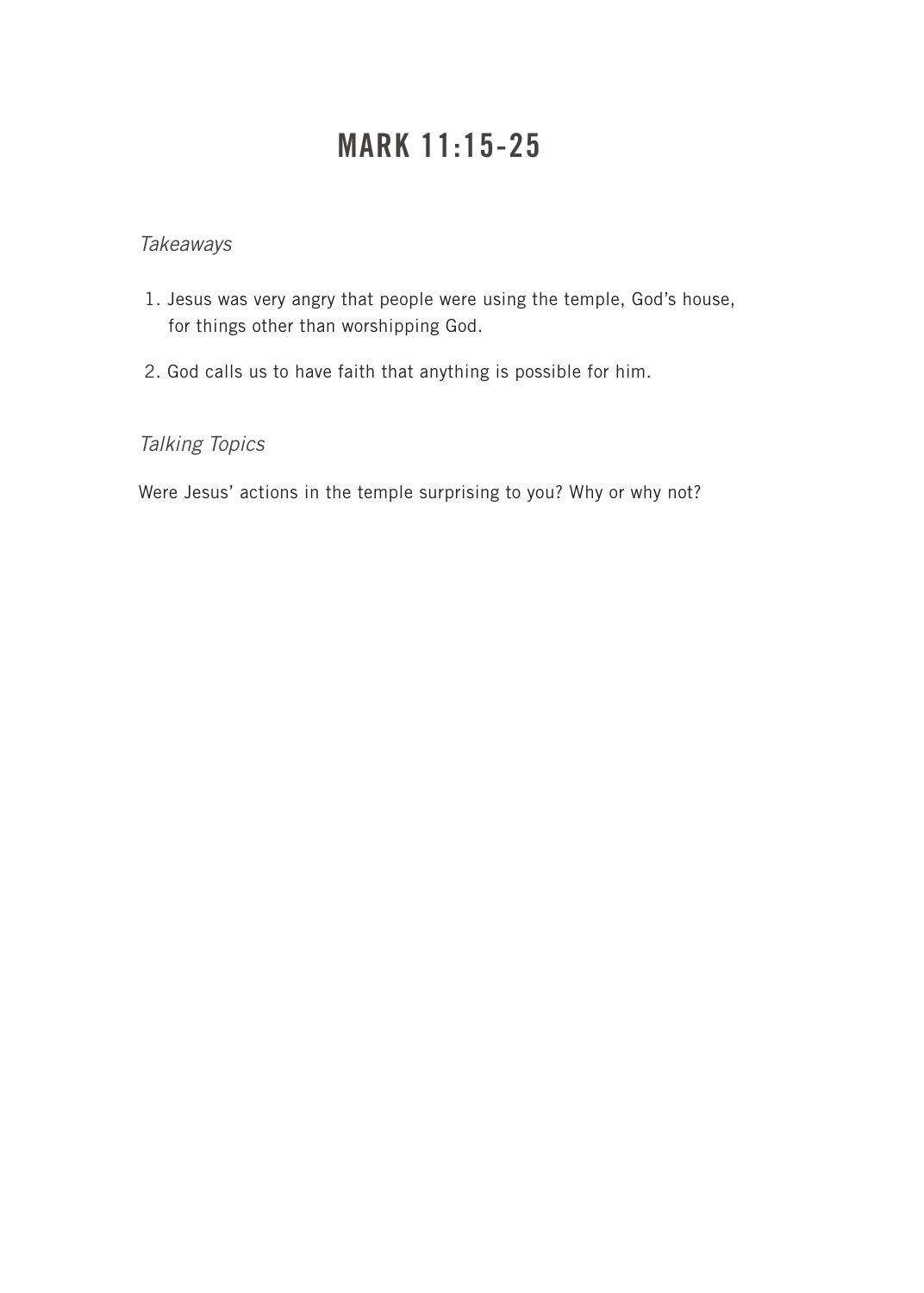# THURSDAY, OCTOBER 24

### *The Authority of Jesus Questioned*

 $27$  They arrived again in Jerusalem, and while Jesus was walking in the temple courts, the chief priests, the teachers of the law and the elders came to him. 28"By what authority are you doing these things?" they asked. "And who gave you authority to do this?"

<sup>29</sup> Jesus replied, "I will ask you one question. Answer me, and I will tell you by what authority I am doing these things. <sup>30</sup>John's baptism—was it from heaven, or of human origin? Tell me!"

 $31$ They discussed it among themselves and said, "If we say, 'From heaven,' he will ask, 'Then why didn't you believe him?' <sup>32</sup>But if we say, 'Of human origin' …" (They feared the people, for everyone held that John really was a prophet.)

33So they answered Jesus, "We don't know."

Jesus said, "Neither will I tell you by what authority I am doing these things."

### MARK 11:27-33

#### *Takeaways*

 1. The religious leaders were often trying to trick Jesus into saying something bad, but He always knew the perfect way to answer.

#### *Talking Topics*

The religious leaders were often questioning Jesus and trying to get in the way of what He was doing. These days, what gets in the way of Jesus' work?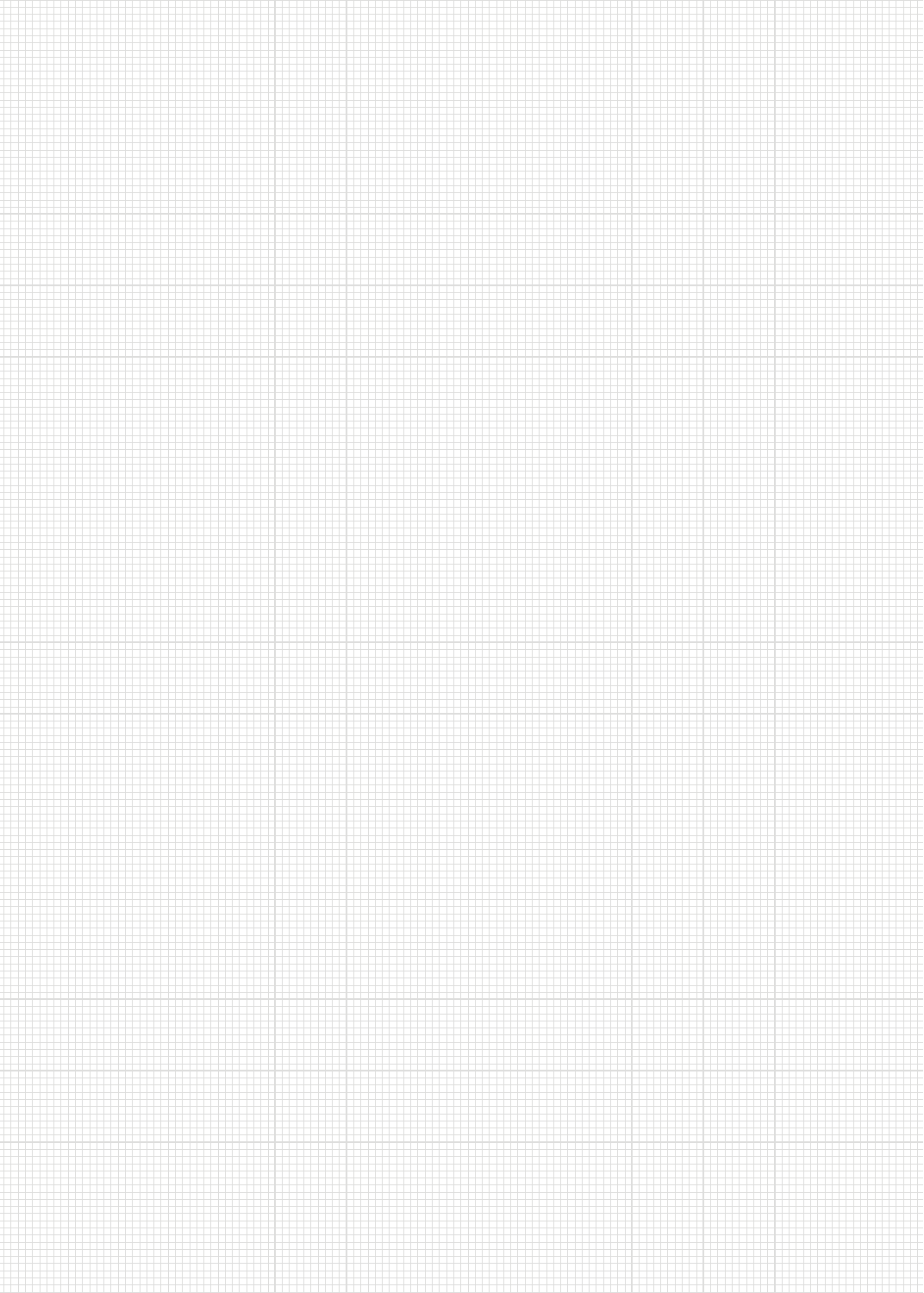# FRIDAY, OCTOBER 25

### *The Parable of the Tenants*

<sup>1</sup> Jesus then began to speak to them in parables: "A man planted a vineyard. He put a wall around it, dug a pit for the winepress and built a watchtower. Then he rented the vineyard to some farmers and moved to another place. 2At harvest time he sent a servant to the tenants to collect from them some of the fruit of the vineyard. 3But they seized him, beat him and sent him away empty-handed. 4Then he sent another servant to them; they struck this man on the head and treated him shamefully. <sup>5</sup>He sent still another, and that one they killed. He sent many others; some of them they beat, others they killed.

6"He had one left to send, a son, whom he loved. He sent him last of all, saying, 'They will respect my son.'

7"But the tenants said to one another, 'This is the heir. Come, let's kill him, and the inheritance will be ours.' <sup>8</sup>So they took him and killed him, and threw him out of the vineyard.

9"What then will the owner of the vineyard do? He will come and kill those tenants and give the vineyard to others.  $10$ Haven't you read this passage of Scripture:

"'The stone the builders rejected has become the cornerstone; 11the Lord has done this. and it is marvelous in our eyes'?"

<sup>12</sup>Then the chief priests, the teachers of the law and the elders looked for a way to arrest him because they knew he had spoken the parable against them. But they were afraid of the crowd; so they left him and went away.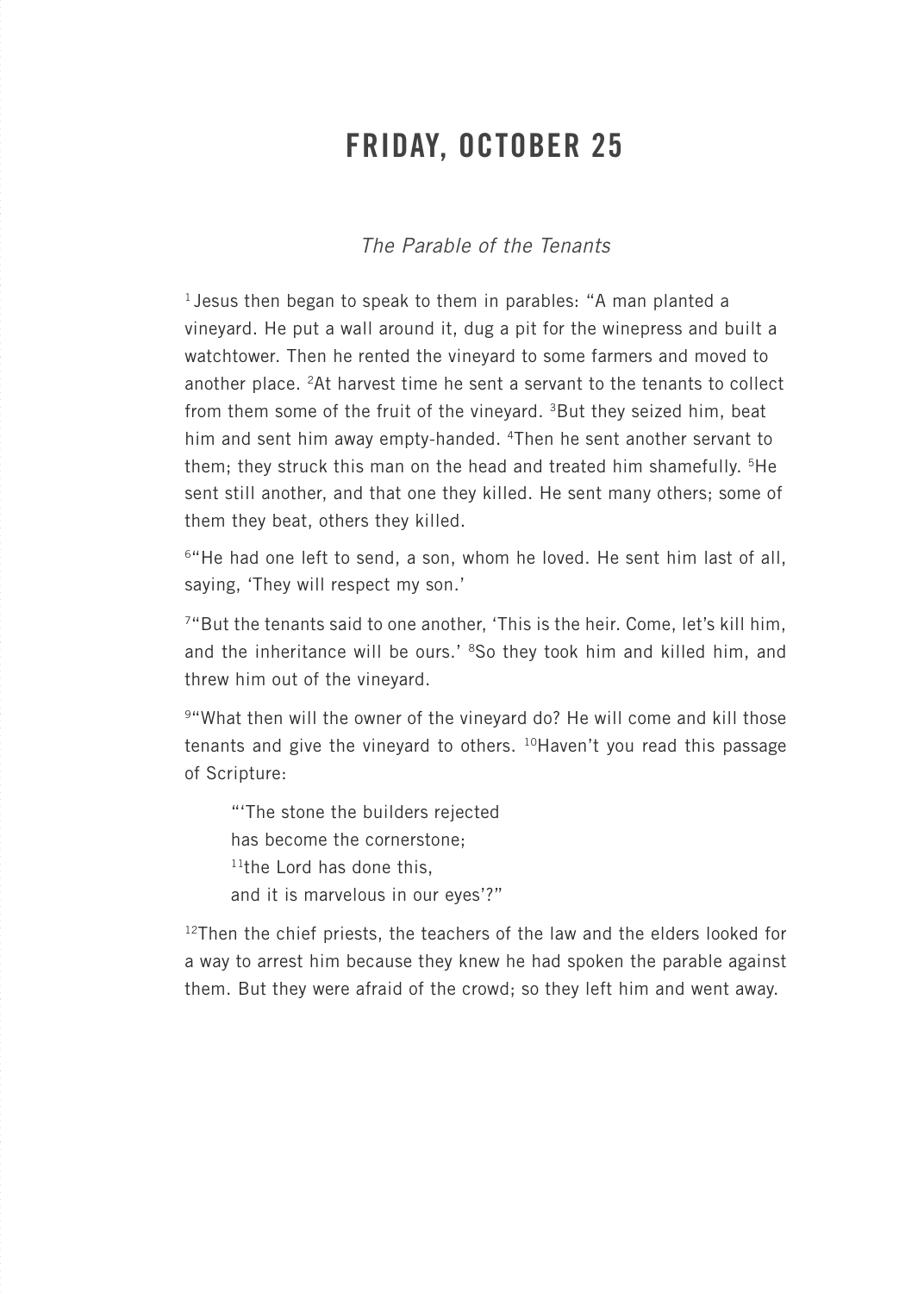# MARK 12:1-12

### *Takeaways*

 1. This story refects the way God sent many prophets to tell people about Him, but they were rejected, so then He sent his Son, Jesus, who was also rejected.

### *Talking Topics*

How does this story make you feel about how all of God's messengers, as well as Jesus, were treated?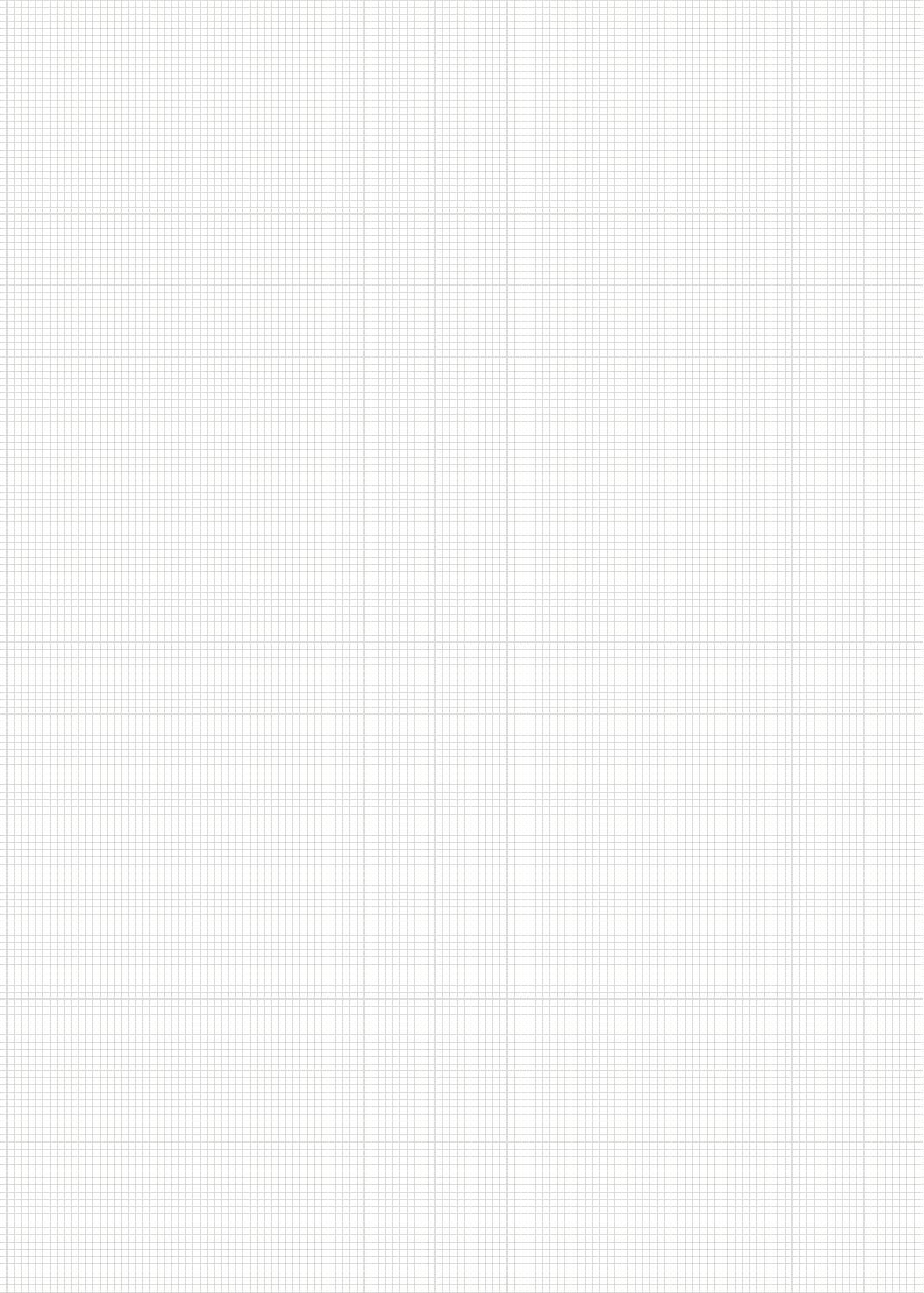# MONDAY, OCTOBER 28

### *Paying the Imperial Tax to Caesar*

<sup>13</sup> Later they sent some of the Pharisees and Herodians to Jesus to catch him in his words. <sup>14</sup>They came to him and said, "Teacher, we know that you are a man of integrity. You aren't swayed by others, because you pay no attention to who they are; but you teach the way of God in accordance with the truth. Is it right to pay the imperial tax[b] to Caesar or not? 15Should we pay or shouldn't we?"

But Jesus knew their hypocrisy. "Why are you trying to trap me?" he asked. "Bring me a denarius and let me look at it." 16They brought the coin, and he asked them, "Whose image is this? And whose inscription?"

"Caesar's," they replied.

<sup>17</sup>Then Jesus said to them, "Give back to Caesar what is Caesar's and to God what is God's."

And they were amazed at him.

### *Marriage at the Resurrection*

 $18$ Then the Sadducees, who say there is no resurrection, came to him with a question. 19"Teacher," they said, "Moses wrote for us that if a man's brother dies and leaves a wife but no children, the man must marry the widow and raise up offspring for his brother. 20Now there were seven brothers. The first one married and died without leaving any children. <sup>21</sup>The second one married the widow, but he also died, leaving no child. It was the same with the third. 22In fact, none of the seven left any children. Last of all, the woman died too. <sup>23</sup>At the resurrection<sup>[c]</sup> whose wife will she be, since the seven were married to her?"

<sup>24</sup> Jesus replied, "Are you not in error because you do not know the Scriptures or the power of God? <sup>25</sup>When the dead rise, they will neither marry nor be given in marriage; they will be like the angels in heaven. <sup>26</sup>Now about the dead rising—have you not read in the Book of Moses, in the account of the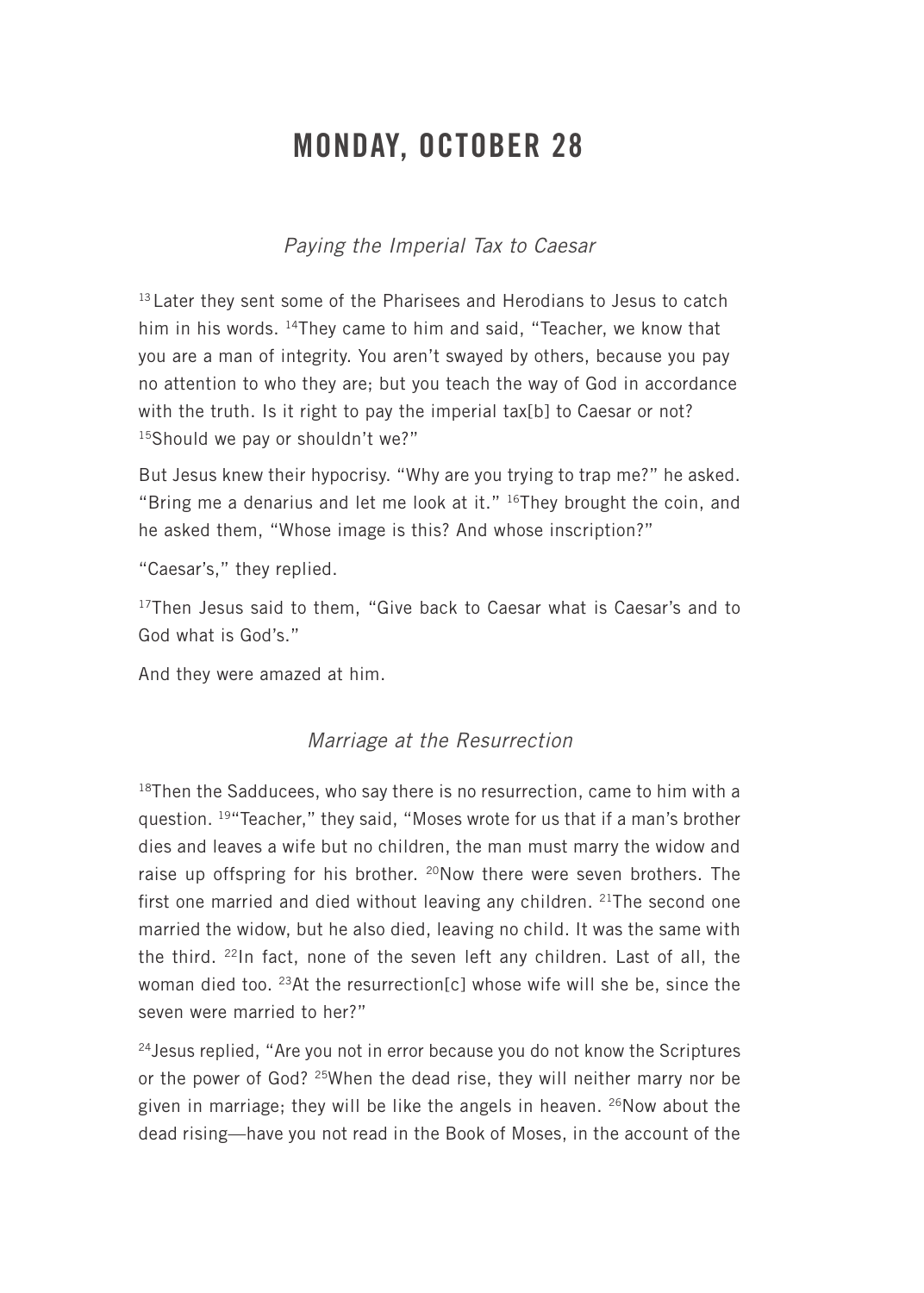### MONDAY, OCTOBER 28

burning bush, how God said to him, 'I am the God of Abraham, the God of Isaac, and the God of Jacob'[d]? 27He is not the God of the dead, but of the living. You are badly mistaken!"

### *The Greatest Commandment*

28One of the teachers of the law came and heard them debating. Noticing that Jesus had given them a good answer, he asked him, "Of all the commandments, which is the most important?"

<sup>29</sup>"The most important one," answered Jesus, "is this: 'Hear, O Israel: The Lord our God, the Lord is one.[e] <sup>30</sup>Love the Lord your God with all your heart and with all your soul and with all your mind and with all your strength.'[f] <sup>31</sup>The second is this: 'Love your neighbor as yourself.'[g] There is no commandment greater than these."

 $32^{\circ}$ Well said, teacher." the man replied. "You are right in saving that God is one and there is no other but him. 33To love him with all your heart, with all your understanding and with all your strength, and to love your neighbor as yourself is more important than all burnt offerings and sacrifices."

<sup>34</sup>When Jesus saw that he had answered wisely, he said to him, "You are not far from the kingdom of God." And from then on no one dared ask him any more questions.

### *Whose Son Is the Messiah?*

35While Jesus was teaching in the temple courts, he asked, "Why do the teachers of the law say that the Messiah is the son of David? <sup>36</sup>David himself, speaking by the Holy Spirit, declared:

"'The Lord said to my Lord: "Sit at my right hand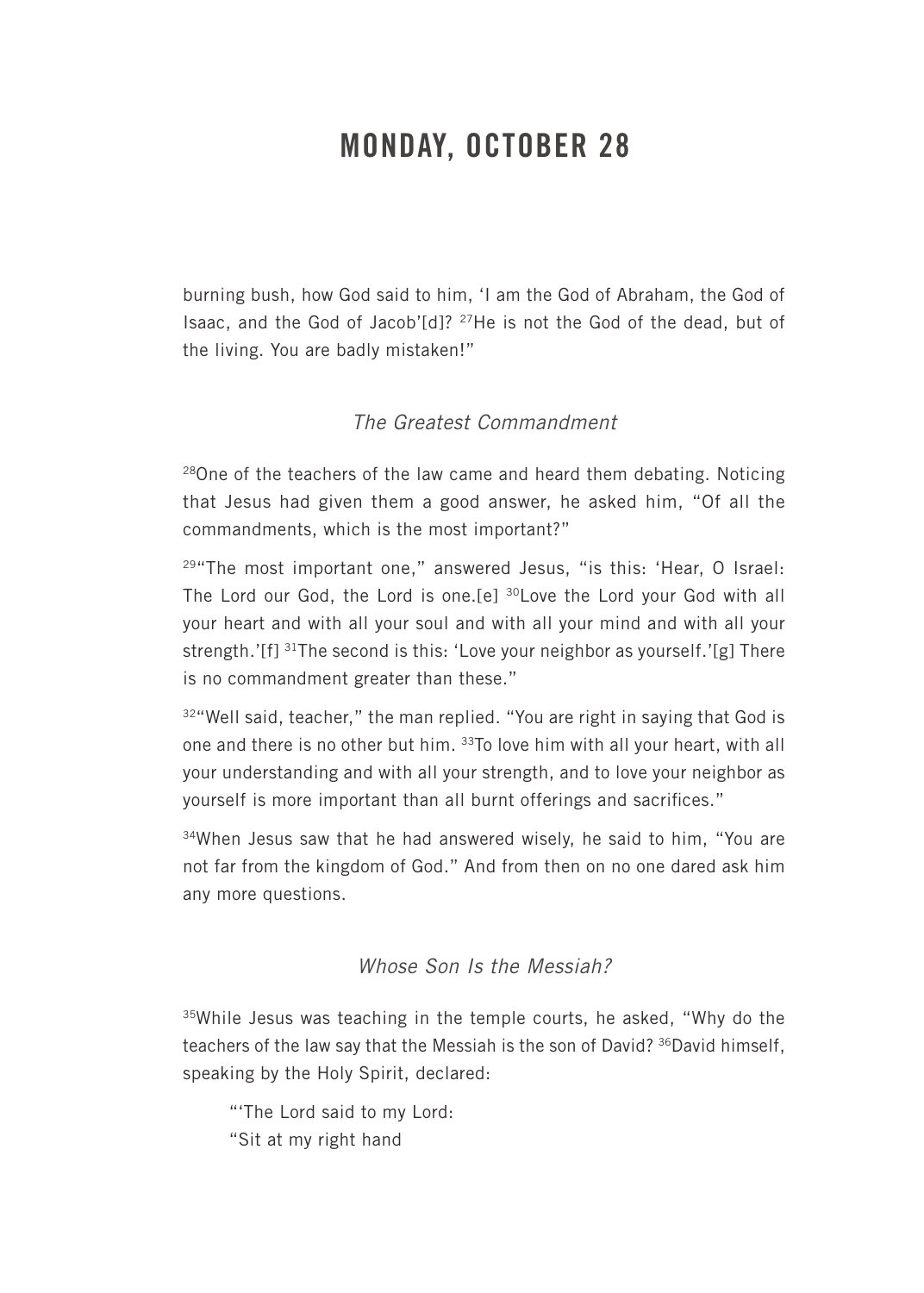# MONDAY, OCTOBER 28

until I put your enemies under your feet."'[h]

37David himself calls him 'Lord.' How then can he be his son?"

The large crowd listened to him with delight.

Warning Against the Teachers of the Law

38As he taught, Jesus said, "Watch out for the teachers of the law. They like to walk around in flowing robes and be greeted with respect in the marketplaces, <sup>39</sup>and have the most important seats in the synagogues and the places of honor at banquets. 40They devour widows' houses and for a show make lengthy prayers. These men will be punished most severely."

### MARK 12:13-40

#### *Takeaways*

- 1. The most important rule God gave us is to love Him first. The next is to love our neighbors as ourselves.
- 2. Jesus warned against people who pretended to be good, but did not do loving things to those who needed their love.

#### *Talking Topics*

What does it look like in your life to love God first?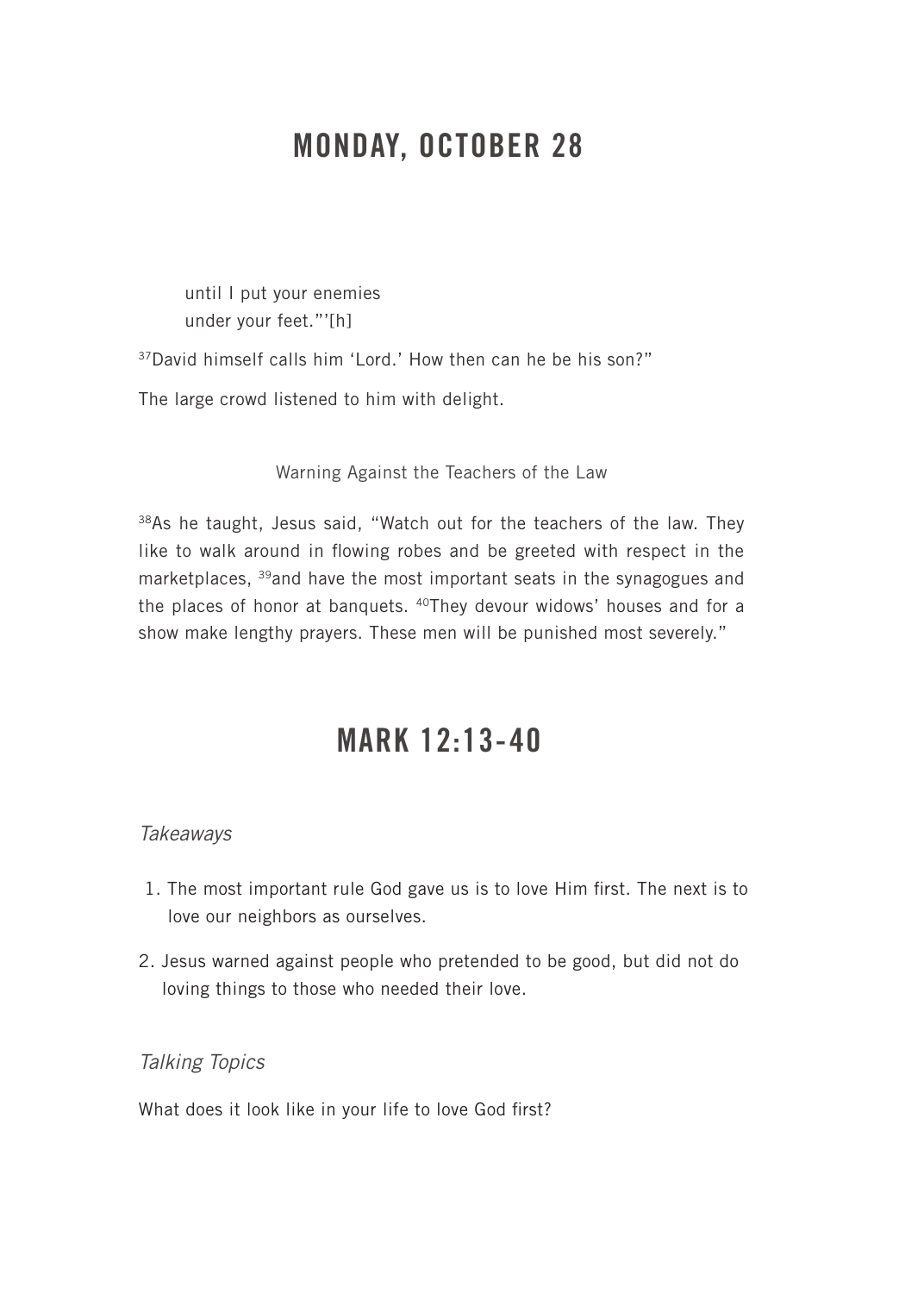# TUESDAY, OCTOBER 29

### *The Widow's Offering*

 $41$  Jesus sat down opposite the place where the offerings were put and watched the crowd putting their money into the temple treasury. Many rich people threw in large amounts.  $42$ But a poor widow came and put in two very small copper coins, worth only a few cents.

43 Calling his disciples to him, Jesus said, "Truly I tell you, this poor widow has put more into the treasury than all the others. <sup>44</sup>They all gave out of their wealth; but she, out of her poverty, put in everything—all she had to live on."

### MARK 12:41-44

#### *Takeaways*

- 1. It is much harder to give when you're giving everything you have.
- 2. By giving everything, the widow put her complete trust in God.

#### *Talking Topics*

What would it look like to put your whole self and your whole trust in God?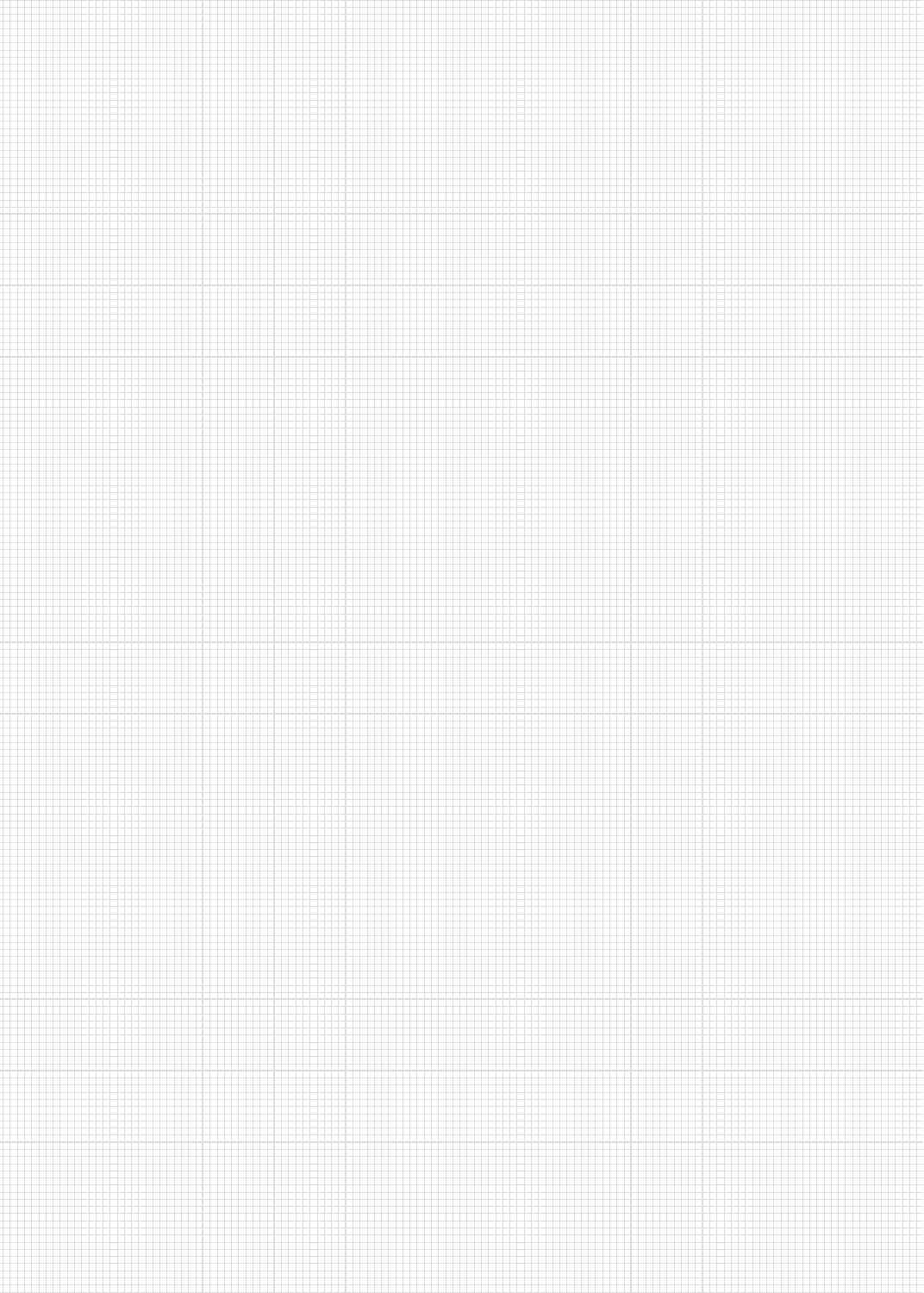## WEDNESDAY, OCTOBER 30

### *The Destruction of the Temple and Signs of the End Times*

 $1$ As Jesus was leaving the temple, one of his disciples said to him. "Look, Teacher! What massive stones! What magnificent buildings!"

2"Do you see all these great buildings?" replied Jesus. "Not one stone here will be left on another; every one will be thrown down."

3As Jesus was sitting on the Mount of Olives opposite the temple, Peter, James, John and Andrew asked him privately, <sup>4</sup>"Tell us, when will these things happen? And what will be the sign that they are all about to be fulfilled?"

5Jesus said to them: "Watch out that no one deceives you. 6Many will come in my name, claiming, 'I am he,' and will deceive many. 7When you hear of wars and rumors of wars, do not be alarmed. Such things must happen, but the end is still to come. <sup>8</sup>Nation will rise against nation, and kingdom against kingdom. There will be earthquakes in various places, and famines. These are the beginning of birth pains.

9"You must be on your guard. You will be handed over to the local councils and flogged in the synagogues. On account of me you will stand before governors and kings as witnesses to them. 10And the gospel must frst be preached to all nations. <sup>11</sup>Whenever you are arrested and brought to trial, do not worry beforehand about what to say. Just say whatever is given you at the time, for it is not you speaking, but the Holy Spirit.

<sup>12</sup>"Brother will betray brother to death, and a father his child. Children will rebel against their parents and have them put to death. <sup>13</sup> Everyone will hate you because of me, but the one who stands firm to the end will be saved.

14"When you see 'the abomination that causes desolation' standing where it does not belong—let the reader understand—then let those who are in Judea flee to the mountains.  $15$  Let no one on the housetop go down or enter the house to take anything out.  $16$  Let no one in the field go back to get their cloak. 17How dreadful it will be in those days for pregnant women and nursing mothers! <sup>18</sup>Pray that this will not take place in winter, <sup>19</sup>because those will be days of distress unequaled from the beginning, when God created the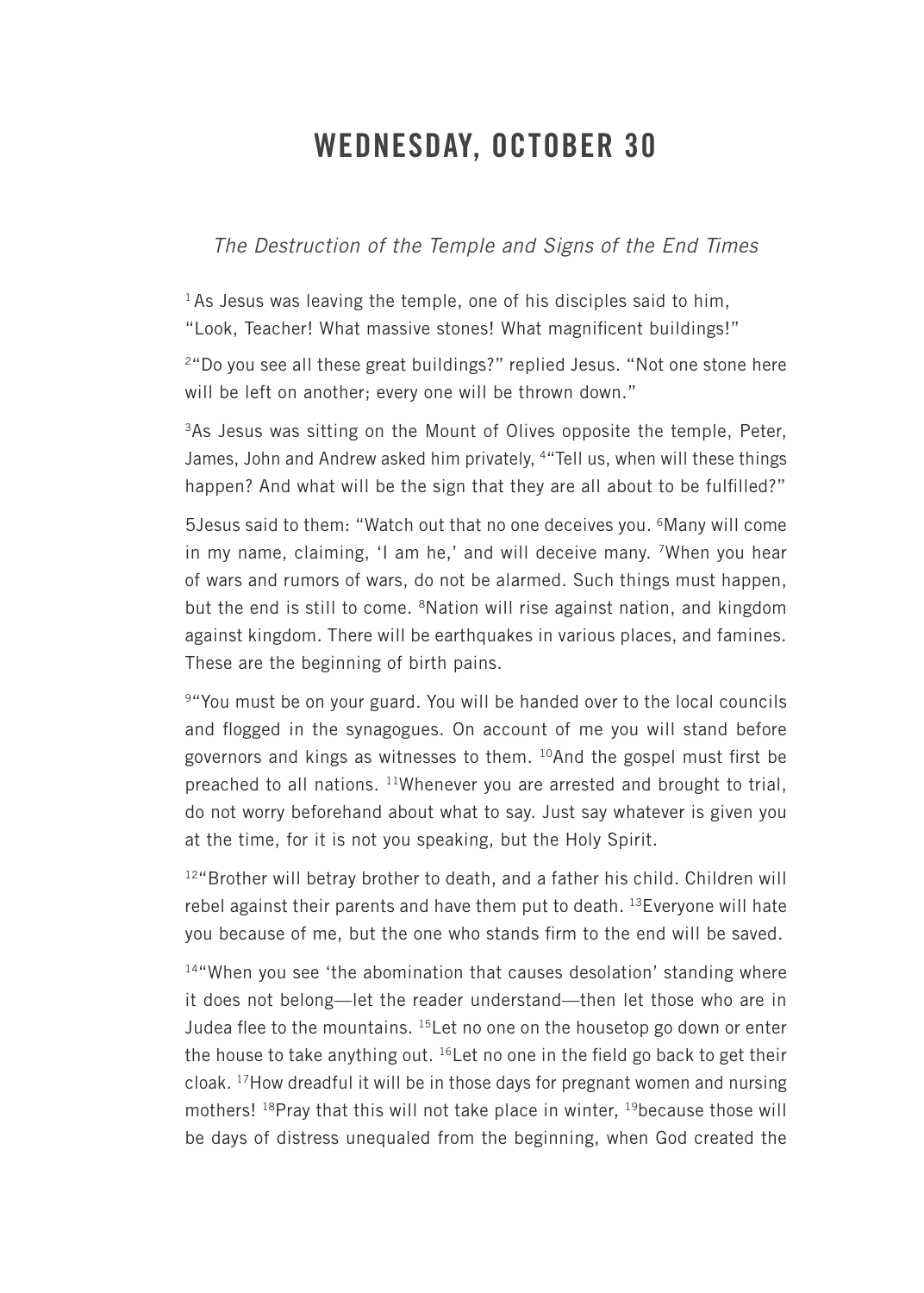## WEDNESDAY, OCTOBER 30

world, until now—and never to be equaled again.

<sup>20"</sup>If the Lord had not cut short those days, no one would survive. But for the sake of the elect, whom he has chosen, he has shortened them.  $21$ At that time if anyone says to you, 'Look, here is the Messiah!' or, 'Look, there he is!' do not believe it. <sup>22</sup>For false messiahs and false prophets will appear and perform signs and wonders to deceive, if possible, even the elect. 23So be on your guard; I have told you everything ahead of time.

### MARK 13:1-23

#### *Takeaways*

- 1. The disciples are curious (like anyone would be) what the signs of Christ's return would be. Jesus talks about the future and certainly doesn't sugar coat it, but he also shows compassion for people.
- 2. Jesus encourages us not to be afraid or defensive when speaking for our beliefs. The Holy Spirit will guide us.

#### *Talking Topics*

How can you prepare not to be deceived by people who teach untrue things about Jesus? What does it mean to remain faithful?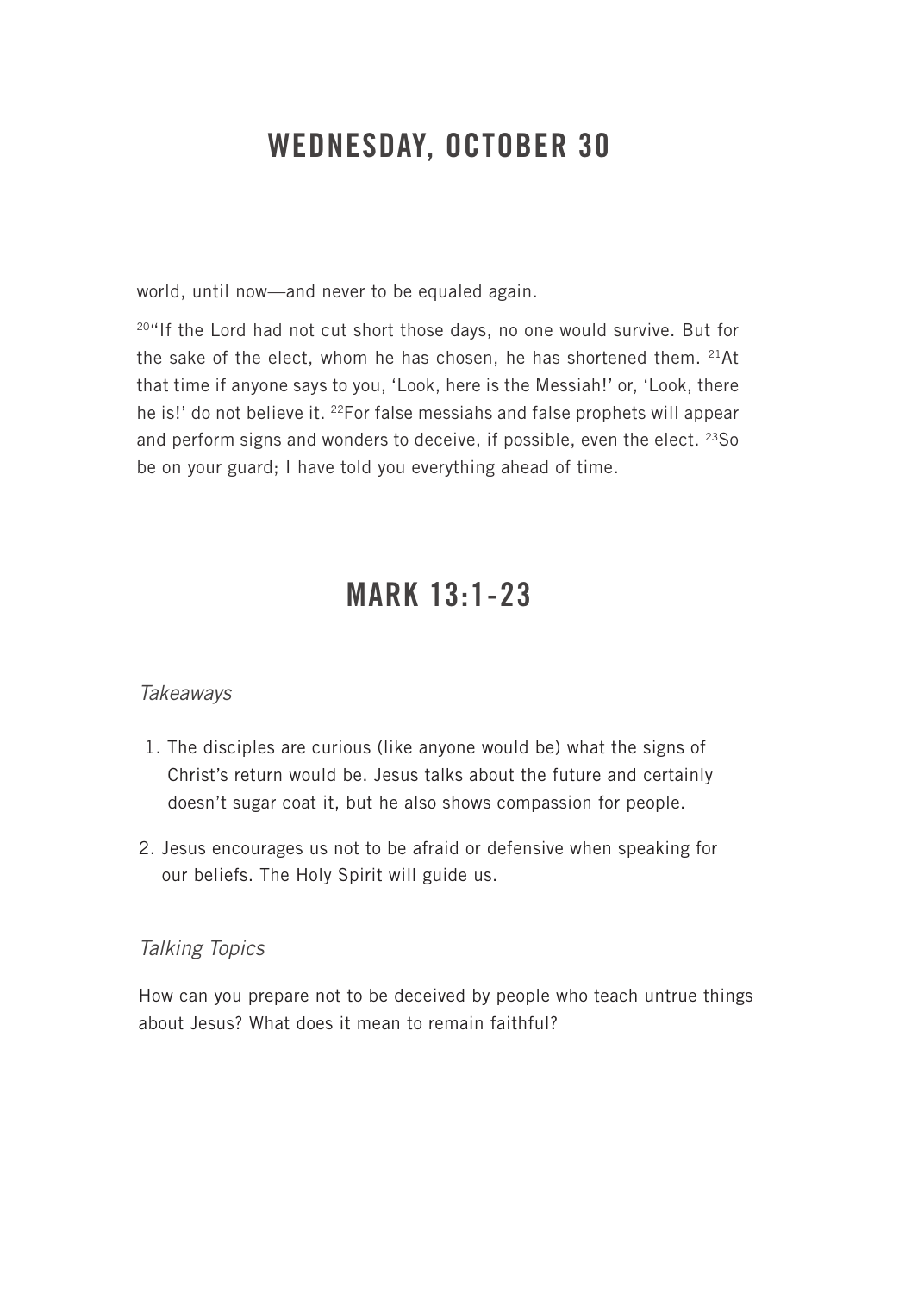## THURSDAY, OCTOBER 31

<sup>24</sup> But in those days, following that distress,

"'the sun will be darkened, and the moon will not give its light; 25the stars will fall from the sky. and the heavenly bodies will be shaken.'[a]

<sup>26</sup>"At that time people will see the Son of Man coming in clouds with great power and glory. 27And he will send his angels and gather his elect from the four winds, from the ends of the earth to the ends of the heavens.

<sup>28"</sup>Now learn this lesson from the fig tree: As soon as its twigs get tender and its leaves come out, you know that summer is near, <sup>29</sup>Even so, when you see these things happening, you know that it[b] is near, right at the door. 30Truly I tell you, this generation will certainly not pass away until all these things have happened. <sup>31</sup> Heaven and earth will pass away, but my words will never pass away.

#### *The Day and Hour Unknown*

 $32^{\circ}$ But about that day or hour no one knows, not even the angels in heaven, nor the Son, but only the Father. 33Be on guard! Be alert[c]! You do not know when that time will come.  $34$ It's like a man going away: He leaves his house and puts his servants in charge, each with their assigned task, and tells the one at the door to keep watch.

<sup>35</sup>"Therefore keep watch because you do not know when the owner of the house will come back—whether in the evening, or at midnight, or when the rooster crows, or at dawn. <sup>36</sup>If he comes suddenly, do not let him find you sleeping. <sup>37</sup>What I say to you, I say to everyone: 'Watch!'"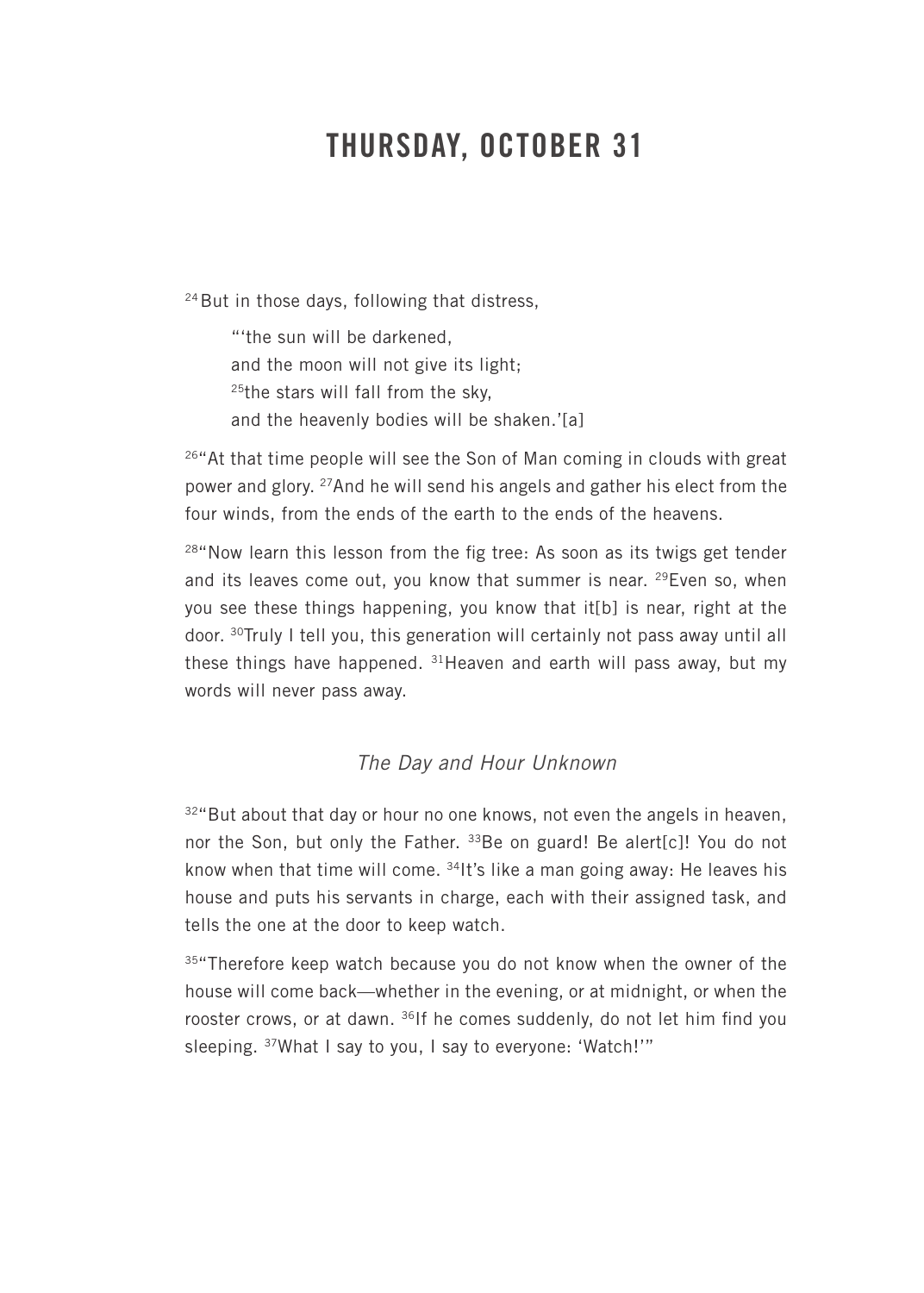# MARK 13:24-37

### *Takeaways*

- 1. Jesus tells us that even He doesn't know the timing of his return. It's not important when it will happen, but to always be prepared and watchful.
- 2. God's Word is eternal, it is the only thing that will last even after heaven and earth pass away.

*Talking Topics*

What can you do as a family to remain watchful?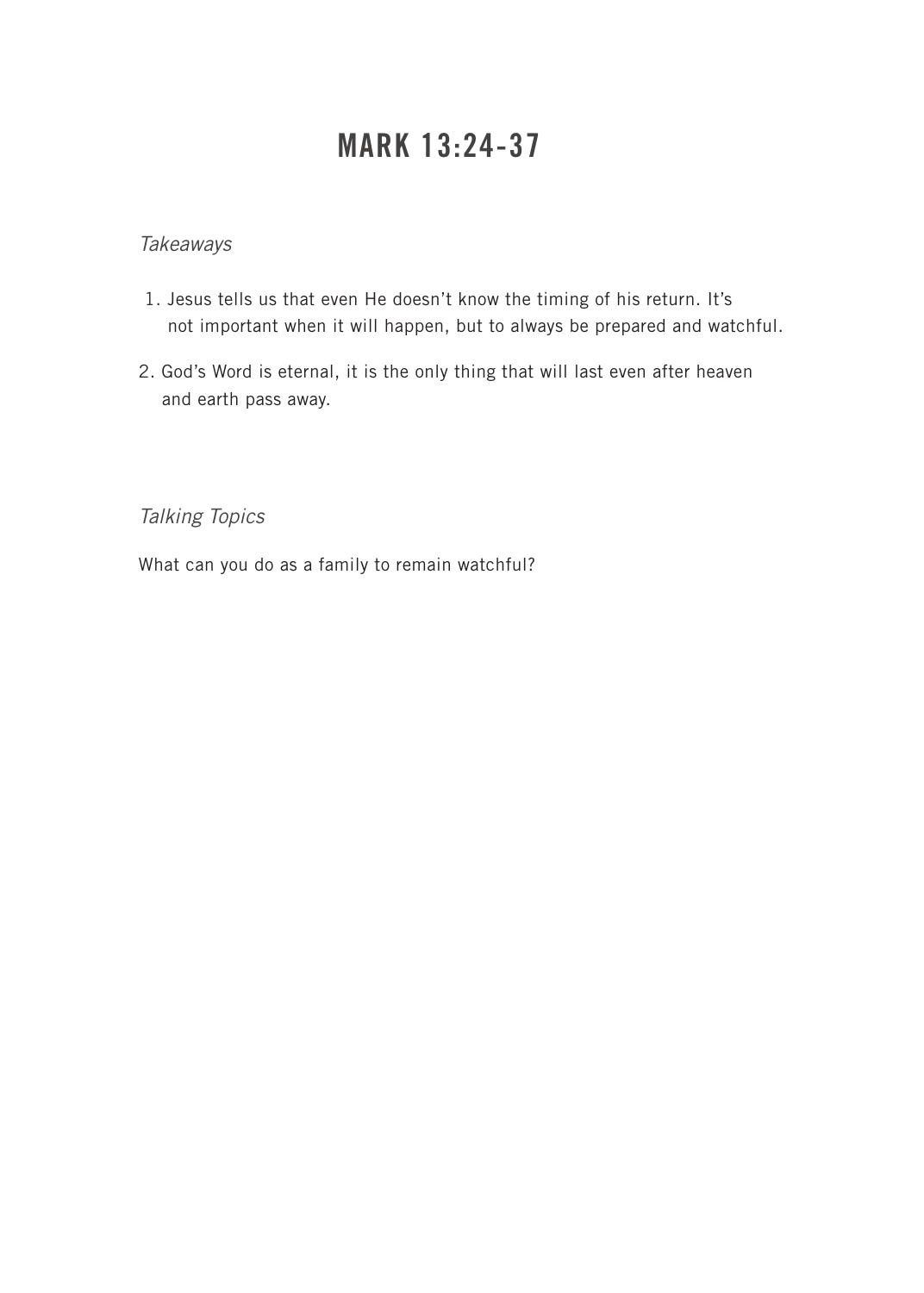# FRIDAY, NOVEMBER 1

### *Jesus Anointed at Bethany*

<sup>1</sup> Now the Passover and the Festival of Unleavened Bread were only two days away, and the chief priests and the teachers of the law were scheming to arrest Jesus secretly and kill him. <sup>2</sup> But not during the festival," they said, "or the people may riot."

3While he was in Bethany, reclining at the table in the home of Simon the Leper, a woman came with an alabaster jar of very expensive perfume, made of pure nard. She broke the jar and poured the perfume on his head.

4Some of those present were saying indignantly to one another, "Why this waste of perfume? <sup>5</sup>It could have been sold for more than a year's wages and the money given to the poor." And they rebuked her harshly.

6"Leave her alone," said Jesus. "Why are you bothering her? She has done a beautiful thing to me. 7The poor you will always have with you,[b] and you can help them any time you want. But you will not always have me. <sup>8</sup>She did what she could. She poured perfume on my body beforehand to prepare for my burial. 9Truly I tell you, wherever the gospel is preached throughout the world, what she has done will also be told, in memory of her."

<sup>10</sup>Then Judas Iscariot, one of the Twelve, went to the chief priests to betrav Jesus to them. <sup>11</sup>They were delighted to hear this and promised to give him money. So he watched for an opportunity to hand him over.

### *The Last Supper*

<sup>12</sup>On the first day of the Festival of Unleavened Bread, when it was customary to sacrifce the Passover lamb, Jesus' disciples asked him, "Where do you want us to go and make preparations for you to eat the Passover?"

<sup>13</sup>So he sent two of his disciples, telling them, "Go into the city, and a man carrying a jar of water will meet you. Follow him. <sup>14</sup>Say to the owner of the house he enters, 'The Teacher asks: Where is my guest room, where I may eat the Passover with my disciples?' <sup>15</sup>He will show you a large room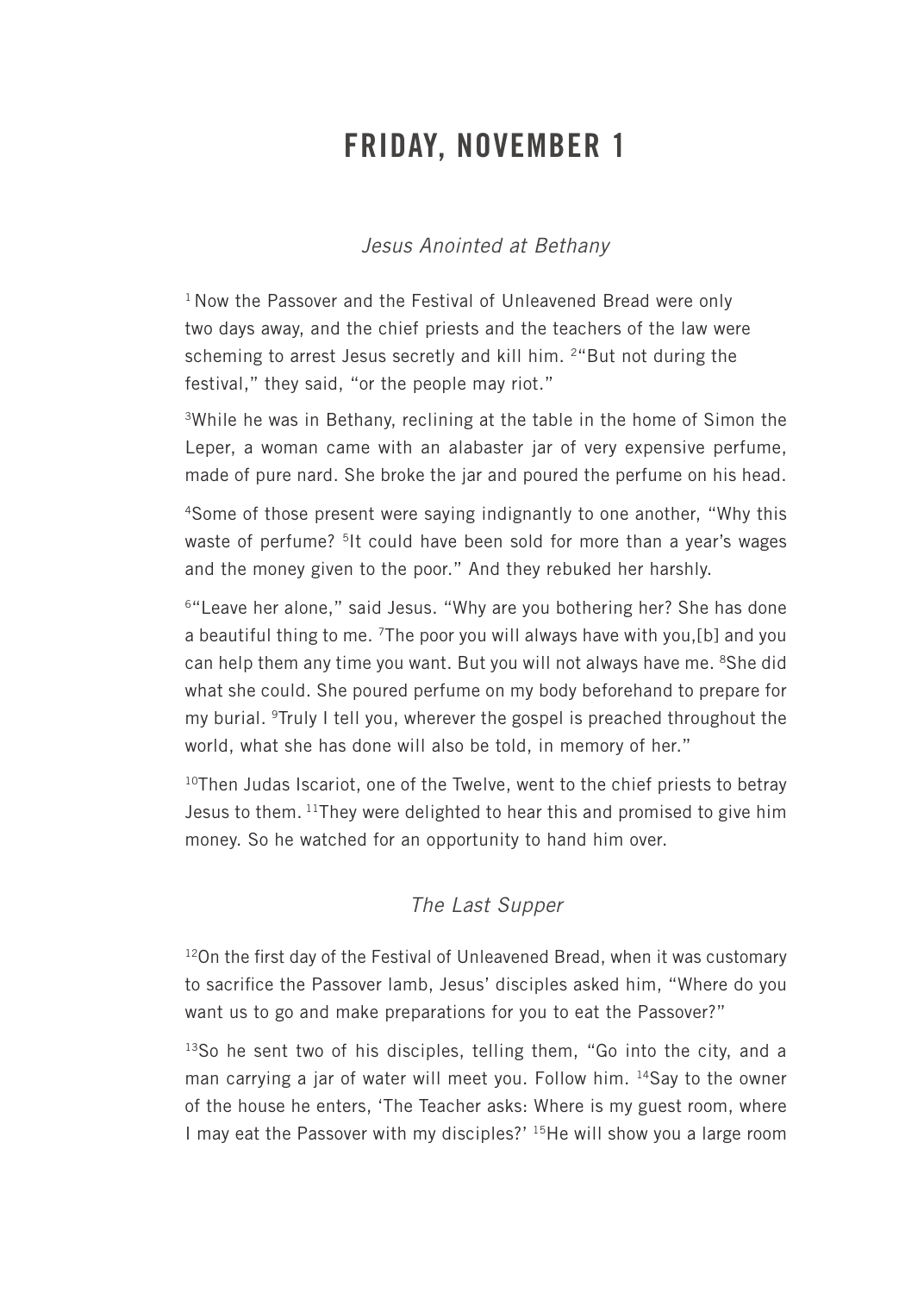### FRIDAY, NOVEMBER 1

upstairs, furnished and ready. Make preparations for us there."

<sup>16</sup>The disciples left, went into the city and found things just as Jesus had told them. So they prepared the Passover.

<sup>17</sup>When evening came, Jesus arrived with the Twelve. <sup>18</sup>While they were reclining at the table eating, he said, "Truly I tell you, one of you will betray me—one who is eating with me."

<sup>19</sup>They were saddened, and one by one they said to him, "Surely you don't mean me?"

 $20$ "It is one of the Twelve," he replied, "one who dips bread into the bowl with me. <sup>21</sup>The Son of Man will go just as it is written about him. But woe to that man who betrays the Son of Man! It would be better for him if he had not been born."

<sup>22</sup>While they were eating, Jesus took bread, and when he had given thanks, he broke it and gave it to his disciples, saying, "Take it; this is my body."

 $23$ Then he took a cup, and when he had given thanks, he gave it to them, and they all drank from it.

 $24$ "This is my blood of the[c] covenant, which is poured out for many," he said to them. <sup>25</sup>"Truly I tell you, I will not drink again from the fruit of the vine until that day when I drink it new in the kingdom of God."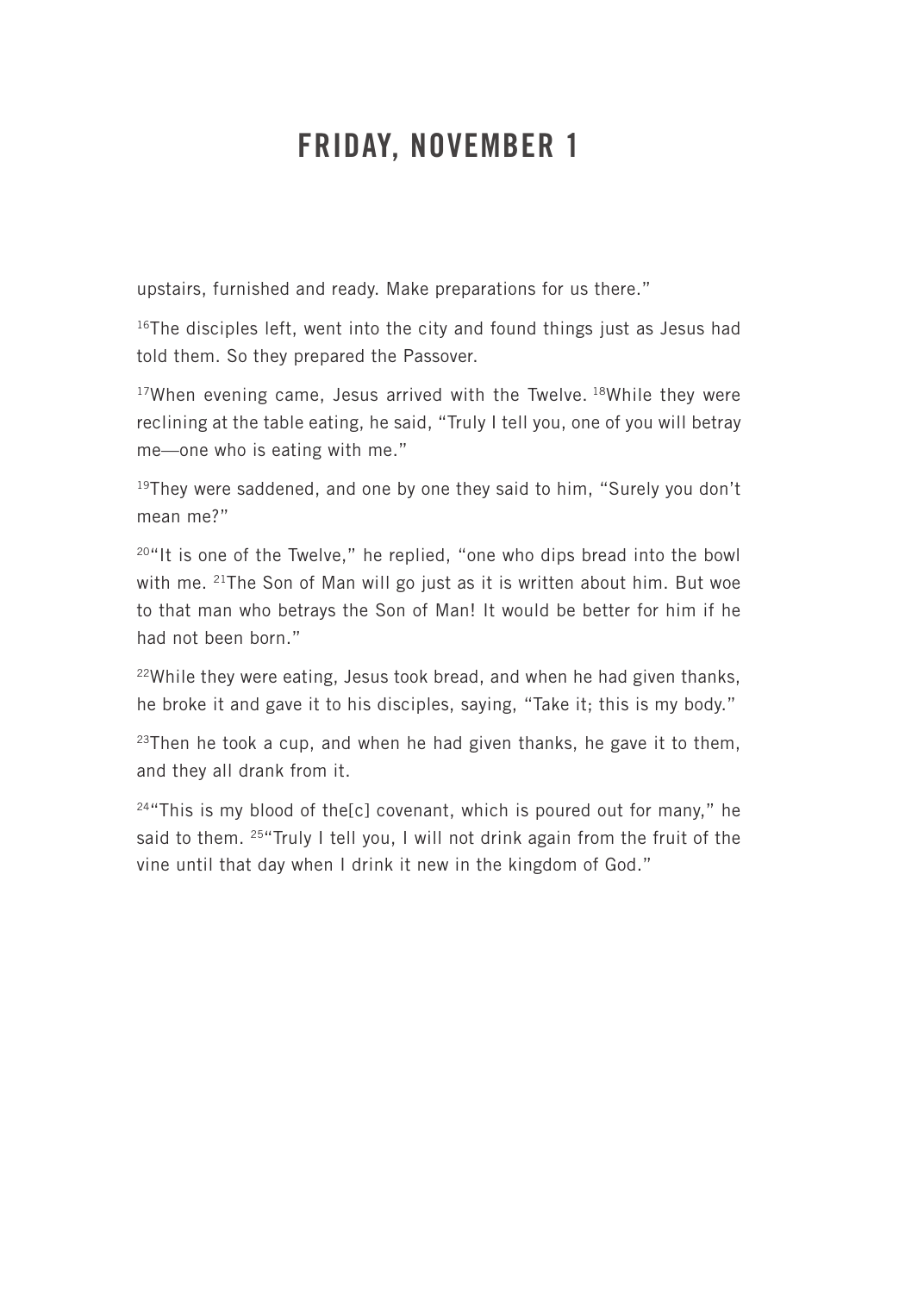# MARK 14:1-25

#### *Takeaways*

- 1. Jesus saw the act of the woman pouring the expensive perfume on His head as a great thing. God should be worshiped with complete devotion and offering Him the most expensive thing you have is a sign of respect.
- 2. Judas had already decided to betray Jesus at the Last Supper, but he still sat down with Jesus at dinner and denied his betrayal.
- 3. Verses 22-25 are the story we reenact when we take Holy Communion.

### *Talking Topics*

None of us have sold out Jesus for a few silver coins, but are there any ways we betray Him today?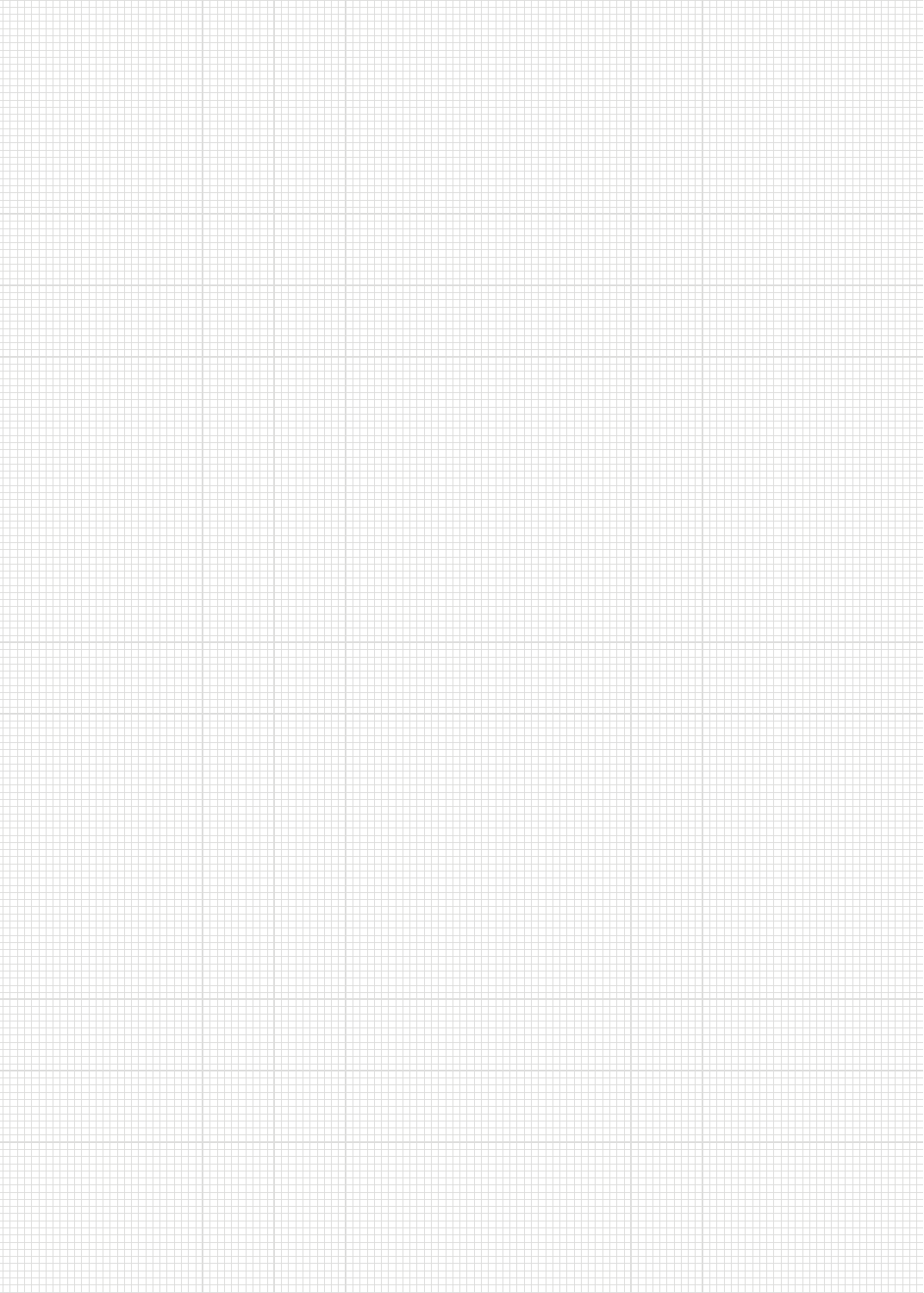### MONDAY, NOVEMBER 4

*The Authority of Jesus Questioned*

<sup>26</sup> When they had sung a hymn, they went out to the Mount of Olives. *Jesus Predicts Peter's Denial*

27"You will all fall away," Jesus told them, "for it is written:

"'I will strike the shepherd,

and the sheep will be scattered.'

28But after I have risen, I will go ahead of you into Galilee."

29Peter declared, "Even if all fall away, I will not."

30"Truly I tell you," Jesus answered, "today—yes, tonight—before the rooster crows twice you yourself will disown me three times."

31But Peter insisted emphatically, "Even if I have to die with you, I will never disown you." And all the others said the same.

#### *Gethsemane*

32They went to a place called Gethsemane, and Jesus said to his disciples, "Sit here while I pray." <sup>33</sup>He took Peter, James and John along with him, and he began to be deeply distressed and troubled. <sup>34"</sup>My soul is overwhelmed with sorrow to the point of death," he said to them. "Stay here and keep watch."

 $35$ Going a little farther, he fell to the ground and prayed that if possible the hour might pass from him. <sup>36</sup>"Abba, Father," he said, "everything is possible for you. Take this cup from me. Yet not what I will, but what you will."

<sup>37</sup>Then he returned to his disciples and found them sleeping. "Simon," he said to Peter, "are you asleep? Couldn't you keep watch for one hour? 38Watch and pray so that you will not fall into temptation. The spirit is willing, but the flesh is weak."

<sup>39</sup>Once more he went away and prayed the same thing. <sup>40</sup>When he came back, he again found them sleeping, because their eyes were heavy. They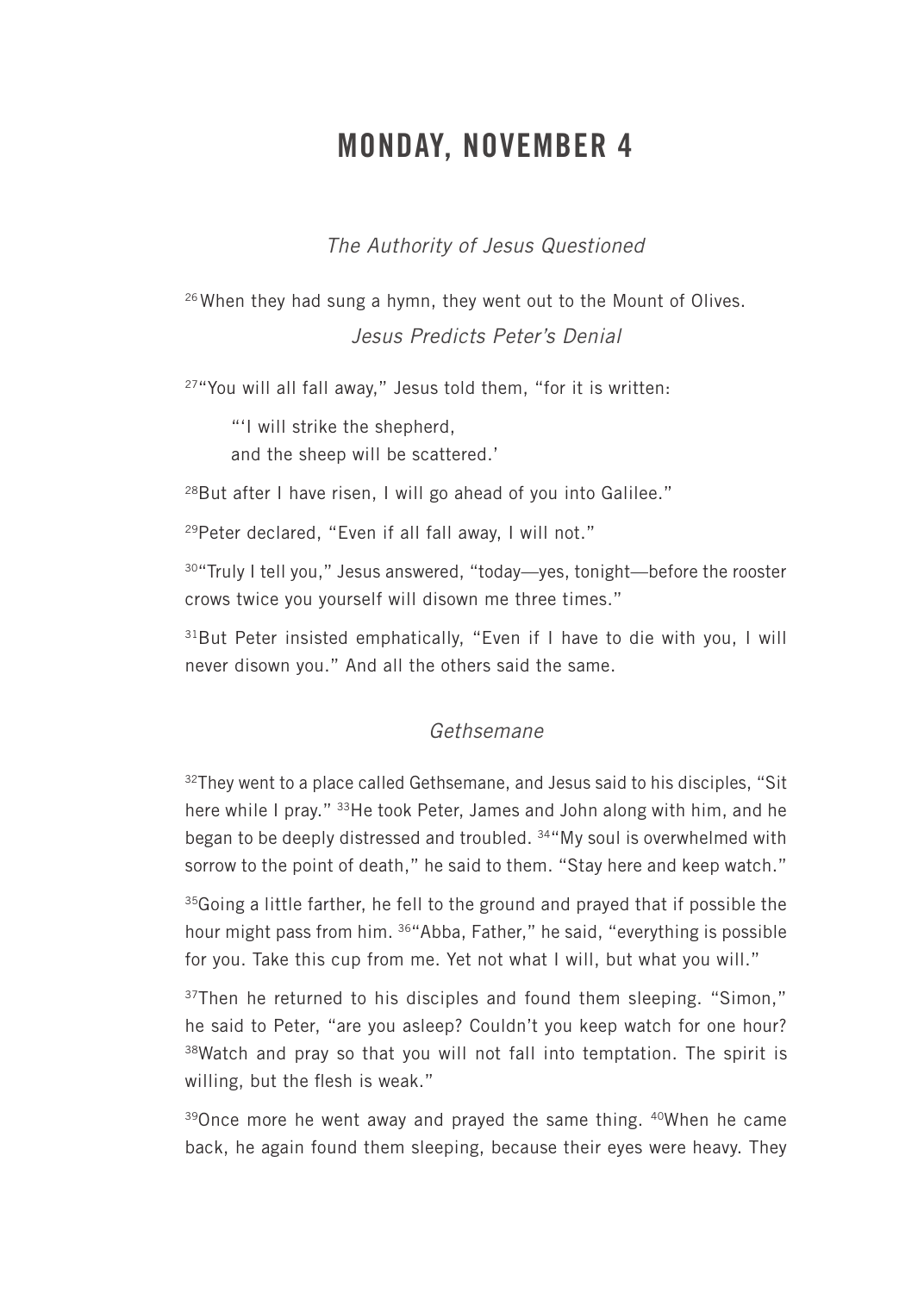# MONDAY, NOVEMBER 4

did not know what to say to him.

41Returning the third time, he said to them, "Are you still sleeping and resting? Enough! The hour has come. Look, the Son of Man is delivered into the hands of sinners. 42Rise! Let us go! Here comes my betrayer!"

### *Jesus Arrested*

43Just as he was speaking, Judas, one of the Twelve, appeared. With him was a crowd armed with swords and clubs, sent from the chief priests, the teachers of the law, and the elders.

44Now the betrayer had arranged a signal with them: "The one I kiss is the man; arrest him and lead him away under guard." <sup>45</sup>Going at once to Jesus, Judas said, "Rabbi!" and kissed him. 46The men seized Jesus and arrested him. <sup>47</sup>Then one of those standing near drew his sword and struck the servant of the high priest, cutting off his ear.

48"Am I leading a rebellion," said Jesus, "that you have come out with swords and clubs to capture me? 49Every day I was with you, teaching in the temple courts, and you did not arrest me. But the Scriptures must be fulflled." 50Then everyone deserted him and fled.

51A young man, wearing nothing but a linen garment, was following Jesus. When they seized him, <sup>52</sup>he fled naked, leaving his garment behind.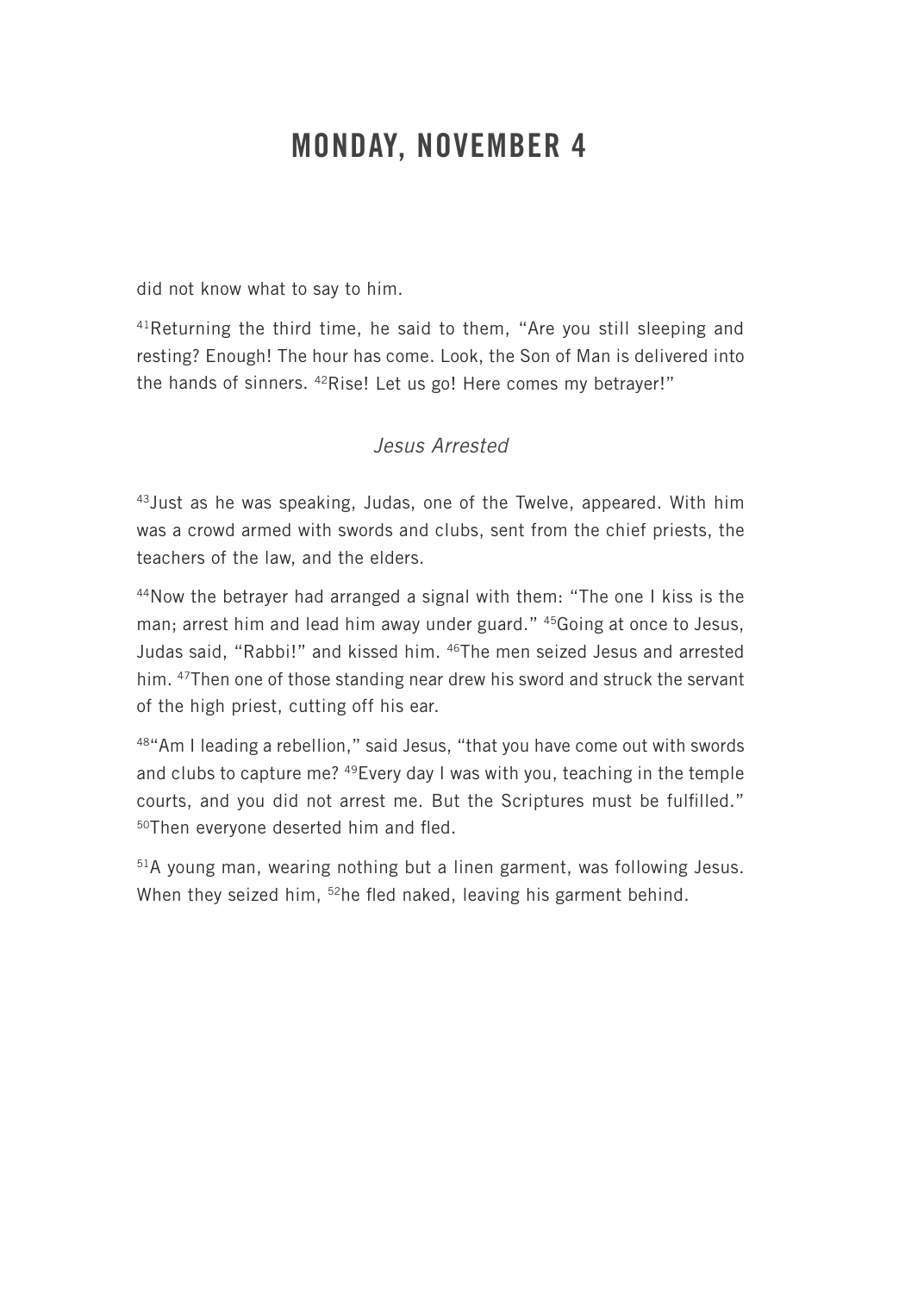# MARK 14:26-52

### *Takeaways*

- 1. Jesus knew the unbearable suffering and pain of taking on everyone's sins was coming soon. Jesus expressed His feelings but didn't question God's will.
- 2. Jesus' disciples couldn't keep watch and fled at the first sign of trouble (as foretold by Jesus).

### *Talking Topics*

How can you prepare to resist temptation? What are the three ways mentioned in today's passage?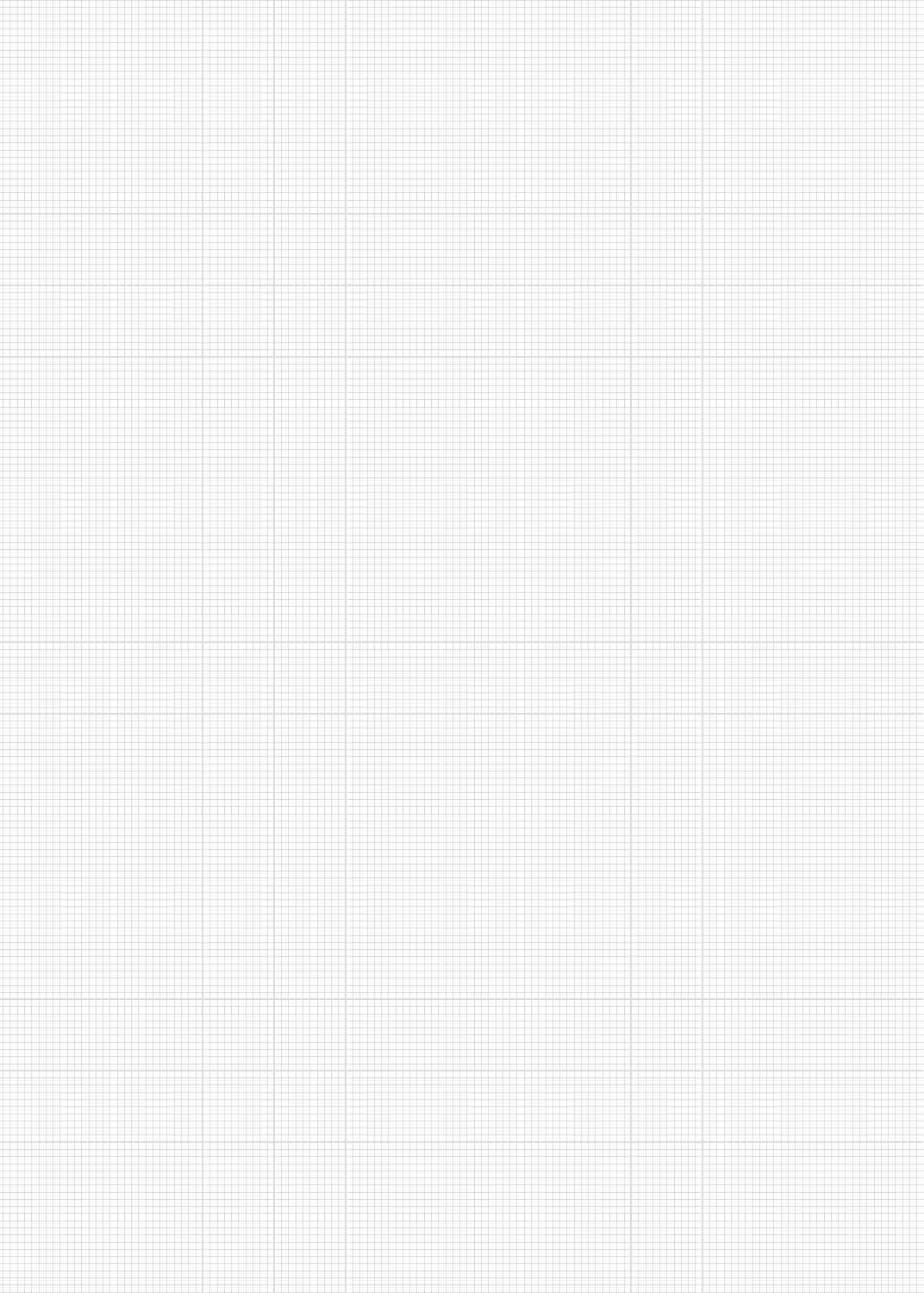# TUESDAY, NOVEMBER 5

### *Jesus Before the Sanhedrin*

53 They took Jesus to the high priest, and all the chief priests, the elders and the teachers of the law came together. <sup>54</sup>Peter followed him at a distance, right into the courtyard of the high priest. There he sat with the guards and warmed himself at the fre.

<sup>55</sup>The chief priests and the whole Sanhedrin were looking for evidence against Jesus so that they could put him to death, but they did not find any. 56Many testifed falsely against him, but their statements did not agree.

 $57$ Then some stood up and gave this false testimony against him:  $58$ "We heard him say, 'I will destroy this temple made with human hands and in three days will build another, not made with hands."" <sup>59</sup>Yet even then their testimony did not agree.

60Then the high priest stood up before them and asked Jesus, "Are you not going to answer? What is this testimony that these men are bringing against you?" 61But Jesus remained silent and gave no answer.

Again the high priest asked him, "Are you the Messiah, the Son of the Blessed One?"

62"I am," said Jesus. "And you will see the Son of Man sitting at the right hand of the Mighty One and coming on the clouds of heaven."

63The high priest tore his clothes. "Why do we need any more witnesses?" he asked. <sup>64</sup>"You have heard the blasphemy. What do you think?"

They all condemned him as worthy of death. <sup>65</sup>Then some began to spit at him; they blindfolded him, struck him with their fists, and said, "Prophesy!" And the guards took him and beat him.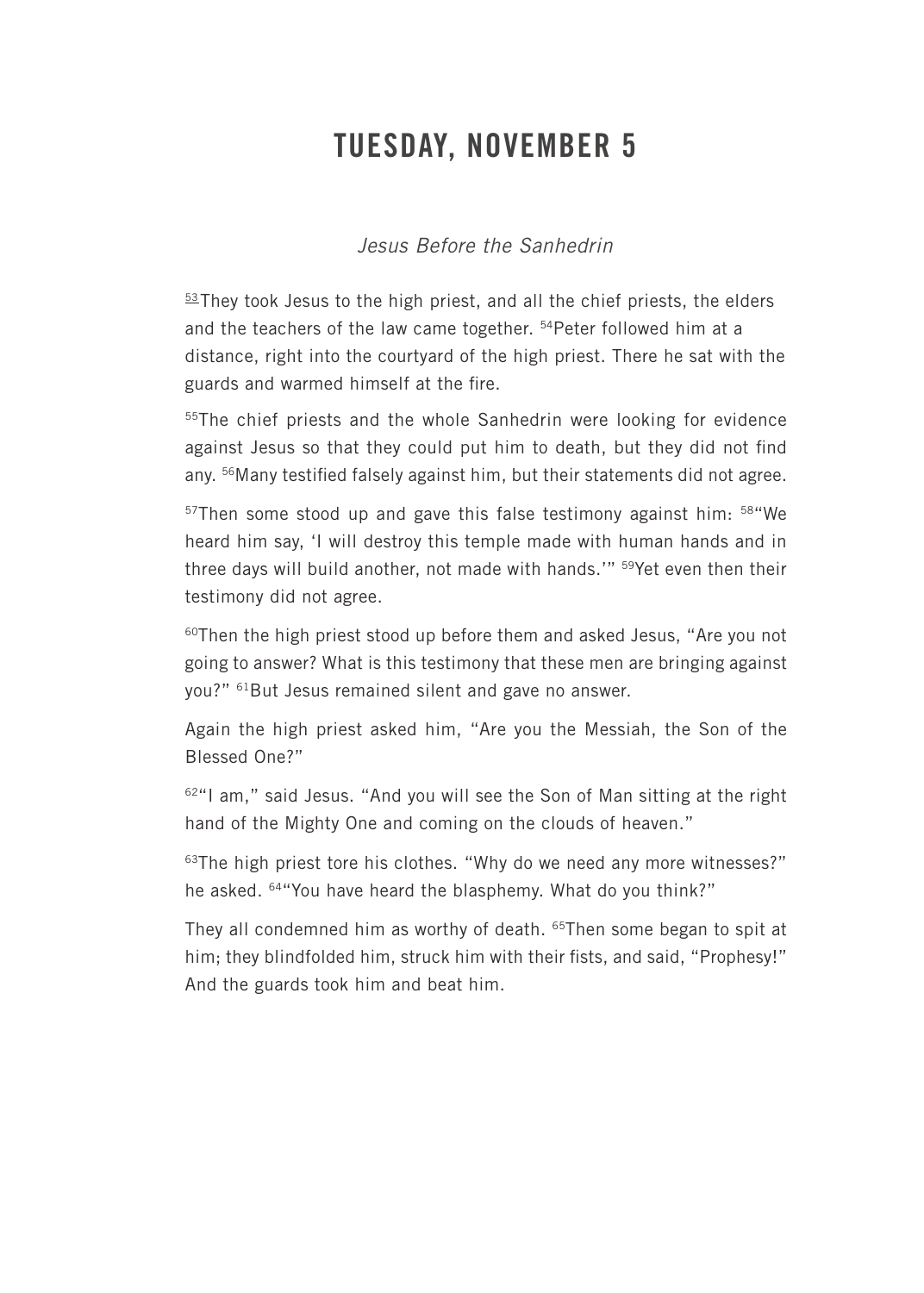# MARK 14:53-65

### *Takeaways*

1. Jesus was put on trial, made fun of, and beaten.

2. Jesus continued to tell people he was the Messiah even though He knew it would get Him in trouble.

### *Talking Topics*

There are still people today who do not believe Jesus was the Messiah or the Son of God. Why do you think they should believe?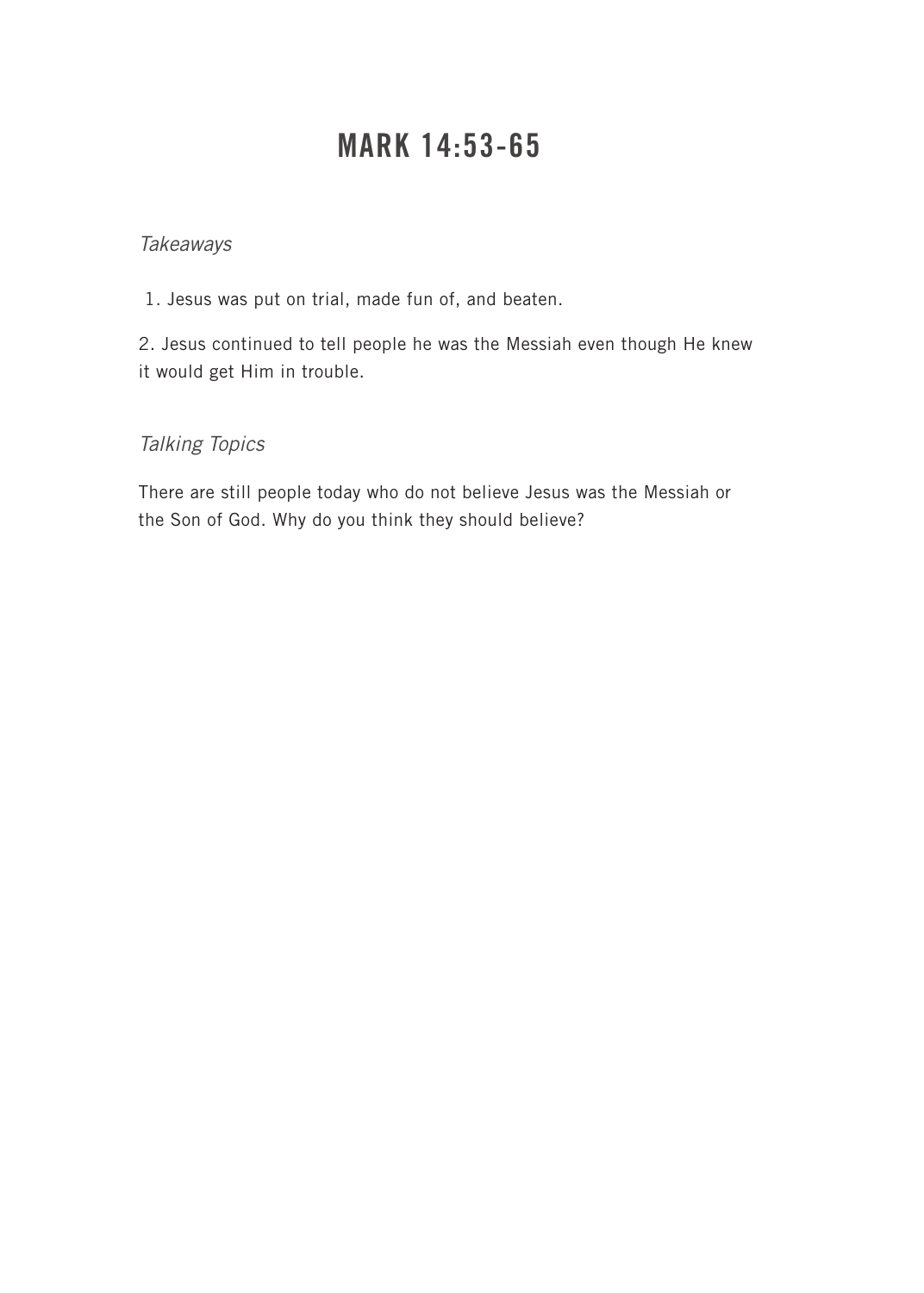## WEDNESDAY, NOVEMBER 6

### *Peter Disowns Jesus*

<sup>66</sup> While Peter was below in the courtyard, one of the servant girls of the high priest came by. 67When she saw Peter warming himself, she looked closely at him.

"You also were with that Nazarene, Jesus," she said.

68But he denied it. "I don't know or understand what you're talking about," he said, and went out into the entryway.

69When the servant girl saw him there, she said again to those standing around, "This fellow is one of them." 70Again he denied it.

After a little while, those standing near said to Peter, "Surely you are one of them, for you are a Galilean."

 $71$ He began to call down curses, and he swore to them, "I don't know this man you're talking about."

<sup>72</sup>Immediately the rooster crowed the second time. Then Peter remembered the word Jesus had spoken to him: "Before the rooster crows twice you will disown me three times." And he broke down and wept.

### MARK 14:66-72

#### *Takeaways*

1. Peter denied knowing Jesus three times.

#### *Talking Topics*

When are times that we tend to deny Jesus with our words or actions?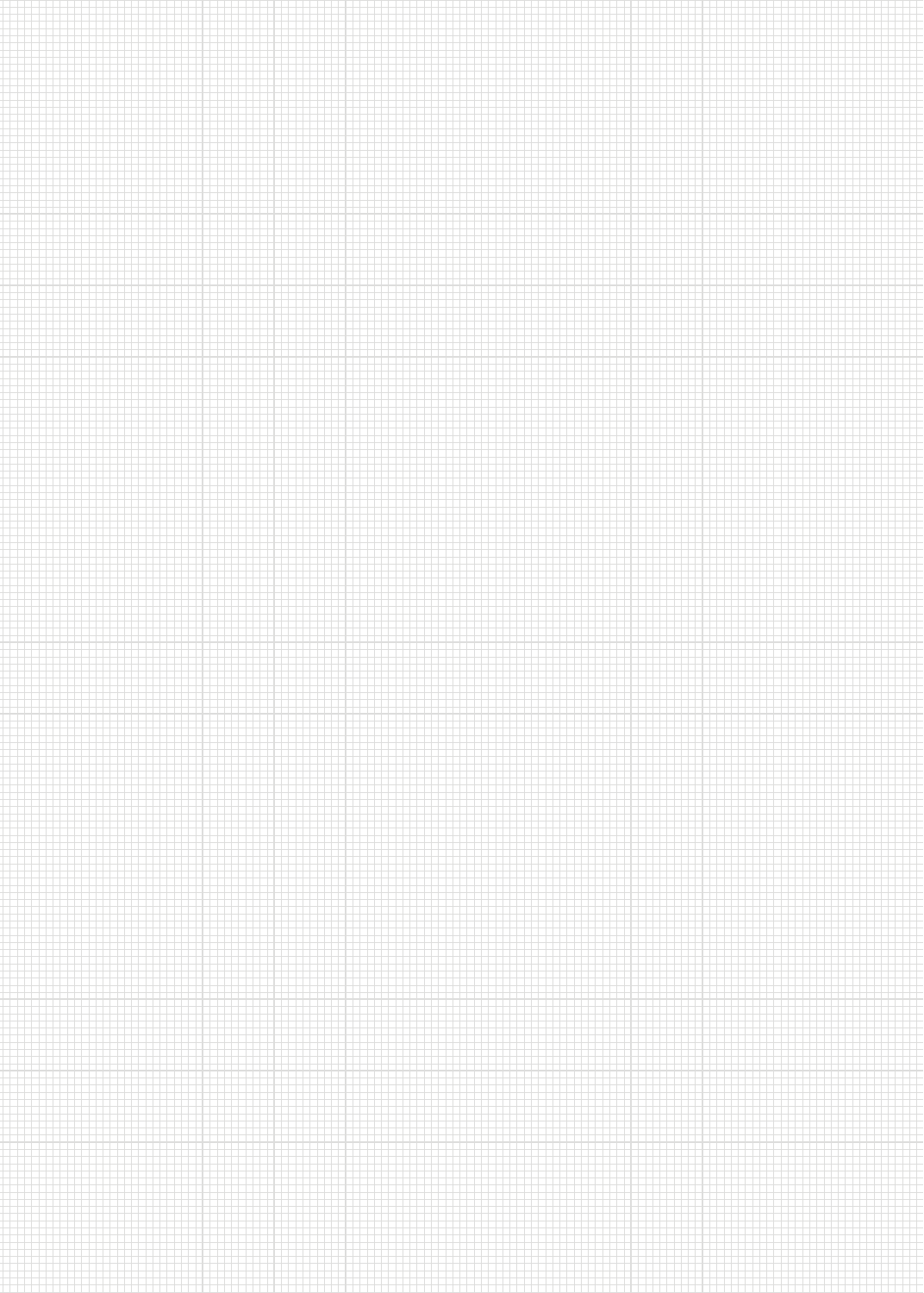## THURSDAY, NOVEMBER 7

### *Jesus Before Pilate*

<sup>1</sup> Very early in the morning, the chief priests, with the elders, the teachers of the law and the whole Sanhedrin, made their plans. So they bound Jesus, led him away and handed him over to Pilate.

2"Are you the king of the Jews?" asked Pilate.

"You have said so," Jesus replied.

<sup>3</sup>The chief priests accused him of many things. <sup>4</sup>So again Pilate asked him, "Aren't you going to answer? See how many things they are accusing you of."

5But Jesus still made no reply, and Pilate was amazed.

6Now it was the custom at the festival to release a prisoner whom the people requested. 7A man called Barabbas was in prison with the insurrectionists who had committed murder in the uprising. <sup>8</sup>The crowd came up and asked Pilate to do for them what he usually did.

9"Do you want me to release to you the king of the Jews?" asked Pilate. <sup>10</sup>knowing it was out of self-interest that the chief priests had handed Jesus over to him. <sup>11</sup>But the chief priests stirred up the crowd to have Pilate release Barabbas instead.

12"What shall I do, then, with the one you call the king of the Jews?" Pilate asked them.

13"Crucify him!" they shouted.

14"Why? What crime has he committed?" asked Pilate.

But they shouted all the louder, "Crucify him!"

<sup>15</sup>Wanting to satisfy the crowd, Pilate released Barabbas to them. He had Jesus flogged, and handed him over to be crucified.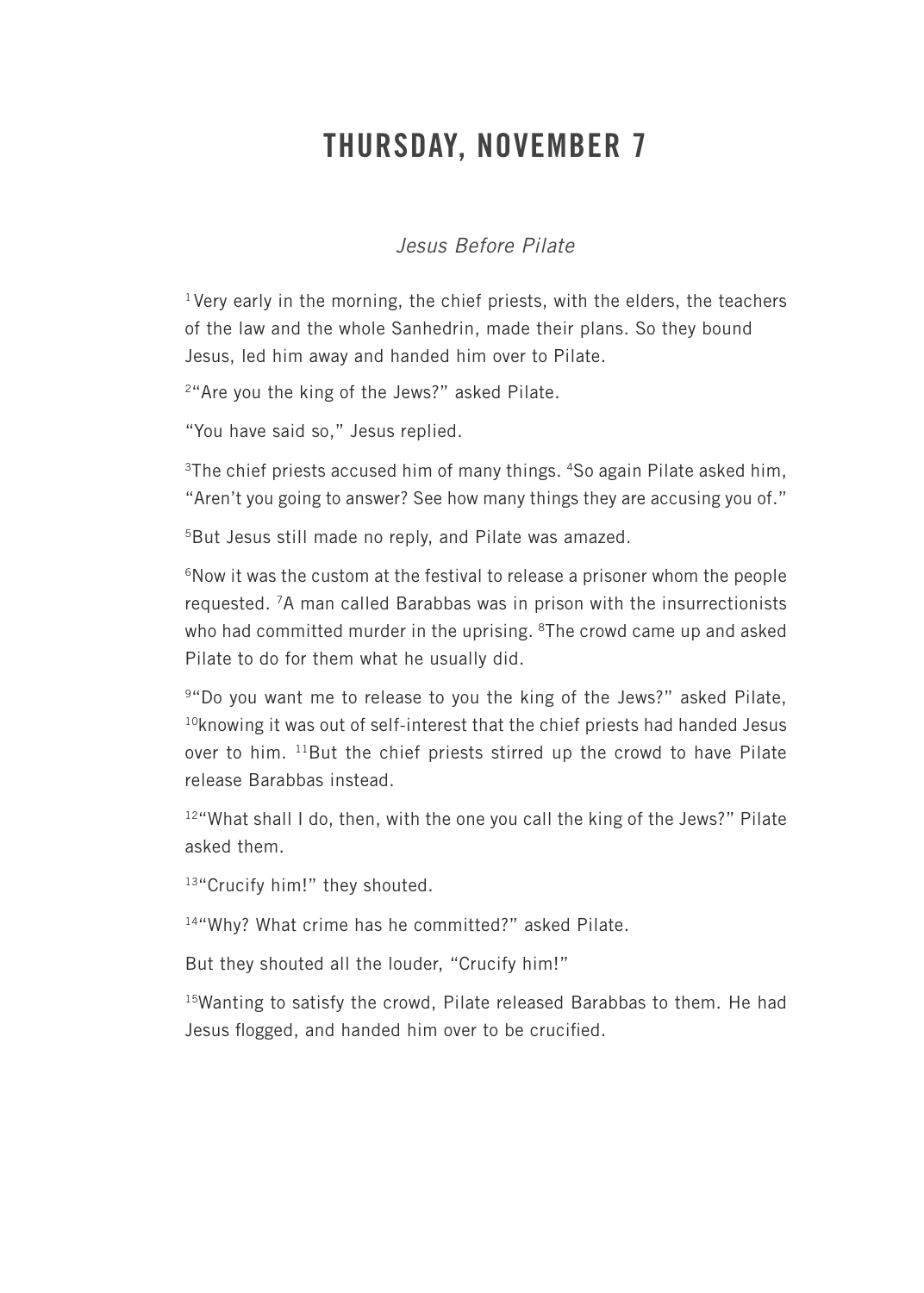# THURSDAY, NOVEMBER 7

### *The Soldiers Mock Jesus*

<sup>16</sup>The soldiers led Jesus away into the palace (that is, the Praetorium) and called together the whole company of soldiers.  $17$ They put a purple robe on him, then twisted together a crown of thorns and set it on him. <sup>18</sup>And they began to call out to him, "Hail, king of the Jews!" 19Again and again they struck him on the head with a staff and spit on him. Falling on their knees, they paid homage to him. <sup>20</sup>And when they had mocked him, they took off the purple robe and put his own clothes on him. Then they led him out to crucify him.

### MARK 15:1-20

#### *Takeaways*

- 1. The crowd chose a criminal to be released instead of Jesus.
- 2. The crowd demanded Jesus be crucifed.

### *Talking Topics*

How do you think Jesus felt when the same crowd that cheered for Him when He came to Jerusalem asked that He be crucifed less than a week later?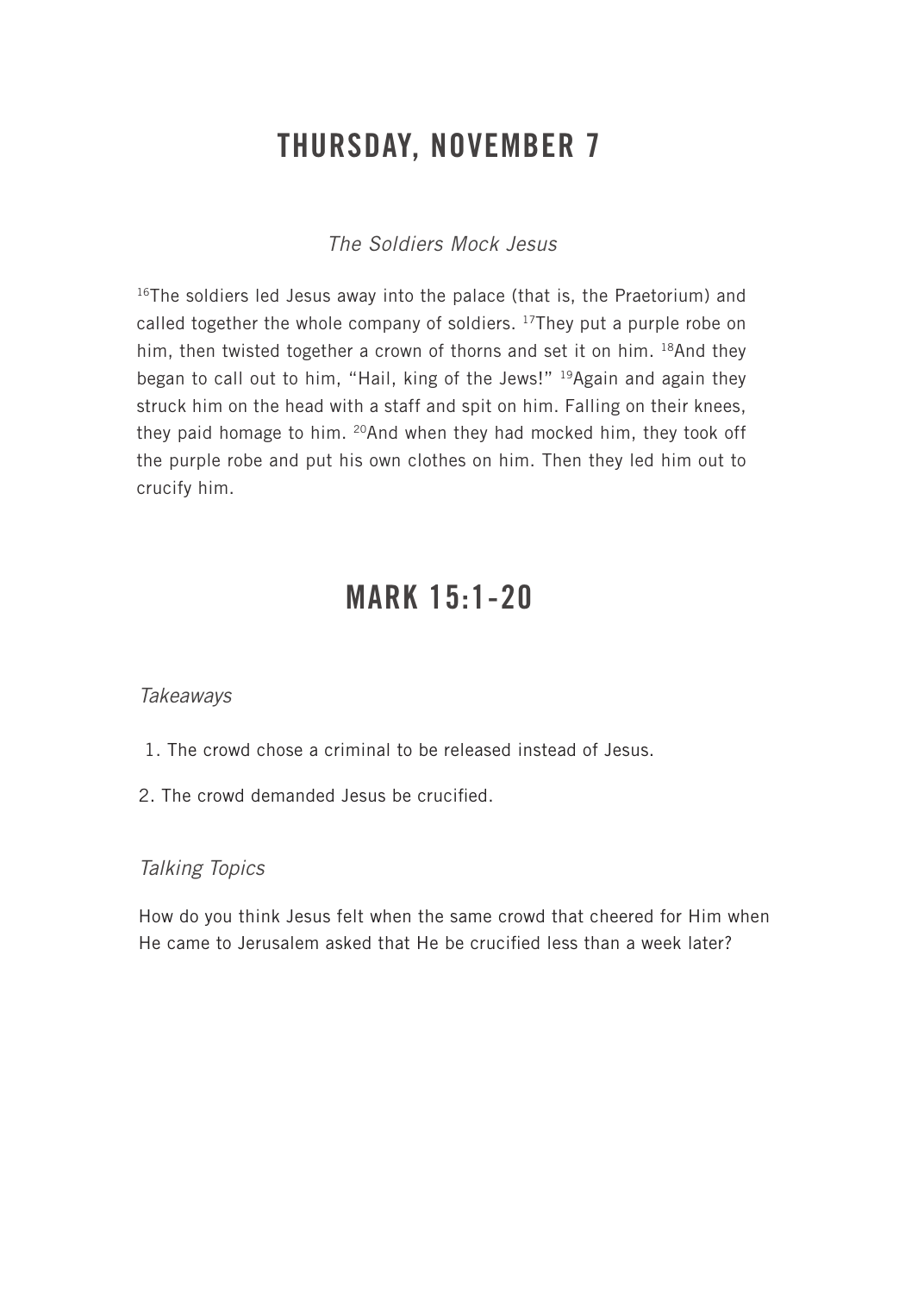# FRIDAY, NOVEMBER 8

### *The Cruci*f*xion of Jesus*

 $21A$  certain man from Cyrene, Simon, the father of Alexander and Rufus, was passing by on his way in from the country, and they forced him to carry the cross. <sup>22</sup>They brought Jesus to the place called Golgotha (which means "the place of the skull"). 23Then they offered him wine mixed with myrrh, but he did not take it. 24And they crucifed him. Dividing up his clothes, they cast lots to see what each would get.

 $25$ It was nine in the morning when they crucified him.  $26$ The written notice of the charge against him read: the king of the jews.

<sup>27</sup>They crucified two rebels with him, one on his right and one on his left. [<sup>28] 29</sup>Those who passed by hurled insults at him, shaking their heads and saying, "So! You who are going to destroy the temple and build it in three days, <sup>30</sup>come down from the cross and save yourself!" <sup>31</sup>In the same way the chief priests and the teachers of the law mocked him among themselves. "He saved others," they said, "but he can't save himself! 32Let this Messiah, this king of Israel, come down now from the cross, that we may see and believe." Those crucifed with him also heaped insults on him.

### *The Death of Jesus*

<sup>33</sup>At noon, darkness came over the whole land until three in the afternoon. <sup>34</sup>And at three in the afternoon Jesus cried out in a loud voice, "Eloi, Eloi, lema sabachthani?" (which means "My God, my God, why have you forsaken me?").

<sup>35</sup>When some of those standing near heard this, they said, "Listen, he's calling Elijah."

36Someone ran, flled a sponge with wine vinegar, put it on a staff, and offered it to Jesus to drink. "Now leave him alone. Let's see if Elijah comes to take him down," he said.

<sup>37</sup>With a loud cry, Jesus breathed his last.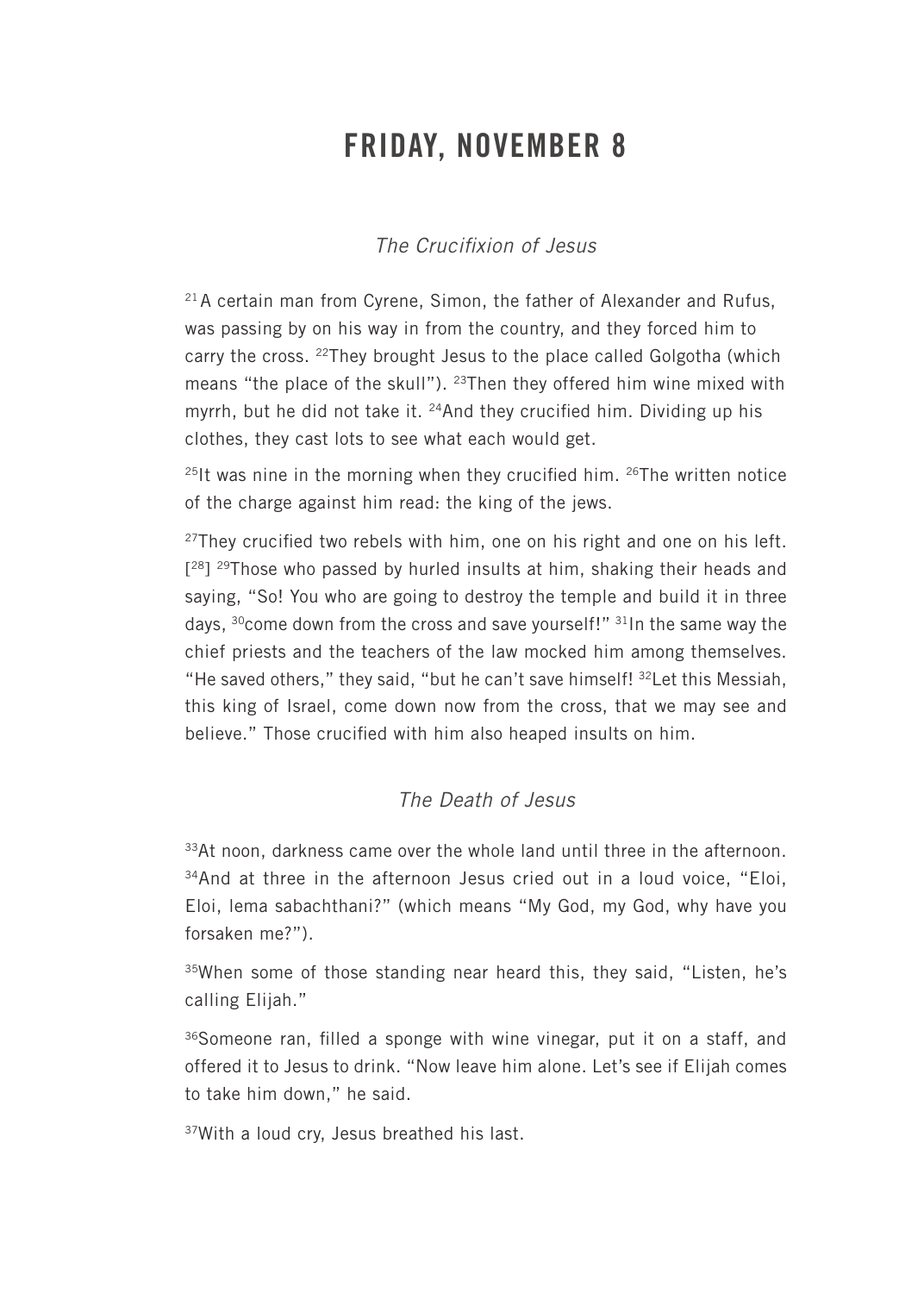## FRIDAY, NOVEMBER 8

38The curtain of the temple was torn in two from top to bottom. 39And when the centurion, who stood there in front of Jesus, saw how he died, he said, "Surely this man was the Son of God!"

40Some women were watching from a distance. Among them were Mary Magdalene, Mary the mother of James the younger and of Joseph, and Salome. <sup>41</sup>In Galilee these women had followed him and cared for his needs. Many other women who had come up with him to Jerusalem were also there.

### MARK 15:21-41

#### *Takeaways*

- 1. Jesus was made fun of throughout His crucifixion.
- 2. Jesus died on the cross for our sins.

### *Talking Topics*

What do you think Jesus' followers felt like when they saw Him die on the cross?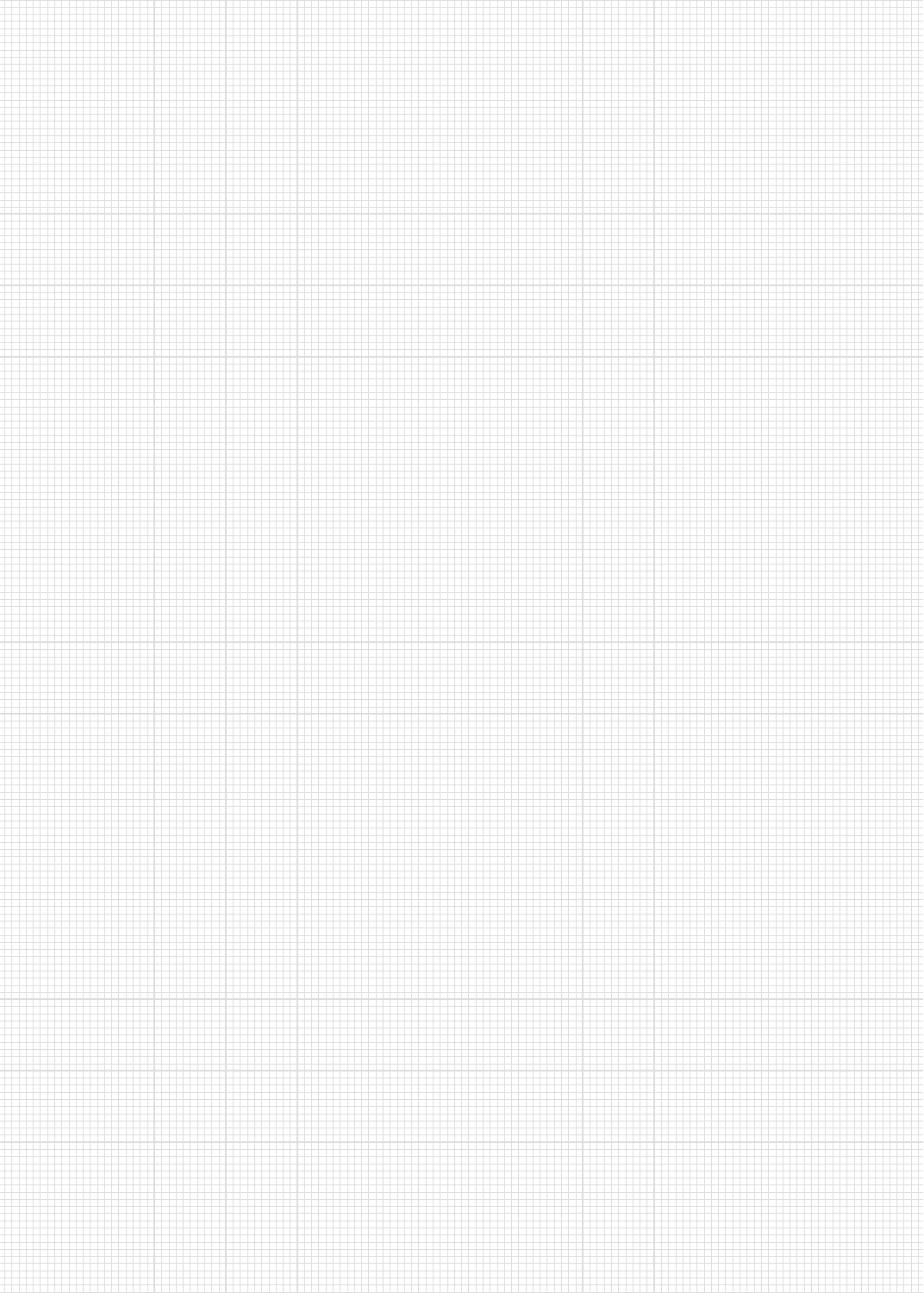### MONDAY, NOVEMBER 11

### *The Burial of Jesus*

 $42$  It was Preparation Day (that is, the day before the Sabbath). So as evening approached, 43Joseph of Arimathea, a prominent member of the Council, who was himself waiting for the kingdom of God, went boldly to Pilate and asked for Jesus' body. 44Pilate was surprised to hear that he was already dead. Summoning the centurion, he asked him if Jesus had already died. 45When he learned from the centurion that it was so, he gave the body to Joseph. <sup>46</sup>So Joseph bought some linen cloth, took down the body, wrapped it in the linen, and placed it in a tomb cut out of rock. Then he rolled a stone against the entrance of the tomb. 47Mary Magdalene and Mary the mother of Joseph saw where he was laid.

### MARK 15:42-47

#### *Takeaways*

 1. Jesus was buried in a borrowed tomb and a stone was rolled against the entrance to close it.

#### *Talking Topics*

When Jesus was buried, the situation seemed hopeless. Have you ever had a time when you felt hopeless?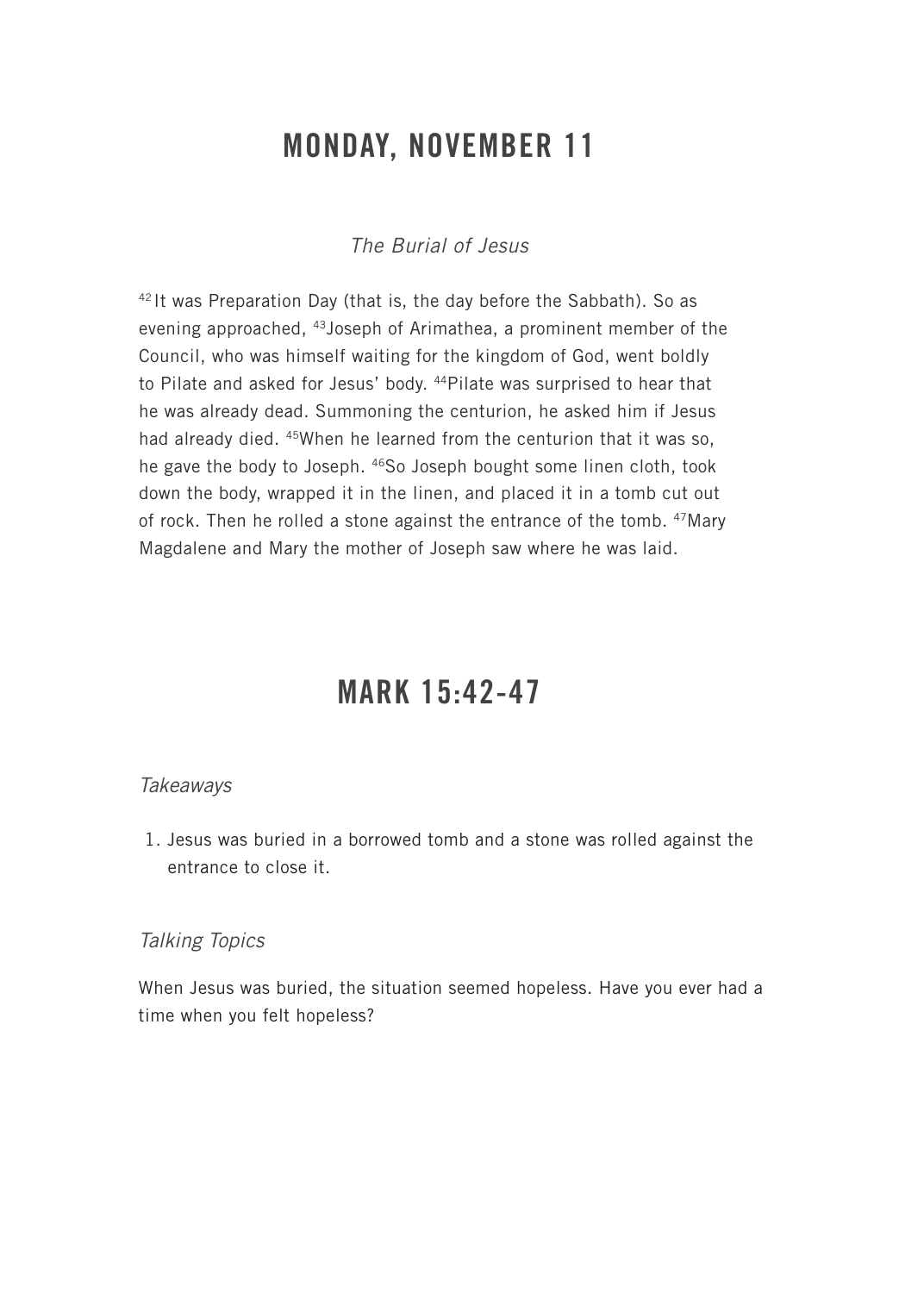# TUESDAY, NOVEMBER 12

### *Jesus Has Risen*

<sup>1</sup> When the Sabbath was over, Mary Magdalene, Mary the mother of James, and Salome bought spices so that they might go to anoint Jesus' body. <sup>2</sup>Very early on the first day of the week, just after sunrise, they were on their way to the tomb <sup>3</sup>and they asked each other, "Who will roll the stone away from the entrance of the tomb?"

4But when they looked up, they saw that the stone, which was very large, had been rolled away. <sup>5</sup>As they entered the tomb, they saw a young man dressed in a white robe sitting on the right side, and they were alarmed.

6"Don't be alarmed," he said. "You are looking for Jesus the Nazarene, who was crucifed. He has risen! He is not here. See the place where they laid him. <sup>7</sup>But go, tell his disciples and Peter, 'He is going ahead of you into Galilee. There you will see him, just as he told you.'"

<sup>8</sup>Trembling and bewildered, the women went out and fled from the tomb. They said nothing to anyone, because they were afraid.

## MARK 16:1-8

#### *Takeaways*

- 1.Jesus rose from the grave! This was the biggest miracle of all!
- 2. Women were the frst people to know about Jesus' resurrection, and they were told to go tell His disciples what had happened.

### *Talking Topics*

What does it mean to you that Jesus died for your sins and then rose from the grave?